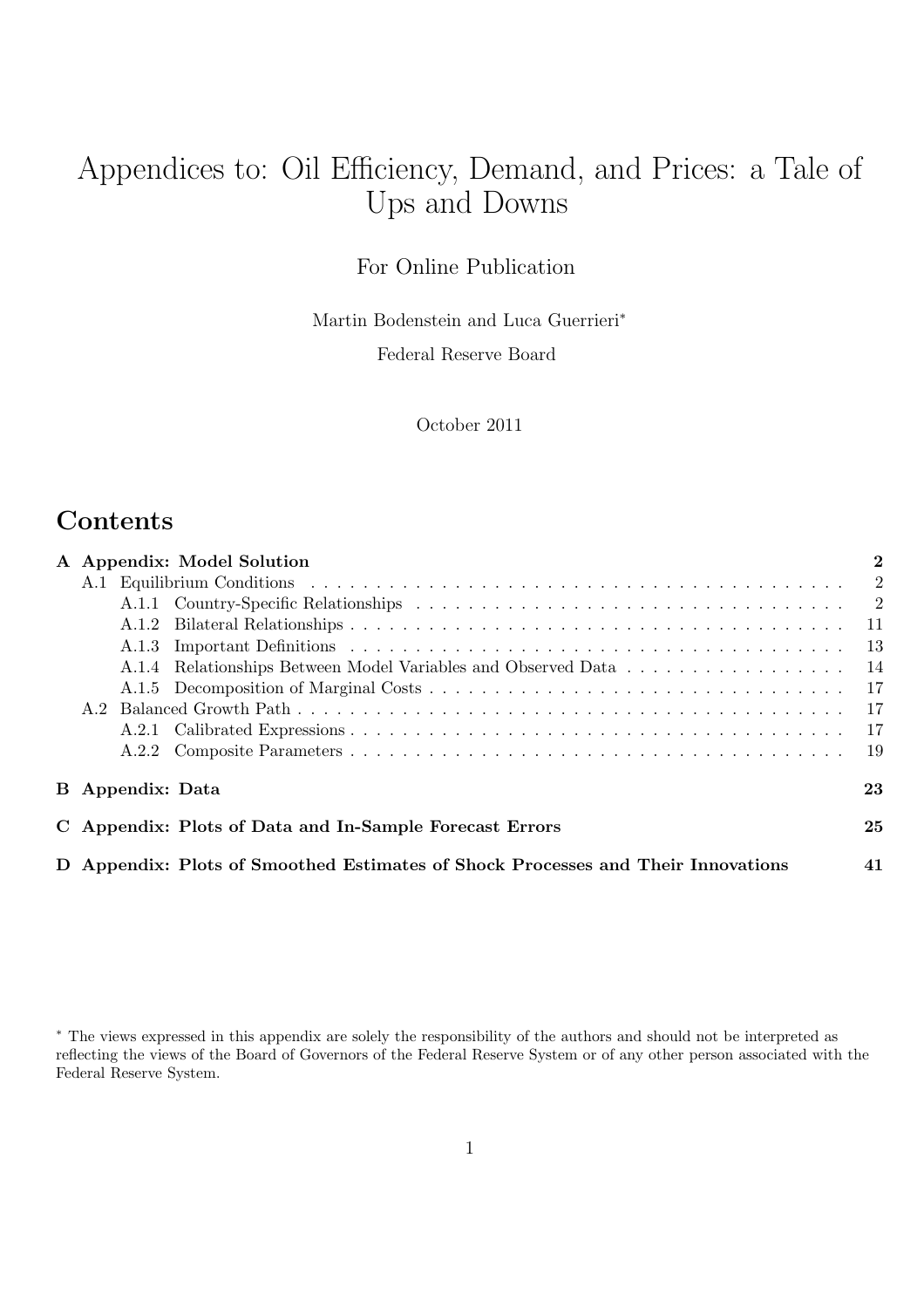## A Appendix: Model Solution

### A.1 Equilibrium Conditions

This appendix summarizes the equilibrium conditions of the model both in nonlinear and linearized form. The stochastic processes for the exogenous variables are presented in Table 1, in the main body of the paper.

 $X_{i,t}^*$  refers to the value of variable  $X_i$  at time t along the balanced growth path.  $X_{i,0}^*$  is the initial value of the variable at time 0.  $\hat{x}_{i,t}$  denotes the log-deviation of variable  $X_i$  at time t from its value along the balanced growth path.  $x_{i,t}$  denotes the absolute deviation of variable  $X_i$  at time t from its value along the balanced growth path.

#### A.1.1 Country-Specific Relationships

1. First order condition for  $C_{1,t}$ :

$$
\left(Z_{1,t}^c C_{1,t} - \kappa_1 C_{1,t-1}\right)^{-1} = \lambda_{1,t}^q \frac{P_{1,t}^C}{P_{1,t}^d},\tag{1}
$$

where  $\lambda_{1,t}^q = \lambda_{1,t}^c P_{1,t}^d$  and  $\lambda_{1,t}^c$  is the Lagrange multiplier on the households budget constraint. The linearized equation is given by:

$$
\frac{-1}{\left(1 - \frac{\kappa_1}{\mu_z}\right)} \left\{\hat{c}_{1,t} + \hat{z}_{1,t}^c - \frac{\kappa_1}{\mu_z} \hat{c}_{1,t-1}\right\} = \hat{\lambda}_{1,t}^q + \left[\widehat{P^c}\right]_{1,t}.
$$
\n(2)

2. First order condition for  $L_{1,t}$ :

$$
-\chi_{0,1} (1 - L_{1,t})^{\chi_1} = \lambda_{1,t}^q w_{1,t}^f. \tag{3}
$$

The linearized equation is given by:

$$
\hat{w}_{1,t}^f = \frac{L_{1,0}^*}{1 - L_{1,0}^*} \chi_1 \hat{l}_{1,t} - \hat{\lambda}_{1,t}^q. \tag{4}
$$

Note, that  $w_{1,t}^f$  is the desired real wage expressed in terms of  $P_{1,t}^d$ .

- 3. Relationship between desired and actual wage:
	- (a) If wages are flexible:

$$
w_{1,t} = w_{1,t}^f + \frac{\theta_{1,0}^{w*}}{1 + \theta_{1,0}^{w*}} \hat{\theta}_{1,t}^w
$$
\n
$$
\tag{5}
$$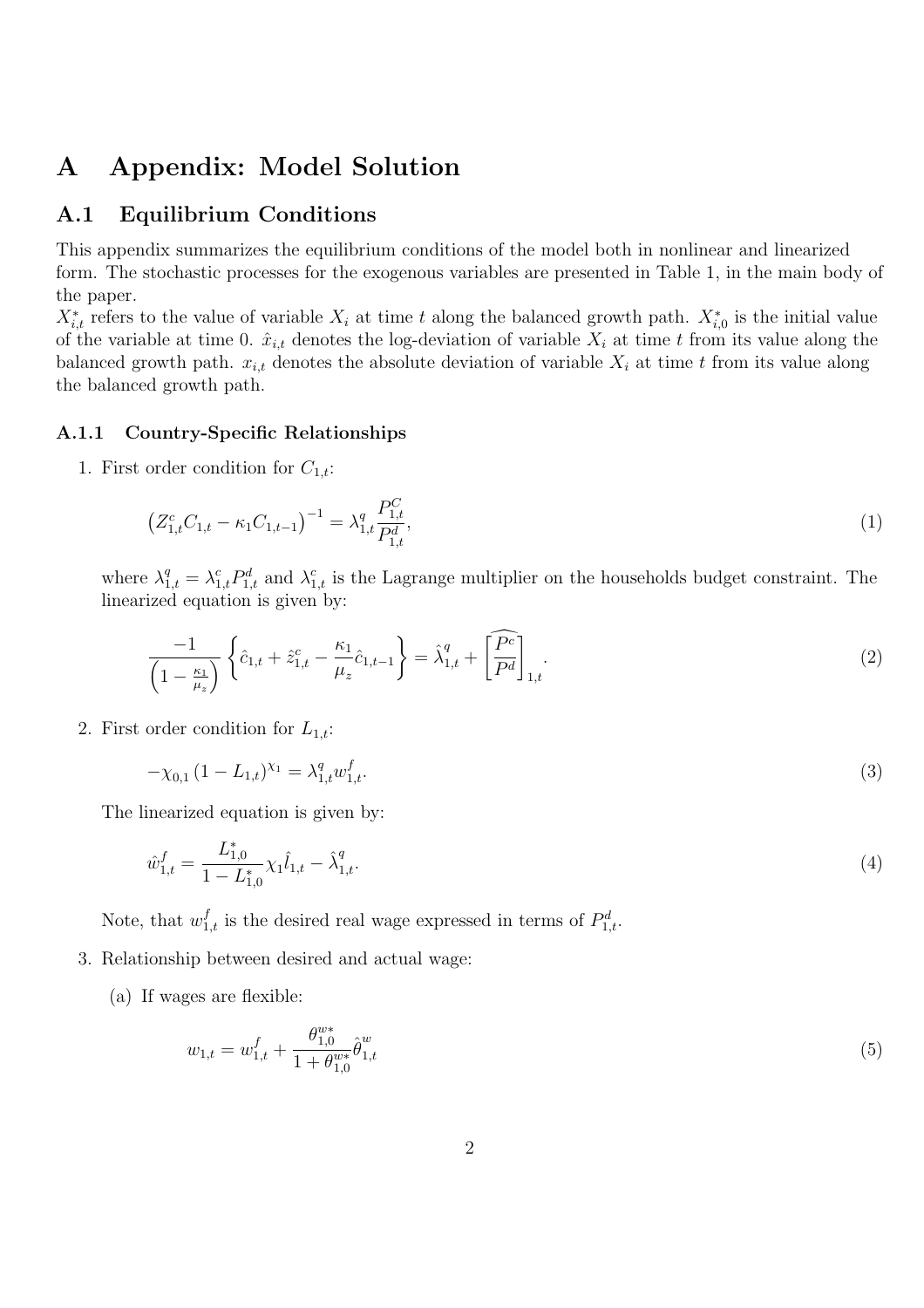(b) If wages are sticky:

$$
E_{t} \sum_{j=0}^{\infty} \Xi_{1,t+j}^{w} \left[ \frac{1+\tau_{1}^{w}}{\theta_{1,t+j}^{w}} W_{1,t}^{r} - \frac{W_{1,t+j}^{f}}{P_{1,t+j}^{d}} \frac{P_{1,t+j}^{d}}{W_{1,t+j}} \left( \frac{W_{1,t} \omega_{1,t,j}^{l}}{W_{1,t+j}} \right)^{-1} \frac{1+\theta_{1,t+j}^{w}}{\theta_{1,t+j}^{w}} \right] = 0
$$
  

$$
\Xi_{1,t+j}^{w} = \left( \xi_{1}^{w} \right)^{j} \psi_{1,t,t+j} L_{1,t+j}(h) \omega_{1,t,j}^{l}.
$$
 (6)

The relative wage is defined as  $W_{1,t}^r = \frac{W_{1,t}(h)}{W_{1,t}}$  $\frac{N_{1,t}(h)}{W_{1,t}}$ . The linearized equation is given by:

$$
\frac{1}{\pi_1^*} \left( \omega_{1,t} - \iota_1^w \omega_{1,t-1} \right) - \frac{\beta_1}{\pi_1^*} \left( \omega_{1,t+1} - \iota_1^w \omega_{1,t} \right) \n= \frac{\left( 1 - \xi_1^w \beta_1 \right) \left( 1 - \xi_1^w \right)}{\xi_1^w} \left( \hat{w}_{1,t+j}^f - \hat{w}_{1,t+j} + \frac{\theta_1^w}{1 + \theta_1^w} \hat{\theta}_{1,t}^w \right)
$$
\n(7)

As customary, in the numerical implementation we using the approximation 1  $\frac{1}{\pi_1^*}(\omega_{1,t}-\iota_1^w\omega_{1,t-1})=\omega_{1,t}-\iota_1^w\omega_{1,t-1}$ . See for example ?).

4. Wage inflation  $\omega_{1,t}$ :

$$
\omega_{1,t} = \log\left(\frac{W_{1,t}}{W_{1,t-1}}\right). \tag{8}
$$

The linearized equation is given by:

$$
\omega_{1,t} = \hat{w}_{1,t} - \hat{w}_{1,t-1} + \pi_{1,t}^d. \tag{9}
$$

5. First order condition for  $I_{1,t}$ :

$$
0 = 1 - q_{1,t} Z_{1,t}^{i} \left( 1 - \frac{\psi_1^{i}}{2} \left( \frac{I_{1,t}}{I_{1,t-1}} - \mu_z \right)^2 \right) + q_{1,t} Z_{1,t}^{i} I_{1,t} \psi_1^{i} \left( \frac{I_{1,t}}{I_{1,t-1}} - \mu_z \right) \frac{1}{I_{1,t-1}} -\beta_1 \frac{P_{1,t+1}^{i} \lambda_{1,t+1}^c}{P_{1,t}^{i} \lambda_{1,t}^c} q_{1,t+1} Z_{1,t+1}^{i} I_{1,t+1} \psi_1^{i} \left( \frac{I_{1,t+1}}{I_{1,t}} - \mu_z \right) \frac{I_{1,t+1}}{I_{1,t}^2},
$$
\n
$$
(10)
$$

where  $q_{1,t} = \frac{Q_{1,t}}{P}$  $\frac{Q_{1,t}}{P_{1,t}^i \lambda_{1,t}^c}$  and  $Q_{1,t}$  is the Lagrange multiplier on the capital accumulation equation. The linearized equation is given by:

$$
\hat{q}_{1,t} + \hat{z}_{1,t}^i = \psi_1^i \mu_z^2 (\hat{\imath}_{1,t} - \hat{\imath}_{1,t-1}) - \beta_1 \psi_1^i \mu_z^2 (\hat{\imath}_{1,t+1} - \hat{\imath}_{1,t}). \tag{11}
$$

6. First order condition for  $K_{1,t}$ :

$$
q_{1,t} = \beta_1 \frac{P_{1,t}^d}{P_{1,t}^i} \frac{\lambda_{1,t+1}^q}{\lambda_{1,t}^q} \frac{R_{1,t+1}^k}{P_{1,t+1}^d} + (1 - \delta_1)\beta_1 q_{1,t+1} \frac{P_{1,t+1}^i}{P_{1,t+1}^d} \frac{P_{1,t}^d}{P_{1,t}^i} \frac{\lambda_{1,t+1}^q}{\lambda_{1,t}^q}.
$$
\n
$$
(12)
$$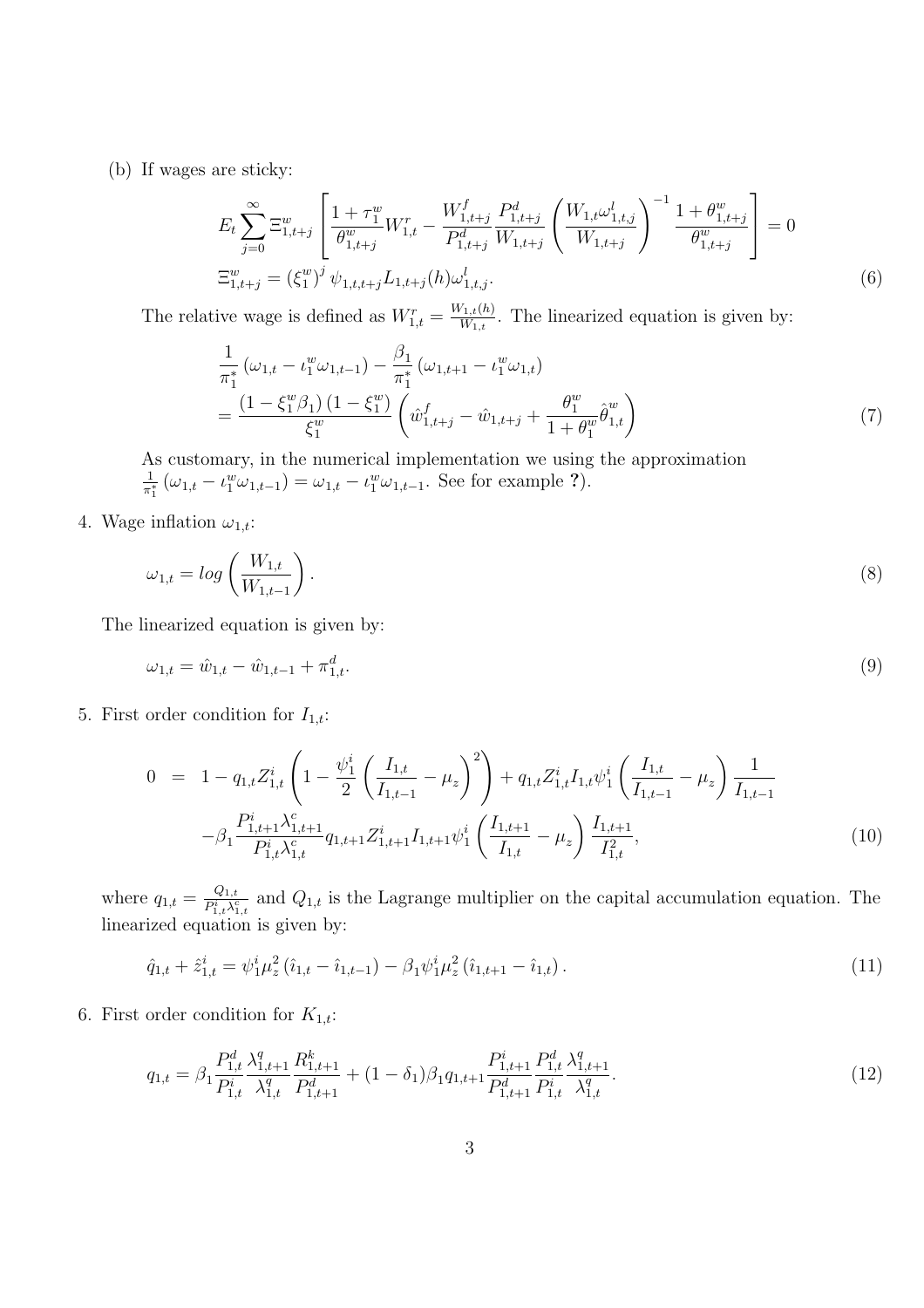The linearized equation is given by:

$$
\hat{q}_{1,t} = \hat{\lambda}_{1,t+1}^q - \hat{\lambda}_{1,t}^q + \left(1 - \frac{\beta_1}{\mu_z} \left(1 - \delta_1\right)\right) \left(\hat{r}_{1,t+1}^k - \widehat{\left[\frac{P_1^i}{P_1^d}\right]_t}\right) + \frac{\beta_1}{\mu_z} \left(1 - \delta_1\right) \left(\hat{q}_{1,t+1} + \widehat{\left[\frac{P_1^i}{P_1^d}\right]_t} - \widehat{\left[\frac{P_1^i}{P_1^d}\right]_t}\right). \tag{13}
$$

7. Capital accumulation:

$$
K_{1,t} = (1 - \delta_1) K_{1,t-1} + Z_{1,t}^i I_{1,t} \left( 1 - \frac{\psi_1^i}{2} \left( \frac{I_{1,t}}{I_{1,t-1}} - \mu_z \right)^2 \right).
$$
 (14)

The linearized equation is given by:

$$
\hat{k}_{1,t} = \frac{1}{\mu_z} \left( 1 - \delta_1 \right) \hat{k}_{1,t-1} + \left( 1 - \frac{1}{\mu_z} \left( 1 - \delta_1 \right) \right) \left( \hat{z}_{1,t}^i + \hat{i}_{1,t} \right). \tag{15}
$$

8. Consumption basket:

$$
C_{1,t} = \left( \left( \omega_1^{cc} \right)^{\frac{\rho_1^o}{1+\rho_1^o}} \left( C_{1,t}^{ne} \right)^{\frac{1}{1+\rho_1^o}} + \left( \omega_1^{oc} \right)^{\frac{\rho_1^o}{1+\rho_1^o}} \left( \mu_{zo}^t Z_{1,t}^o C_{1,t}^c \right)^{\frac{1}{1+\rho_1^o}} \right)^{1+\rho_1^o} . \tag{16}
$$

The linearized equation is given by:

$$
\hat{c}_{1,t} = \omega_1^{cc} \hat{c}_{1,t}^{ne} + \omega_1^{oc} \left( o_{1,t}^c + \hat{z}_{1,t}^o \right).
$$
\n(17)

9. Nonoil consumption aggregate:

$$
C_{1,t}^{ne} = \left( \left( \omega_1^c \right)^{\frac{\rho_1^c}{1+\rho_1^c}} \left( C_{1,t}^d \right)^{\frac{1}{1+\rho_1^c}} + \left( \omega_1^{mc} \right)^{\frac{\rho_1^c}{1+\rho_1^c}} \left( Z_{1,t}^m M_{1,t}^c \right)^{\frac{1}{1+\rho_1^c}} \right)^{1+\rho_1^c} . \tag{18}
$$

The linearized equation is given by:

$$
\hat{c}_{1,t}^{ne} = \omega_1^c \hat{c}_{1,t}^d + \omega_1^{mc} \left[ \hat{m}_{1,t}^c + \hat{z}_{1,t}^m \right]. \tag{19}
$$

10. First order condition for  $C_{1,t}^d$  in consumption basket:

$$
\frac{P_{1,t}^c}{P_{1,t}^d} \left(\frac{\omega_1^{cc}C_{1,t}}{C_{1,t}^{ne}}\right)^{\frac{\rho_1^o}{1+\rho_1^o}} \left(\frac{\omega_1^c C_{1,t}^{ne}}{C_{1,t}^d}\right)^{\frac{\rho_1^c}{1+\rho_1^c}} = 1.
$$
\n(20)

$$
-\widehat{\left[\frac{P_1^c}{P_1^d}\right]_t} - \frac{\rho_1^o}{1+\rho_1^o} \left(\hat{c}_{1,t} - \hat{c}_{1,t}^{ne}\right) - \frac{\rho_1^c}{1+\rho_1^c} \left(\hat{c}_{1,t}^{ne} - \hat{c}_{1,t}^d\right) = 0.
$$
\n(21)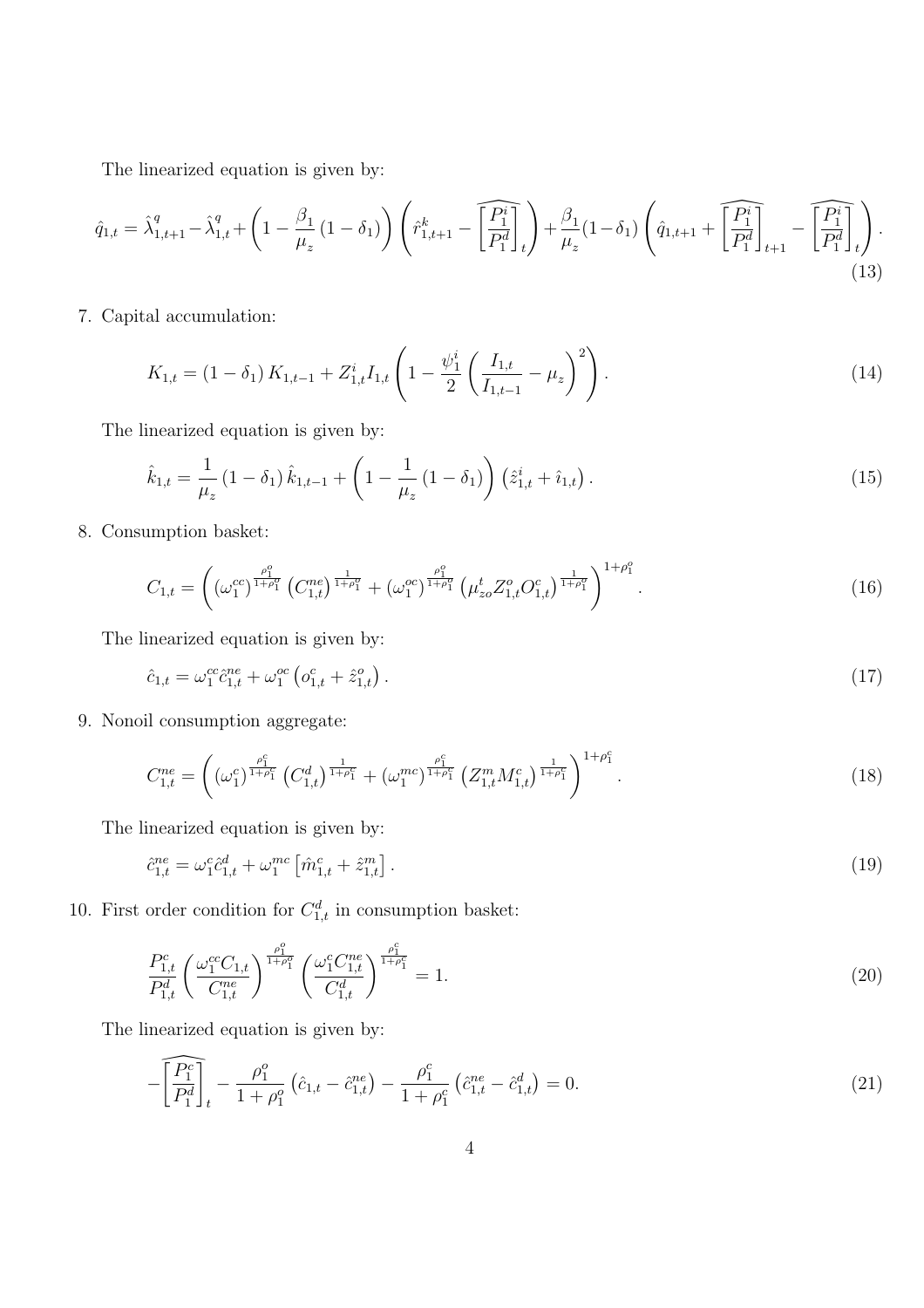11. First order condition for  $M_{1,t}^c$  in consumption basket:

$$
\frac{P_{1,t}^m}{P_{1,t}^d} = \frac{P_{1,t}^c}{P_{1,t}^d} \left(\omega_1^{cc} \frac{C_{1,t}}{C_{1,t}^m}\right)^{\frac{\rho_1^c}{1+\rho_1^c}} \left(\frac{\omega_1^{mc} C_{1,t}^{ne}}{Z_{1,t}^m M_{1,t}^c}\right)^{\frac{\rho_1^c}{1+\rho_1^c}} Z_{1,t}^m. \tag{22}
$$

The linearized equation is given by:

$$
\widehat{\left[\frac{P_1^m}{P_1^d}\right]_t} = \widehat{\left[\frac{P_1^c}{P_1^d}\right]_t} + \frac{\rho_1^o}{1+\rho_1^o} \left(\hat{c}_{1,t} - \hat{c}_{1,t}^{ne}\right) + \frac{\rho_1^c}{1+\rho_1^c} \left(\hat{c}_{1,t}^{ne} - \hat{m}_{1,t}^c - \hat{z}_{1,t}^m\right) + \hat{z}_{1,t}^m. \tag{23}
$$

12. First order condition for  $O_{1,t}^c$  in consumption basket:

$$
\frac{P_{1,t}^o}{P_{1,t}^d} = \frac{P_{1,t}^c}{P_{1,t}^d} \left(\frac{\omega_1^{oc}C_{1,t}}{\mu_{zo}^t Z_{1,t}^c C_{1,t}^c}\right)^{\frac{\rho_1^o}{1+\rho_1^o}} \mu_{zo}^t Z_{1,t}^c.
$$
\n(24)

The linearized equation is given by:

$$
\widehat{\left[\frac{P_1^o}{P_1^d}\right]_t} = \widehat{\left[\frac{P_1^c}{P_1^d}\right]_t} + \frac{\rho_1^o}{1 + \rho_1^o} \left(\hat{c}_{1,t} - \hat{o}_{1,t}^c - \hat{z}_{1,t}^o\right) + \hat{z}_{1,t}^o.
$$
\n(25)

13. Investment basket:

$$
I_{1,t} = \left( \left(\omega_1^i\right)^{\frac{\rho_i^c}{1+\rho_i^c}} \left(I_{1,t}^d\right)^{\frac{1}{1+\rho_i^c}} + \left(\omega_1^{mi}\right)^{\frac{\rho_i^c}{1+\rho_i^c}} \left(Z_{1,t}^i M_{1,t}^i\right)^{\frac{1}{1+\rho_i^c}} \right)^{1+\rho_i^c} . \tag{26}
$$

The linearized equation is given by:

$$
\hat{i}_{1,t} = \omega_1^i \hat{i}_{1,t}^d + \omega_1^{mi} \left[ m_{1,t}^i + \hat{z}_{1,t}^m \right]. \tag{27}
$$

14. First order condition for  $I_t^d$  in investment basket:

$$
\frac{P_{1,t}^i}{P_{1,t}^d} \left(\frac{\omega_1^i I_{1,t}}{I_{1,t}^d}\right)^{\frac{\rho_1^c}{1+\rho_1^c}} = 1.
$$
\n(28)

$$
\widehat{\left[\frac{P_1^i}{P_1^d}\right]_t} + \frac{\rho_1^c}{1 + \rho_1^c} \left(\hat{i}_{1,t} - \hat{i}_{1,t}^d\right) = 0. \tag{29}
$$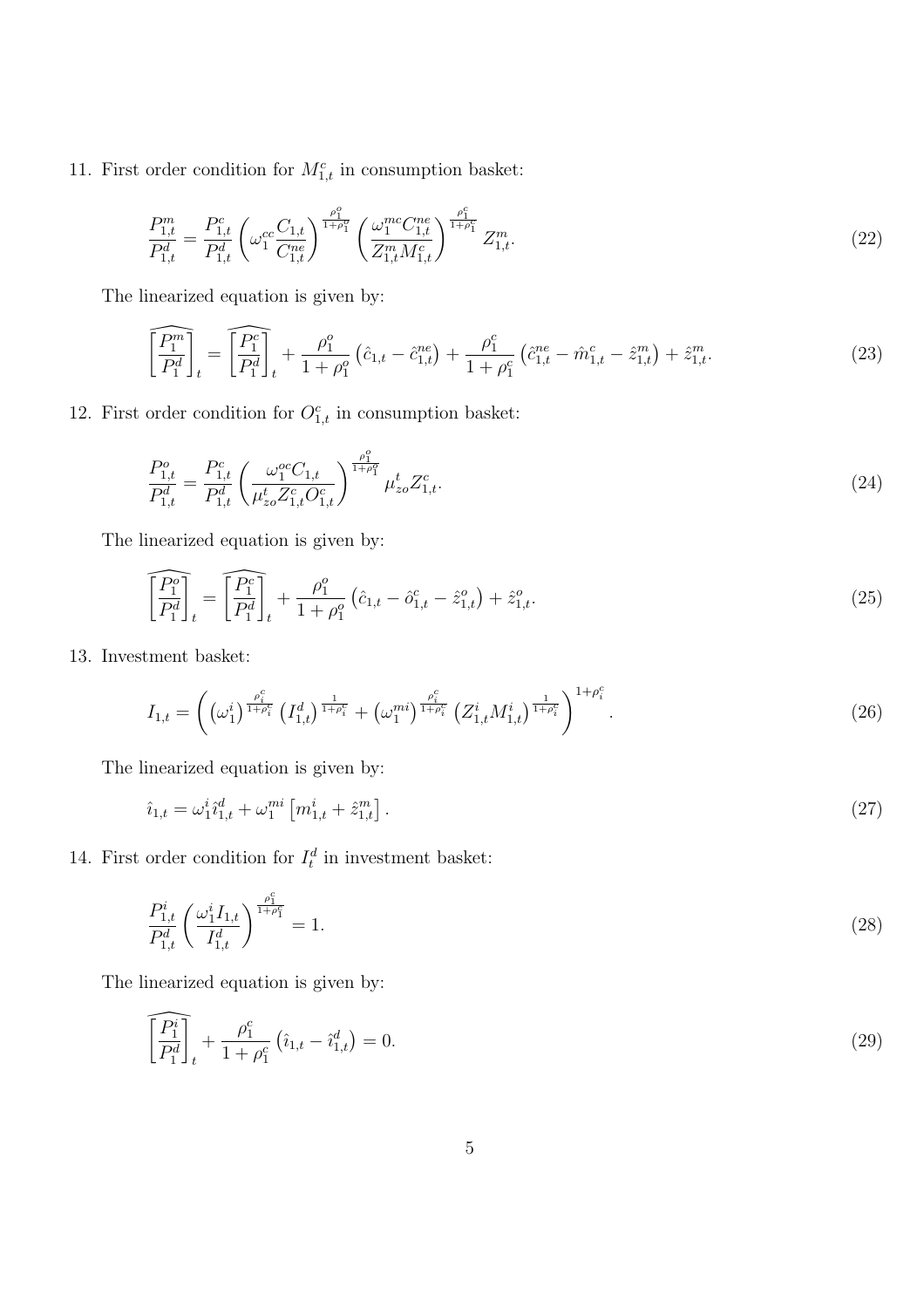15. First order condition for  $M_{12,t}^i$  in investment basket:

$$
\frac{P_{1,t}^m}{P_{1,t}^d} = \frac{P_{1,t}^i}{P_{1,t}^d} \left(\frac{\omega_1^{mi} I_{1,t}}{Z_{1,t}^m M_{1,t}^i}\right)^{\frac{\rho_1^c}{1+\rho_1^c}} Z_{1,t}^m.
$$
\n(30)

The linearized equation is given by:

$$
\widehat{\left[\frac{P_1^m}{P_1^d}\right]_t} = \widehat{\left[\frac{P_1^i}{P_1^d}\right]_t} + \frac{\rho_1^c}{1 + \rho_1^c} \left(\hat{\imath}_{1,t} - m_{12,t}^i - \hat{z}_{1,t}^m\right) + \hat{z}_{1,t}^m. \tag{31}
$$

16. Value added aggregator:

$$
V_{1,t} = \left( \left( \omega_1^k \right)^{\frac{\rho_1^v}{1+\rho_1^v}} \left( K_{1,t-1} \right)^{\frac{1}{1+\rho_1^v}} + \left( \omega_1^l \right)^{\frac{\rho_1^v}{1+\rho_1^v}} \left( \mu_z^t Z_{1,t} L_{1,t} \right)^{\frac{1}{1+\rho_1^v}} \right)^{1+\rho_1^v} . \tag{32}
$$

The linearized equation is given by:

$$
\hat{v}_{1,t} = \phi_1^k \hat{k}_{1,t-1} + \phi_1^l \left( \hat{z}_{1,t} + \hat{l}_{1,t} \right), \tag{33}
$$

with

$$
\phi_1^k = \omega_1^k \left( \frac{K_{1,0}^*}{\omega_1^k \mu_z V_{1,0}^*} \right)^{\frac{1}{1+\rho_1^v}},\tag{34}
$$

$$
\phi_1^l = \omega_1^l \left( \frac{L_{1,0}^*}{\omega_1^l V_{1,0}^*} \right)^{\frac{1}{1+\rho_1^v}},\tag{35}
$$

and  $\phi_1^k + \phi_1^l = 1$ .

17. Output aggregator:

$$
Y_{1,t} = \left( \left( \omega_1^{vy} \right)^{\frac{\rho_1^o}{1+\rho_1^o}} (V_{1,t})^{\frac{1}{1+\rho_1^o}} + \left( \omega_1^{oy} \right)^{\frac{\rho_1^o}{1+\rho_1^o}} \left( \mu_{zo}^t Z_{1,t}^o O_{1,t}^y \right)^{\frac{1}{1+\rho_1^o}} \right)^{1+\rho_1^o} . \tag{36}
$$

The linearized equation is given by:

$$
\hat{y}_{1,t} = \omega_1^{vy} \hat{v}_{1,t} + \omega_1^{oy} \left( \hat{o}_{1,t}^y + \hat{z}_{1,t}^o \right).
$$
\n(37)

18. First order condition for  $K_{1,t-1}$  in output aggregator:

$$
\frac{R_{1,t}^k}{P_{1,t}^d} = \frac{MC_{1,t}}{P_{1,t}^d} \left(\omega_1^{vy} \frac{Y_{1,t}}{V_{1,t}}\right)^{\frac{\rho_1^o}{1+\rho_1^o}} \left(\frac{\omega_1^k V_{1,t}}{K_{1,t-1}}\right)^{\frac{\rho_1^v}{1+\rho_1^v}}.
$$
\n(38)

$$
\hat{r}_{1,t}^k = \widehat{mc}_{1,t} + \frac{\rho_1^o}{1 + \rho_1^o} (\hat{y}_{1,t} - \hat{v}_{1,t}) + \frac{\rho_1^v}{1 + \rho_1^v} (\hat{v}_{1,t} - \hat{k}_{1,t-1}). \tag{39}
$$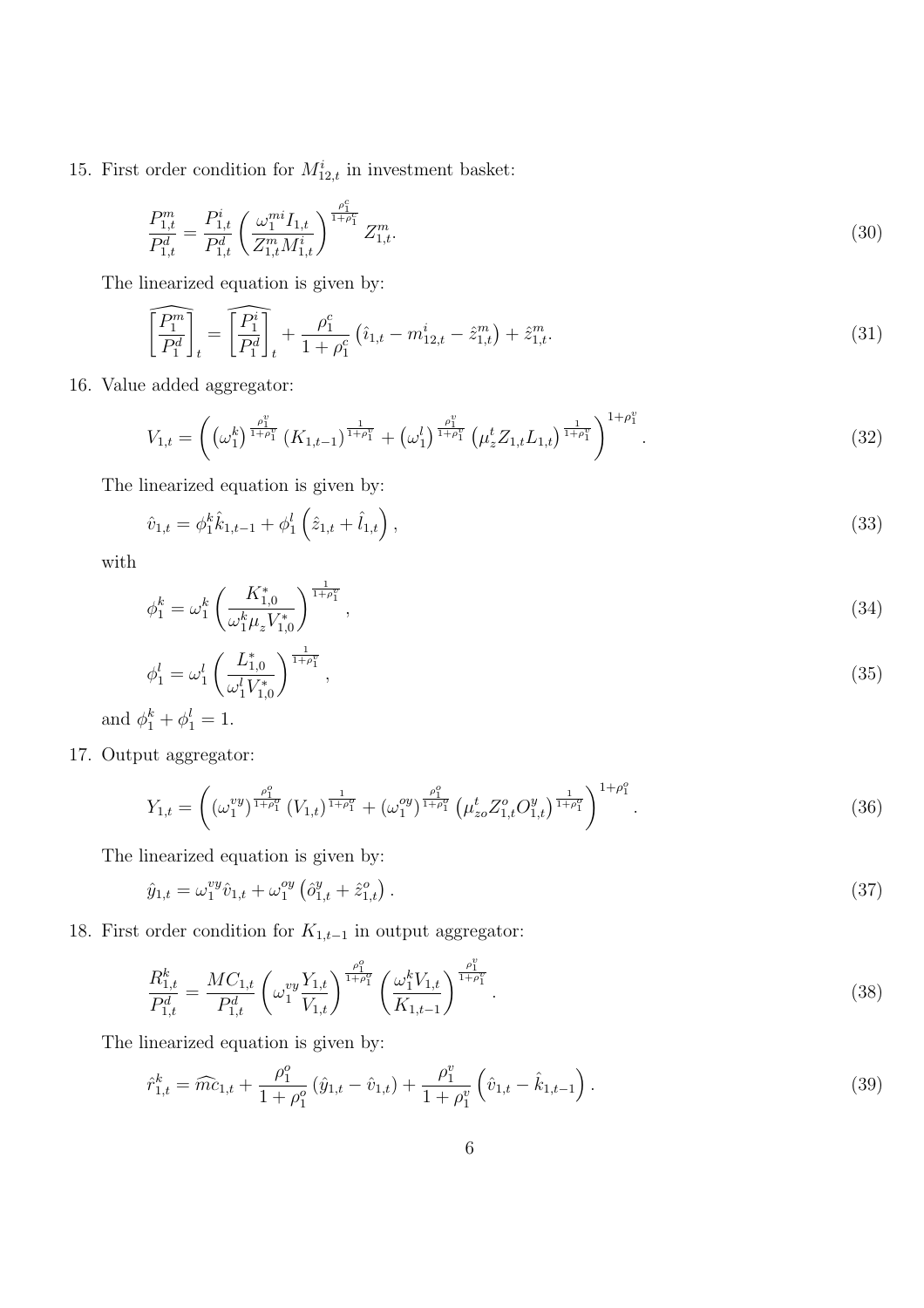19. First order condition for  $L_{1,t}$  in output aggregator:

$$
\frac{1}{\mu_z^t Z_{1,t}} \frac{W_{1,t}}{P_{1,t}^d} = \frac{MC_{1,t}}{P_{1,t}^d} \left(\frac{\omega_1^{vy} Y_{1,t}}{V_{1,t}}\right)^{\frac{\rho_1^o}{1+\rho_1^o}} \left(\frac{\omega_1^l V_{1,t}}{\mu_z^t Z_{1,t} L_{1,t}}\right)^{\frac{\rho_1^v}{1+\rho_1^v}}.
$$
\n(40)

The linearized equation is given by:

$$
\hat{w}_{1,t} = \widehat{m} \hat{c}_{1,t} + \frac{\rho_1^o}{1 + \rho_1^o} \left( \hat{y}_{1,t} - \hat{v}_{1,t} \right) + \frac{\rho_1^v}{1 + \rho_1^v} \left( \hat{v}_{1,t} - \hat{z}_{1,t} - \hat{l}_{1,t} \right) + \hat{z}_{1,t}.
$$
\n(41)

20. First order condition for  $O_{1,t}^y$  in output aggregator:

$$
\frac{P_{1,t}^o}{P_{1,t}^d} = \frac{MC_{1,t}}{P_{1,t}^d} \left(\frac{\omega_1^{oy} Y_{1,t}}{\mu_{zo}^t Z_{1,t}^o O_{1,t}^y}\right)^{\frac{\rho_1^o}{1+\rho_1^o}} \mu_{zo}^t Z_{1,t}^o.
$$
\n
$$
(42)
$$

The linearized equation is given by:

$$
\widehat{\left[\frac{P_1^o}{P_1^d}\right]_t} = \widehat{mc}_{1,t} + \frac{\rho_1^o}{1 + \rho_1^o} \left(\hat{y}_{1,t} - \hat{o}_{1,t} - \hat{z}_{1,t}^o\right) + \hat{z}_{1,t}^o.
$$
\n(43)

#### 21. Evolution of marginal costs:

(a) If prices are flexible:

$$
\frac{MC_{1,t}}{P_{1,t}^d} = \frac{1 + \tau_1^p}{1 + \theta_{1,t}^p}.\tag{44}
$$

The linearized equation is given by:

$$
\widehat{mc}_{1,t} = -\frac{1}{1 + \theta_{1,0}^{p*}} \widehat{\theta}^{p}_{1,t}.
$$
\n(45)

(b) If prices are sticky and export prices are set in the currency of the producer:

$$
P_{1,t}^{r}(i) \sum_{j=0}^{\infty} \left[ (\xi_{1}^{p})^{j} \psi_{1,t,t+j} \frac{1+\tau_{1}^{p}}{\theta_{1,t+j}^{p}} \pi_{1,t,j}^{l} Y_{1,t+j}^{d}(i) \right]
$$
  
= 
$$
\left[ \sum_{j=0}^{\infty} (\xi_{1}^{p}) \psi_{1,t,t+j} \frac{MC_{1,t+j}}{P_{1,t+j}^{d}} \frac{P_{1,t+j}^{d}}{P_{1,t}^{d}} Y_{1,t+j}^{d}(i) \frac{1+\theta_{1,t+j}^{p}}{\theta_{1,t+j}^{p}} \right],
$$
(46)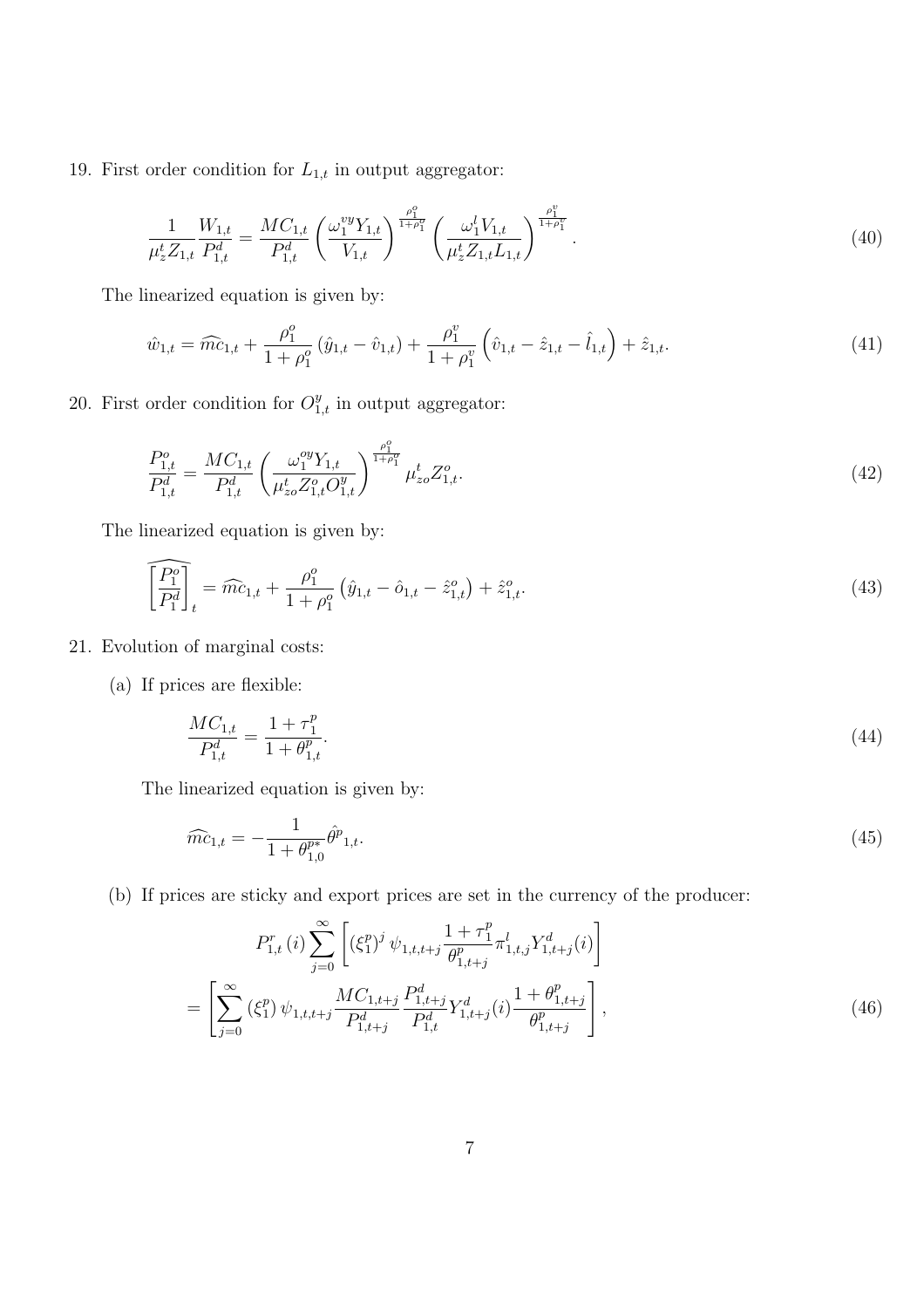where

$$
P_{1,t}^r = \frac{P_{1,t}^d(i)}{P_{1,t}^d} \tag{47}
$$

$$
\psi_{1,t,t+j} = \beta_1^j \frac{P_{1,t}^d}{P_{1,t+j}^d} \frac{\lambda_{1,t+j}^c}{\lambda_{1,t}^c} \tag{48}
$$

$$
\pi_{1,t,j}^l = \prod_{i=1}^j \left\{ \left( \pi_{1,t-1+i}^d \right)^t \left( \pi_1^* \right)^{1-t} \right\} \tag{49}
$$

$$
Y_{1,t+j}^d(i) = Y_{1,t+j}^d \left( \frac{P_{1,t}^d(i)}{P_{1,t}^d} \frac{P_{1,t}^d \pi_{1,t,j}^l}{P_{1,t+j}^d} \right)^{-\frac{1+\theta_{1,t+j}^p}{\theta_{1,t+j}^p}}
$$
(50)

or after simplifying

$$
\sum_{j=0}^{\infty} \Xi_{1,t+j} \left[ \frac{1+\tau_1^p}{\theta_{1,t+j}^p} P_{1,t}^r - \frac{MC_{1,t+j}}{P_{1,t+1}^d} \left( \frac{P_{1,t}^d \pi_{1,t,j}^l}{P_{1,t+j}^d} \right)^{-1} \frac{1+\theta_{1,t+j}^p}{\theta_{1,t+j}^p} \right] = 0
$$
  

$$
\Xi_{1,t+j} = (\xi_1^p \beta_1)^j \frac{\lambda_{1,t+j}^c}{\lambda_{1,t}^c} \left( \frac{P_{1,t}^d \pi_{1,t,j}^l}{P_{1,t+j}^d} \right)^{-\frac{1}{\theta_{1,t+j}^p}} (P_{1,t}^r)^{-\frac{1+\theta_{1,t+j}^p}{\theta_{1,t+j}^p}} Y_{1,t+j}^d.
$$
(51)

The linearized equation is given by

$$
\frac{1}{\pi_1^*} \left( \pi_{1,t}^d - \iota_1^p \pi_{t-1}^d \right) = \frac{\beta_1}{\pi_1^*} \left( \pi_{t+1}^d - \iota_1^p \pi_t^d \right) + \frac{\left( 1 - \xi_1^p \beta_1 \right) \left( 1 - \xi_1^p \right)}{\xi_1^p} \left( \widehat{mc}_{1,t} + \frac{\theta_{1,0}^{p*}}{1 + \theta_{1,0}^{p*}} \widehat{\theta}_{1,t}^p \right) \tag{52}
$$

In the numerical implementation we use the approximation typically used in the literature 1  $\overline{\pi_1^*}$ ⊤<br>∕  $\pi_{1,t}^d - \iota_1^p \pi_{t-1}^d$  $\frac{1}{\sqrt{2}}$  $=\pi_{1,t}^d - \iota_1^p \pi_{t-1}^d$ . See, for example, ?).

## 22. Government spending  $G_{1,t}^d$ :

$$
G_{1,t}^d = g_1 Z_{1,t}^g Y_{1,t}^d. \tag{53}
$$

The linearized equation is given by:

$$
\hat{g}_{1,t}^d = \hat{y}_{1,t}^d + \hat{z}_{1,t}^g. \tag{54}
$$

23. Market clearing condition for  $Y_{1,t}^d$ :

$$
Y_{1,t}^d = I_{1,t}^d + C_{1,t}^d + G_{1,t}^d + X_{1,t}.\tag{55}
$$

$$
\hat{y}_{1,t}^d = \frac{I_{1,0}^{d*}}{Y_{1,0}^{d*}} \hat{u}_{1,t}^d + \frac{C_{1,0}^{d*}}{Y_{1,0}^{d*}} \hat{c}_{1,t}^d + \frac{G_{1,0}^{d*}}{Y_{1,0}^{d*}} \hat{g}_{1,t}^d + \frac{X_{1,0}^{d*}}{Y_{1,0}^{d*}} \hat{x}_{1,t}.
$$
\n
$$
(56)
$$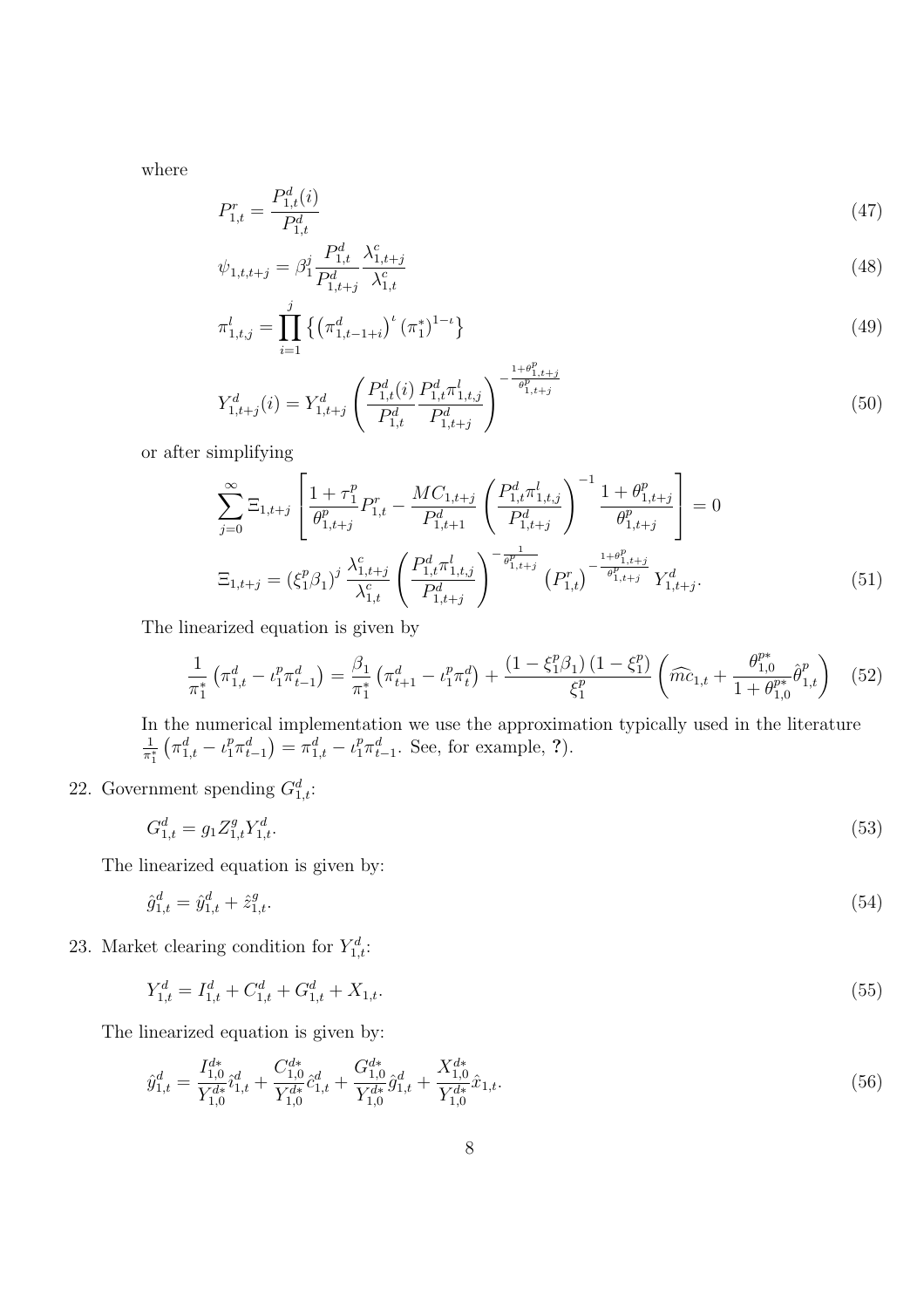24. Oil demand  $O_{1,t}$ :

$$
O_{1,t} = O_{1,t}^c + O_{1,t}^y. \tag{57}
$$

The linearized equation is given by:

$$
\hat{o}_{1,t} = \frac{O_{1,0}^{c*}}{O_{1,0}^*} \hat{o}_{1,t}^c + \frac{O_{1,0}^{y*}}{O_{1,0}^*} \hat{o}_{1,t}^y.
$$
\n(58)

25. Nominal interest rate  $R_{1,t}^s$  and real interest rate  $R_{1,t}^{rs}$ :

$$
\frac{1}{1 + R_{1,t}^s} = \beta \frac{\lambda_{1,t+1}^q}{\lambda_{1,t}^q} \frac{P_{1,t}^d}{P_{1,t+1}^d}.
$$
\n(59)

The linearized equation is given by:

$$
r_{1,t}^{rs} = r_{1,t}^s - \pi_{1,t+1}^d = -\left(\hat{\lambda}_{1,t+1}^q - \hat{\lambda}_{1,t}^q\right),\tag{60}
$$

assuming that  $\beta_1/\mu_z$  is close to 1.  $r_{1,t}^s$  and  $r_{1,t}^{rs}$  are measured in absolute deviation from their values along the balanced growth path.

26. Monetary policy reaction function  $i_{1,t} = R_{1,t}^s - 1$ :

$$
i_{1,t} = \bar{i}_1 + \gamma_1^i (i_{1,t-1} - \bar{i}_1) + (1 - \gamma_1^i) (\pi_{1,t}^{core} + \gamma_1^{\pi} (\pi_{1,t}^{core} - \bar{\pi}_{1,t}^{core}) + \gamma_1^y y_{1,t}^{gap}).
$$
\n(61)

The linearized equation is given by:

$$
r_{1,t}^s = \gamma_1^i r_{1,t-1}^s + (1 - \gamma_1^i)(\pi_{1,t}^{core} + \gamma_1^{\pi}(\pi_{1,t}^{core} - \bar{\pi}_{1,t}^{core}) + \gamma_1^y y_{1,t}^{gap}).
$$
\n(62)

27. Core price level  $P_{1,t}^{ne}$ :

$$
P_{1,t}^{ne} = P_{1,t}^c \left( \frac{\omega_1^{cc} C_{1,t}}{C_{1,t}^{ne}} \right)^{\frac{\rho_1^o}{1+\rho_1^o}}.
$$
\n
$$
(63)
$$

The linearized equation is given by:

$$
\begin{aligned}\n\left[\frac{\widehat{P_1^{ne}}}{P_1^d}\right]_t &= \left[\frac{\widehat{P_1^c}}{P_1^d}\right]_t + \frac{\rho_1^o}{1 + \rho_1^o} \left(\hat{c}_{1,t} - \hat{c}_{1,t}^{ne}\right) \\
&= \frac{1}{\omega_1^{ce}} \left[\frac{\widehat{P_1^c}}{P_1^d}\right]_t - \frac{\omega_1^{oc}}{\omega_1^{ce}} \left(\left[\frac{\widehat{P_1^o}}{P_1^d}\right]_t - \hat{z}_{1,t}^o\right).\n\end{aligned} \tag{64}
$$

In constructing the core price index the shock to oil efficiency enters, as this shock changes the share of oil in the headline price index  $P_{1,t}^c$ .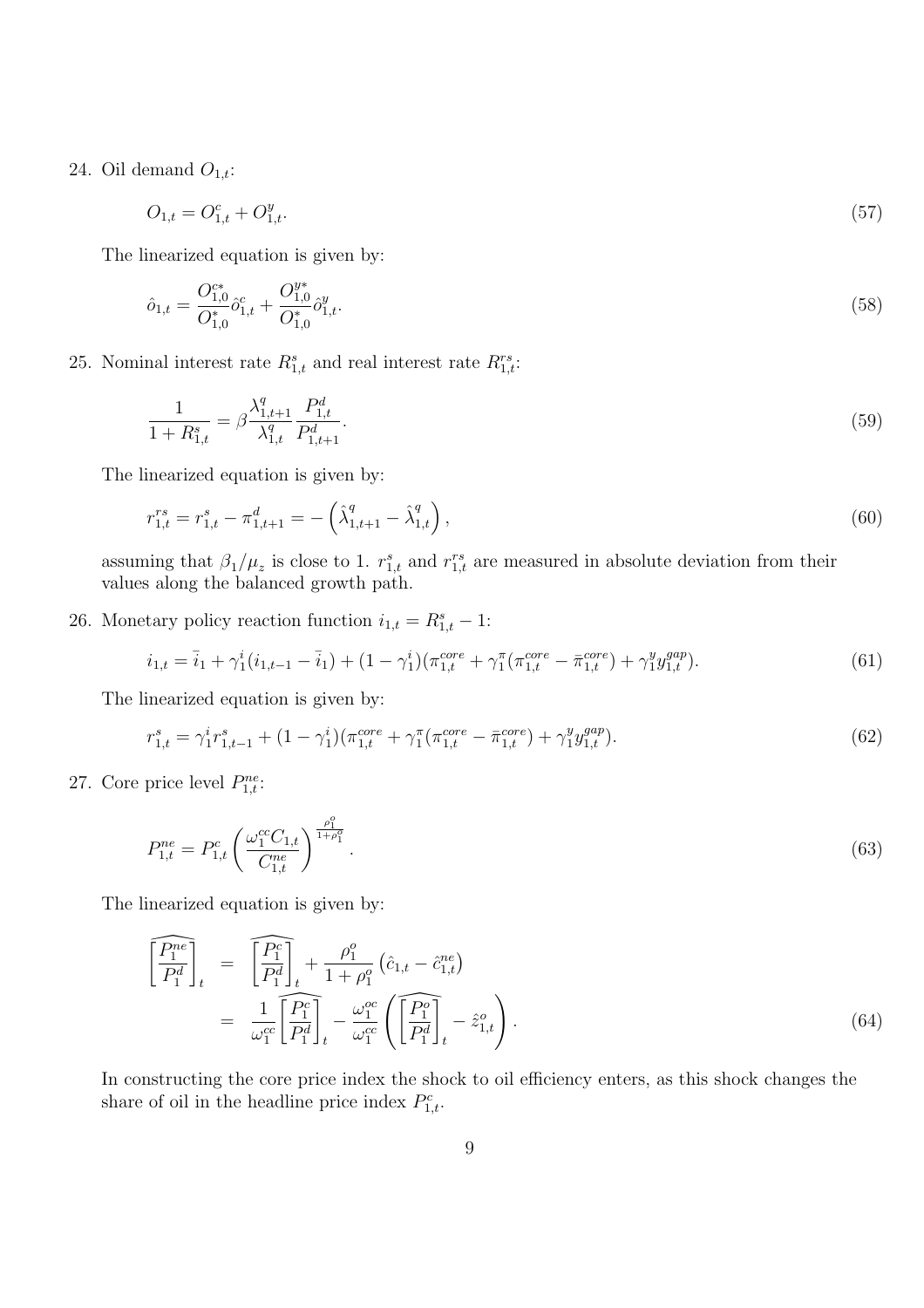28. Inflation of domestic prices  $\pi_{1,t}^d$ :

$$
\pi_{1,t}^d = \log\left(\frac{P_{1,t}^d}{P_{1,t-1}^d}\right). \tag{65}
$$

29. Inflation of core prices:

$$
\pi_{1,t}^{core} = \log\left(\frac{P_{1,t}^{ne}}{P_{1,t-1}^{ne}}\right).
$$
\n(66)

The linearized equation is given by:

$$
\pi_{1,t}^{core} = \left[\overline{\frac{P_1^{ne}}{P_1^d}}\right]_t - \left[\overline{\frac{P_1^{ne}}{P_1^d}}\right]_{t-1} + \pi_{1,t}^d.
$$
\n(67)

30. Inflation of headline prices:

$$
\pi_{1,t}^{head} = \log\left(\frac{P_{1,t}^c}{P_{1,t-1}^c}\right). \tag{68}
$$

The linearized equation is given by:

$$
\pi_{1,t}^{head} = \widehat{\left[\frac{P_1^c}{P_1^d}\right]}_t - \widehat{\left[\frac{P_1^c}{P_1^d}\right]}_{t-1} + \pi_{1,t}^d.
$$
\n
$$
(69)
$$

31. Aggregate imports  $M_{1,t}$ :

$$
M_{1,t} = \frac{P_{1,t}^m}{P_{1,t}^d} M_{1,t}^c + \frac{P_{1,t}^m}{P_{1,t}^d} M_{1,t}^i.
$$
\n
$$
(70)
$$

The linearized equation is given by:

$$
\hat{m}_{1,t} = \frac{M_{1,0}^{c*}}{M_{1,0}^*} \left( \overline{\left[ \frac{P_1^m}{P_1^d} \right]}_t + \hat{m}_{1,t}^c \right) + \frac{M_{1,0}^{i*}}{M_{1,0}^*} \left( \overline{\left[ \frac{P_1^m}{P_1^d} \right]}_t + \hat{m}_{1,t}^i \right),\tag{71}
$$

as relative prices are calibrated to be 1 along the balanced growth path.

32. Aggregate exports  $X_{1,t}$ :

$$
X_{1,t} = \frac{1}{\zeta_1} \left( M_{2,t}^c + M_{2,t}^i \right),\tag{72}
$$

as country 1's real per capita exports  $X_{1,t}$  and country 2's real per capita imports  $M_{2,t}^c + M_{2,t}^i$  are related through  $\zeta_1$ . The linearized equation is given by:

$$
\hat{x}_{1,t} = \frac{M_{2,0}^{c*}}{M_{2,0}^{c*} + M_{2,0}^{i*}} \hat{m}_{2,t}^c + \frac{M_{2,0}^{i*}}{M_{2,0}^{c*} + M_{2,0}^{i*}} \hat{m}_{2,t}^i.
$$
\n(73)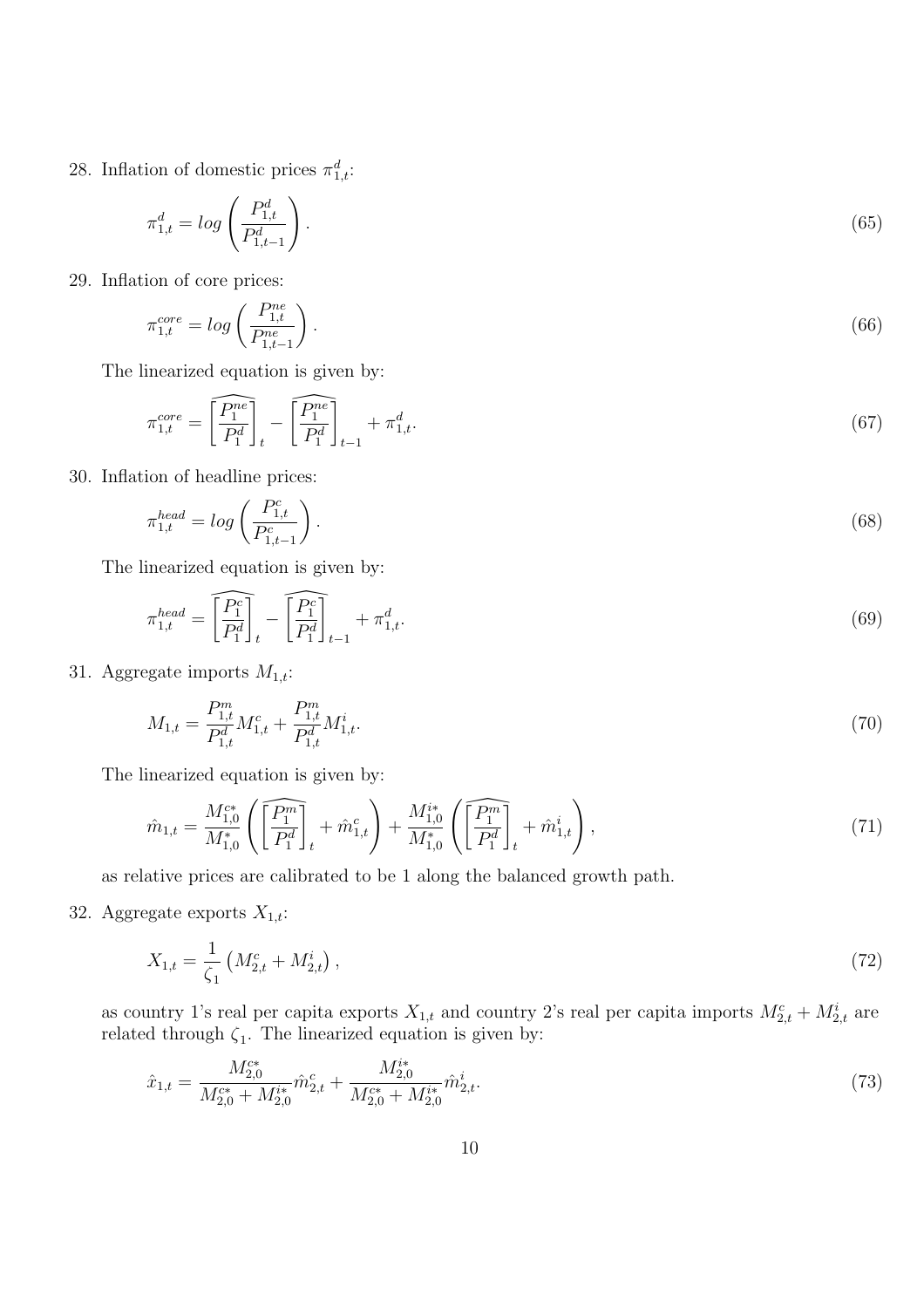33. Trade balanced to gross output ratio:

$$
\frac{NT_{1,t}^{bal}}{P_{1,t}^d Y_{1,t}^d} = \frac{X_{1,t} - M_{1,t} + \frac{P_{1,t}^o}{P_{1,t}^d} \left(Y_{1,t}^o - O_{1,t}\right)}{Y_{1,t}^d}.
$$
\n(74)

The linearized equation is given by:

$$
t_{1,t}^{bal} = \frac{X_{1,0}^*}{Y_{1,0}^{d*}} \hat{x}_{2,t} - \frac{M_{1,0}^*}{Y_{1,0}^{d*}} \hat{m}_{1,t} + \frac{P_{1,0}^{o*} Y_{1,0}^{o*}}{P_{1,0}^{d*} Y_{1,0}^{d*}} \hat{y}_{1,t}^o - \frac{P_{1,0}^{o*} O_{1,0}^*}{P_{1,0}^{d*} Y_{1,0}^{d*}} \hat{o}_{1,t} - \frac{P_{1,0}^{o*} \left( O_{1,0}^* - Y_{1,0}^{o*} \right)}{P_{1,0}^{d*} Y_{1,0}^{d*}} \overline{\left[ \frac{P_0^o}{P_1^d} \right]_t}.
$$
\n
$$
(75)
$$

34. Nonoil trade balance to gross output ratio:

$$
\frac{NG_{1,t}^{bal}}{P_{1,t}^d Y_{1,t}^d} = \frac{X_{1,t} - M_{1,t}}{Y_{1,t}^d}.
$$
\n(76)

The linearized equation is given by:

$$
g_{1,t}^{bal} = \frac{X_{1,0}^*}{Y_{1,0}^{d*}} \hat{x}_{1,t} - \frac{M_{1,0}^*}{Y_{1,0}^{d*}} \hat{m}_{1,t} - \left(\frac{X_{1,0}^*}{Y_{1,0}^{d*}} - \frac{M_{1,0}^*}{Y_{1,0}^{d*}}\right) \hat{y}_{1,t}^d.
$$
\n(77)

The conditions for country 2 are analogous.

#### A.1.2 Bilateral Relationships

- 35. Relative import prices under producer currency pricing:
	- (a) for country 1

$$
\frac{P_{1,t}^m}{P_{1,t}^d} = \frac{e_{1,t} P_{2,t}^c}{P_{1,t}^c} \frac{P_{2,t}^d}{P_{2,t}^c} \frac{P_{1,t}^c}{P_{1,t}^d},\tag{78}
$$

where  $e_{1,t}$  is the nominal exchange rate and  $rer_{1,t} = \frac{e_{1,t}P_{2,t}^c}{P_{1,t}^c}$  the consumption real exchange rate. The linearized equation is given by:

$$
\widehat{\begin{bmatrix}\nP_{1,t}^m \\
P_{1,t}^d\n\end{bmatrix}} = \widehat{r}\widehat{er}_{1,t} - \widehat{\begin{bmatrix}\nP_2^c \\
P_2^d\n\end{bmatrix}}_t + \widehat{\begin{bmatrix}\nP_1^c \\
P_1^d\n\end{bmatrix}}_t.
$$
\n(79)

(b) for country 2

$$
\widehat{\left[\frac{P_{2,t}^m}{P_{2,t}^d}\right]} = -\widehat{r}\widehat{er}_{1,t} + \widehat{\left[\frac{P_2^c}{P_2^d}\right]}_t - \widehat{\left[\frac{P_1^c}{P_1^d}\right]}_t.
$$
\n(80)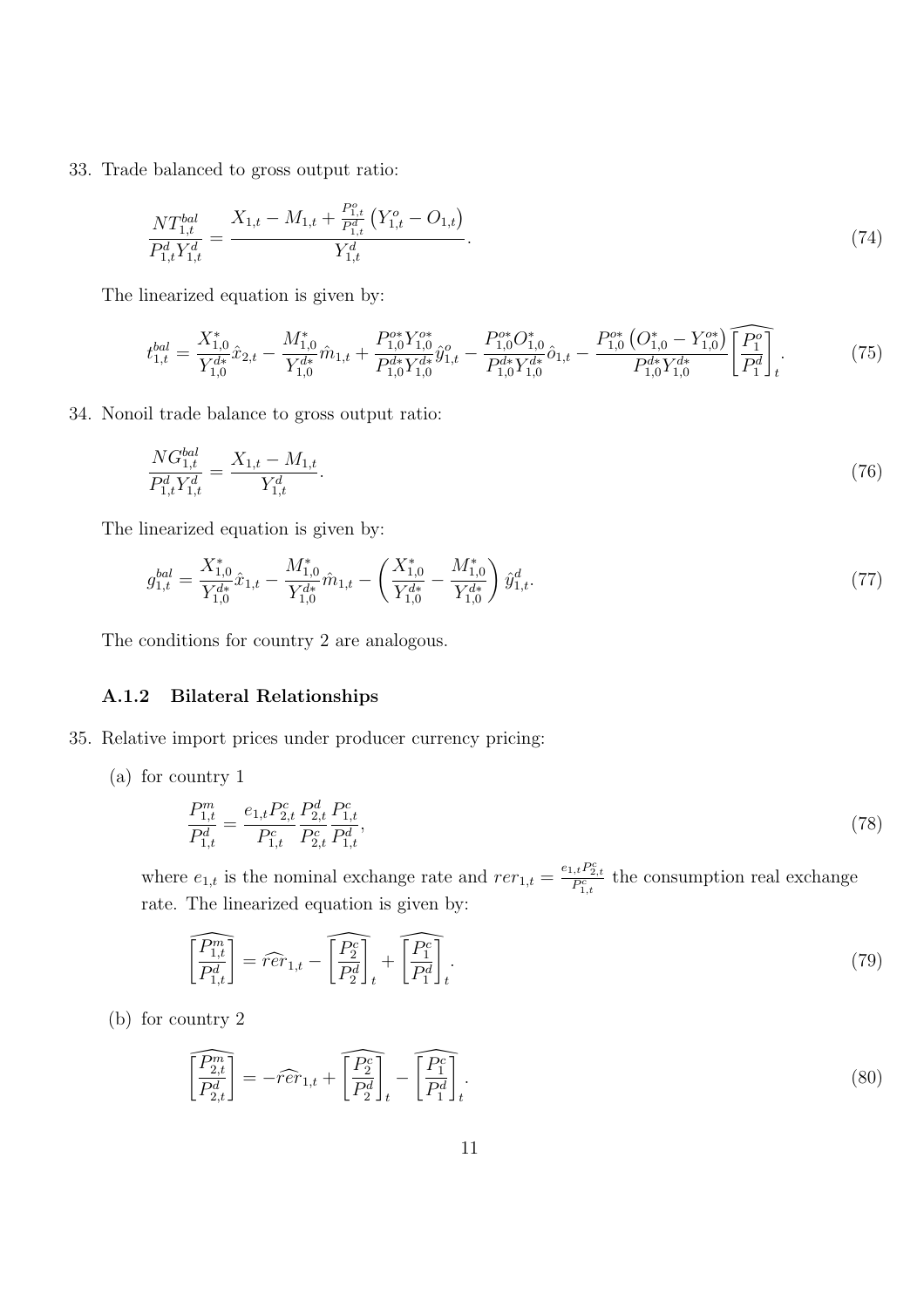36. Uncovered interest rate parity condition:

$$
\frac{\lambda_{2,t+1}^q}{\lambda_{2,t}^q} \frac{P_{2,t}^d}{P_{2,t}^c} \frac{P_{2,t+1}^c}{P_{2,t+1}^d} = \phi_{1,t}^b \frac{r e r_{1,t+1}}{r e r_{1,t}} \frac{\lambda_{1,t+1}^q}{\lambda_{1,t}^q} \frac{P_{1,t}^d}{P_{1,t}^c} \frac{P_{1,t+1}^c}{P_{1,t+1}^d}.
$$
\n(81)

The linearized equation is given by:

$$
\left(\hat{\lambda}_{2,t+1}^q - \hat{\lambda}_{2,t}^q\right) = \left(\hat{\lambda}_{1,t+1}^q - \hat{\lambda}_{1,t}^q\right) + \phi_1^b b_{1,t} + \widehat{r}\widehat{er}_{1,t+1} - \widehat{r}\widehat{er}_{1,t}
$$
\n
$$
(82)
$$

$$
-\left[\frac{\widehat{P_1^c}}{P_1^d}\right]_t + \left[\frac{\widehat{P_1^c}}{P_1^d}\right]_{t+1} + \left[\frac{\widehat{P_2^c}}{P_2^d}\right]_t - \left[\frac{\widehat{P_2^c}}{P_2^d}\right]_{t+1}.
$$
\n(83)

37. Net foreign asset condition:

$$
\frac{e_{1,t}P_{2,t}^b B_{1,t}}{\phi_{1,t}^b} = e_{1,t}B_{1,t-1} + NT_{1,t}^{bal}.
$$
\n(84)

The linearized equation is given by:

$$
\beta b_{1,t} = b_{1,t-1} + t_{1,t}^{bal}.\tag{85}
$$

where  $b_{1,t-1}$  is the absolute deviation of  $\frac{e_{1,t}B_{1,t-1}}{P_{1,t}^d Y_{1,t}^d}$  from 0.  $t_{1,t}^{bal}$  is the deviation of the trade balance to gross output ratio from its value along the balanced growth path.

38. Oil market clearing condition:

$$
\zeta_1 Y_{1,t}^o + Y_{2,t}^o = \zeta_1 O_{1,t} + O_{2,t}.\tag{86}
$$

The linearized equation is given by:

$$
\frac{\zeta_1 Y_{1,0}^{o*}}{\zeta_1 Y_{1,0}^{o*} + Y_{2,0}^{o*}} \hat{y}_{1,t}^o + \frac{Y_{2,0}^{o*}}{\zeta_1 Y_{1,0}^{o*} + Y_{2,0}^{o*}} \hat{y}_{2,t}^o = \frac{\zeta_1 O_{1,0}^*}{\zeta_1 O_{1,0}^* + O_{2,0}^*} \hat{o}_{1,t} + \frac{O_{2,0}^*}{\zeta_1 O_{1,0}^* + O_{2,0}^*} \hat{o}_{2,t}.
$$
\n
$$
(87)
$$

39. Law of one price for oil:

$$
\frac{P_{1,t}^o}{P_{1,t}^d} = r e r_{1,t} \frac{P_{1,t}^c}{P_{1,t}^d} \frac{P_{2,t}^d}{P_{2,t}^c} \frac{P_{2,t}^o}{P_{2,t}^d}.
$$
\n(88)

$$
\widehat{\left[\frac{P_1^o}{P_1^d}\right]_t} = \widehat{r}\widehat{er}_{1,t} + \widehat{\left[\frac{P_1^c}{P_1^d}\right]_t} - \widehat{\left[\frac{P_2^c}{P_2^d}\right]_t} + \widehat{\left[\frac{P_2^o}{P_2^d}\right]_t}.
$$
\n(89)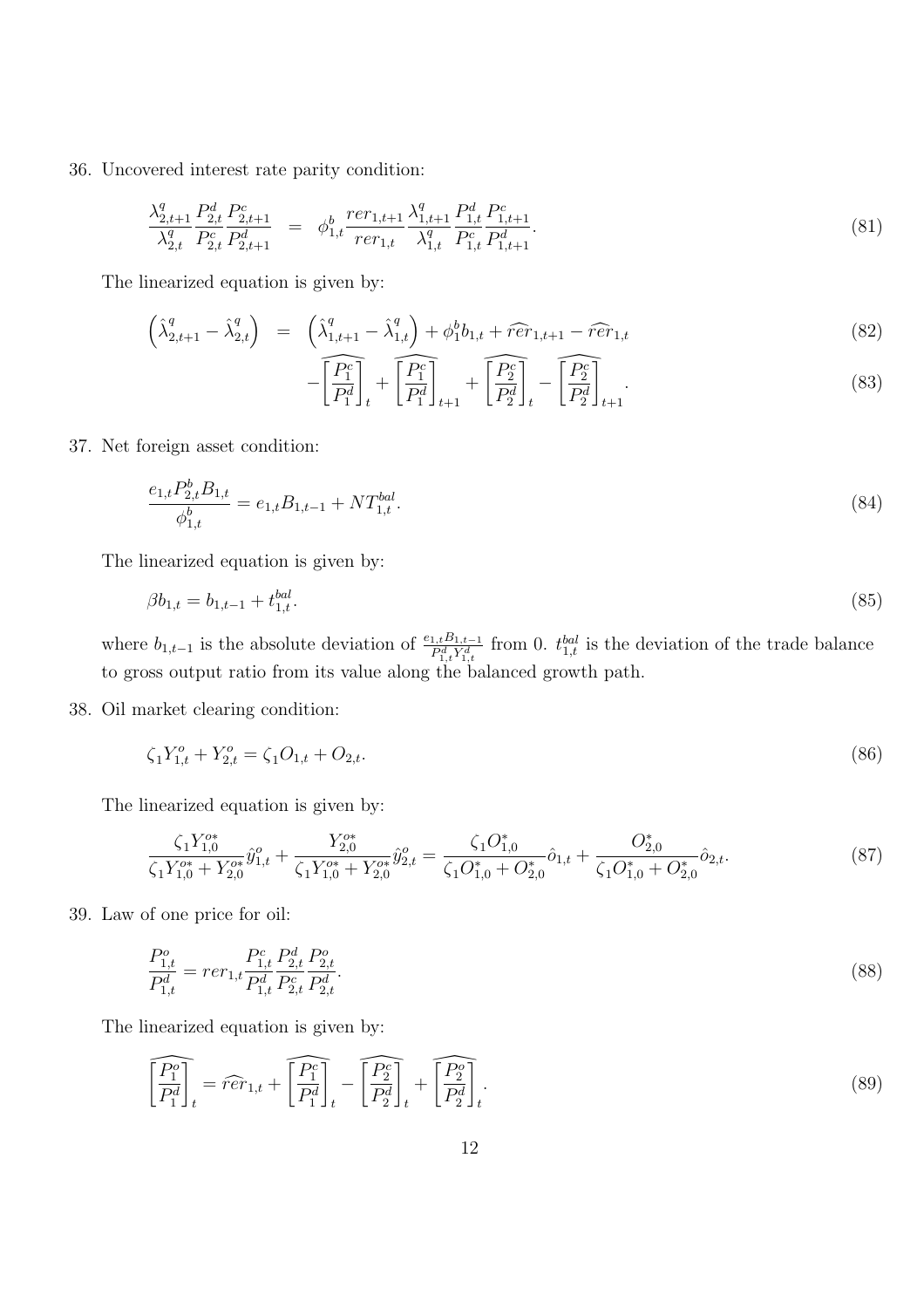### A.1.3 Important Definitions

40. Definition of  $GDP_{1,t}$  using the Laspeyres index:

$$
GDP_{1,t} = GDP_{1,t-1} \frac{P_{1,t-1}^d Y_{1,t} - P_{1,t-1}^o O_{1,t}^y + P_{1,t-1}^o Y_{1,t}^o}{P_{1,t-1}^d Y_{1,t-1} - P_{1,t-1}^o O_{1,t-1}^y + P_{1,t-1}^o Y_{1,t-1}^o}.
$$
\n
$$
(90)
$$

The linearized equation is given by:

$$
\left(1 - \frac{P_{1,0}^{o*} O_{1,0}^{y*}}{P_{1,0}^{d*} Y_{1,0}^{d*}} + \frac{P_{1,0}^{o*} Y_{1,0}^{o*}}{P_{1,0}^{d*} Y_{1,0}^{d*}}\right) \left(\widehat{gdp}_{1,t} - \widehat{gdp}_{1,t-1}\right) - \left(\frac{\mu_z}{\mu_{gdp,1}} \widehat{y}_{1,t} - \widehat{y}_{1,t-1}\right)
$$
\n
$$
= -\frac{P_{1,0}^{o*} O_{1,0}^{y*}}{P_{1,0}^{d*} Y_{1,0}^{d*}} \left(\frac{\mu_o}{\mu_{gdp,1}} \widehat{o}_t^y - \widehat{o}_{t-1}^y\right) + \frac{P_{1,0}^{o*} Y_{0,0}^{o*}}{P_{1,0}^{d*} Y_{1,0}^{d*}} \left(\frac{\mu_o}{\mu_{gdp,1}} \widehat{y}_{1,t}^o - \widehat{y}_{1,t-1}^o\right)
$$
\n
$$
- \left[\frac{P_{1,0}^{o*} O_{1,0}^{y*}}{P_{1,0}^{d*} Y_{1,0}^{d*}} - \frac{P_{1,0}^{o*} Y_{0,0}^{o*}}{P_{1,0}^{d*} Y_{1,0}^{d*}}\right] \left(\frac{\mu_o}{\mu_{gdp,1}} - 1\right) \left[\frac{P_1^o}{P_1^d}\right]_{t-1}.
$$
\n(91)

Absent trend growth the linear approximation of the Laspeyres index for GDP is a constant price aggregate.

41. Ratio between nominal GDP and nominal gross output:

$$
\frac{NGDP_{1,t}}{P_{1,t}^d Y_{1,t}} = 1 - \frac{P_{1,t}^o O_{1,t}^y}{P_{1,t}^d Y_{1,t}} + \frac{P_{1,t}^o Y_{1,t}^o}{P_{1,t}^d Y_{1,t}}.
$$
\n(92)

The linearized equation is given by:

$$
\frac{NGDP_{1,0}^*}{P_{1,0}^{d*}Y_{1,0}^{d*}} \left[ \frac{\widehat{NGDP_1}}{P_1^dY_1} \right]_t = \left( \frac{P_{1,0}^{o*}O_{1,0}^{y*}}{P_{1,0}^{d*}Y_{1,0}^{d*}} - \frac{P_{1,0}^{o*}Y_{1,0}^{o*}}{P_{1,0}^{d*}Y_{1,0}^{d*}} \right) \left( \hat{y}_{1,t} - \widehat{P_1^o} \right]_t \tag{93}
$$

$$
- \frac{P_{1,0}^{o*} O_{1,0}^{y*}}{P_{1,0}^{d*} Y_{1,0}^{d*}} \hat{\sigma}_{1,t}^{y} + \frac{P_{1,0}^{o*} Y_{1,0}^{o*}}{P_{1,0}^{d*} Y_{1,0}^{d*}} \hat{y}_{1,t}^{o}.
$$
\n(94)

42. Oil price deflated by GDP deflator:

$$
\frac{P_{1,t}^o}{P_{1,t}^{GDP}} \frac{P_{1,t-1}^{GDP}}{P_{1,t-1}^o} = \frac{P_{1,t}^o}{P_{1,t}^d} \frac{P_{1,t-1}^d}{P_{1,t-1}^o} \frac{\frac{NGDP_{1,t-1}}{P_{1,t-1}^d Y_{1,t-1}}}{\frac{NGDP_{1,t}}{P_{1,t}^d Y_{1,t}}} \frac{GDP_{1,t}}{GDP_{1,t-1}} \frac{Y_{1,t-1}}{Y_{1,t}}.
$$
\n
$$
(95)
$$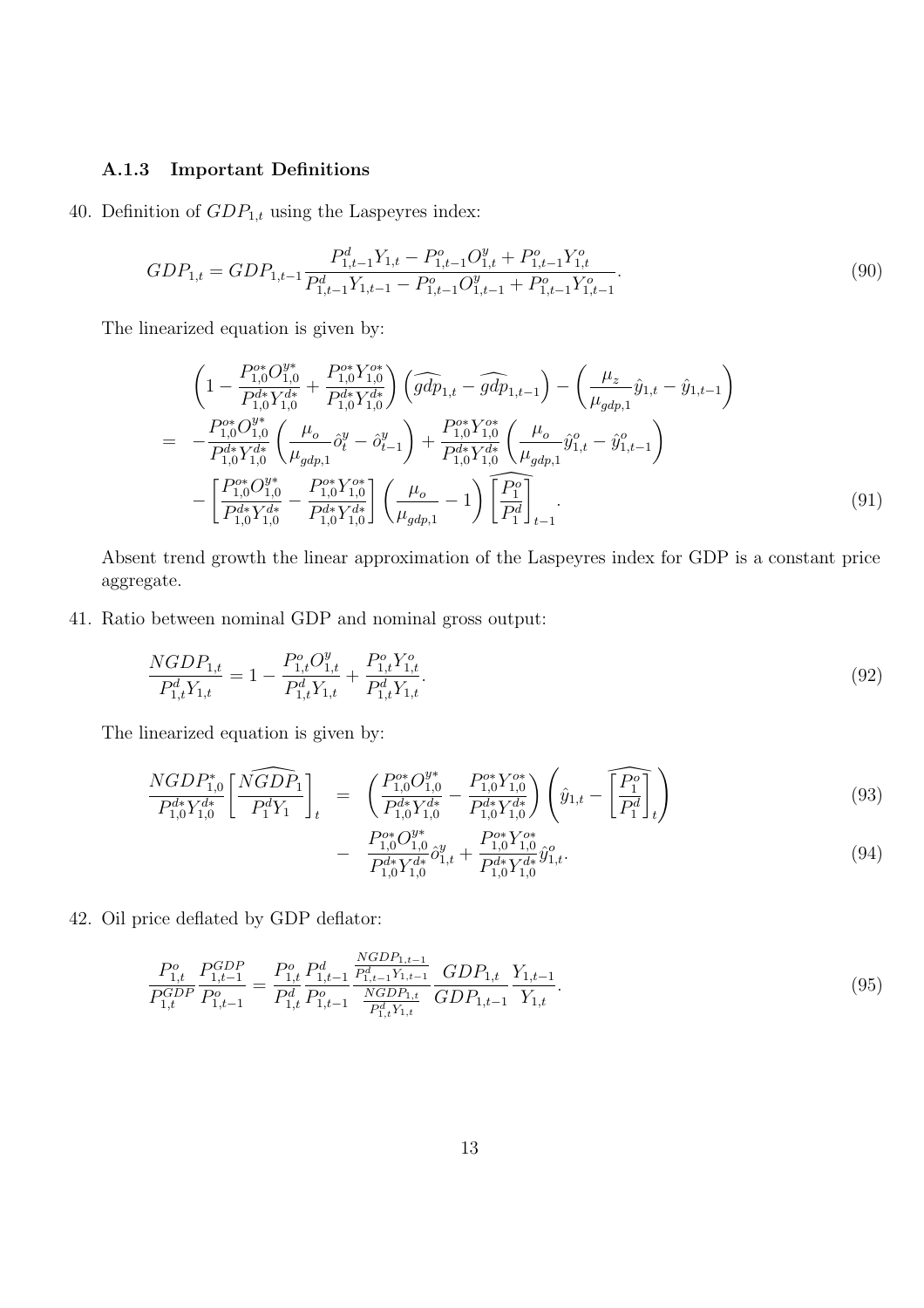The linearized equation is given by:

$$
\log\left(\left[\frac{P_{1,t}^o}{P_{1,t}^{GDP}}\right]^{obs}\right) - \log\left(\left[\frac{P_{1,t-1}^o}{P_{1,t-1}^{GDP}}\right]^{obs}\right) = -\left[\left[\frac{\widehat{NGDP}_1}{P_1^d Y_1}\right]_t - \left[\frac{\widehat{NGDP}_1}{P_1^d Y_1}\right]_{t-1}\right] - \left[\hat{y}_{1,t} - \hat{y}_{1,t-1}\right] + \left[\frac{\widehat{P_1^o}}{\widehat{P_1^d}}\right]_t - \left[\frac{\widehat{P_1^o}}{\widehat{P_1^d}}\right]_t + \widehat{gdp}_{1,t} - \widehat{gdp}_{1,t-1} + \left(\frac{\mu_{zo}\mu_{gdp,1}}{\mu_z} - 1\right). \tag{96}
$$

43. Trade balance to GDP ratio:

$$
\frac{NT_{1,t}^{bal}}{NGDP_{1,t}} = \frac{NT_{1,t}^{bal}}{P_{1t}^d Y_{1,t}} \frac{P_{1,t}^d Y_{1,t}}{NGDP_{1,t}}.
$$
\n(97)

The linearized equation is given by:

$$
\left[\frac{\widehat{NT_1^{bal}}}{NGDP_1}\right]_t = \frac{P_{1,0}^{d*} Y_{1,0}^{d*}}{NGDP_{1,0}^*} t_{1,t}^{bal}.\tag{98}
$$

44. Nonoil trade balance to GDP ratio:

$$
\frac{NG_{1,t}^{bal}}{NGDP_{1,t}} = \frac{1}{\frac{NGDP_{1,t}}{P_{1,t}^d Y_{1,t}}} \left( \frac{X_{1,t}}{Y_{1,t}} - \frac{P_{1,t}^d}{P_{1,t}^d Y_{1,t}} \frac{M_{1,t}}{Y_{1,t}} \right).
$$
\n(99)

The linearized equation is given by:

$$
\left[\widehat{\frac{NG^{bal}_{1}}{NGDP_{1}}}\right]_{t} = -\frac{1}{\frac{NGDP_{1,0}^{*}}{P_{1,0}^{d*}Y_{1,0}^{d*}}} \left(\frac{X_{1,0}^{*}}{Y_{1,0}^{d*}} - \frac{P_{1,0}^{d*}M_{1,0}^{*}}{P_{1,0}^{d*}Y_{1,0}^{d*}}\right) \left[\widehat{\frac{NGDP_{1}}{P_{1}^{d}Y_{1}}}\right]_{t} + \frac{1}{\frac{NGDP_{1,0}^{*}}{P_{1,0}^{d*}Y_{1,0}^{d*}}g_{1,t}^{bal}} \tag{100}
$$

#### A.1.4 Relationships Between Model Variables and Observed Data

The observed data carries the superscript "obs".

45. Observation equation for GDP:

$$
\log\left(GDP_{1,t}^{obs}\right) - \log\left(GDP_{1,t-1}^{obs}\right) = \widehat{gdp}_{1,t} - \widehat{gdp}_{1,t-1} + \left(\mu_{gdp,1} - 1\right). \tag{101}
$$

46. Observation equation for oil production:

$$
\log\left(Y_{1,t}^{o,obs}\right) - \log\left(Y_{1,t-1}^{o,obs}\right) = \hat{y}_{1,t}^o - \hat{y}_{1,t-1}^o + (\mu_o - 1). \tag{102}
$$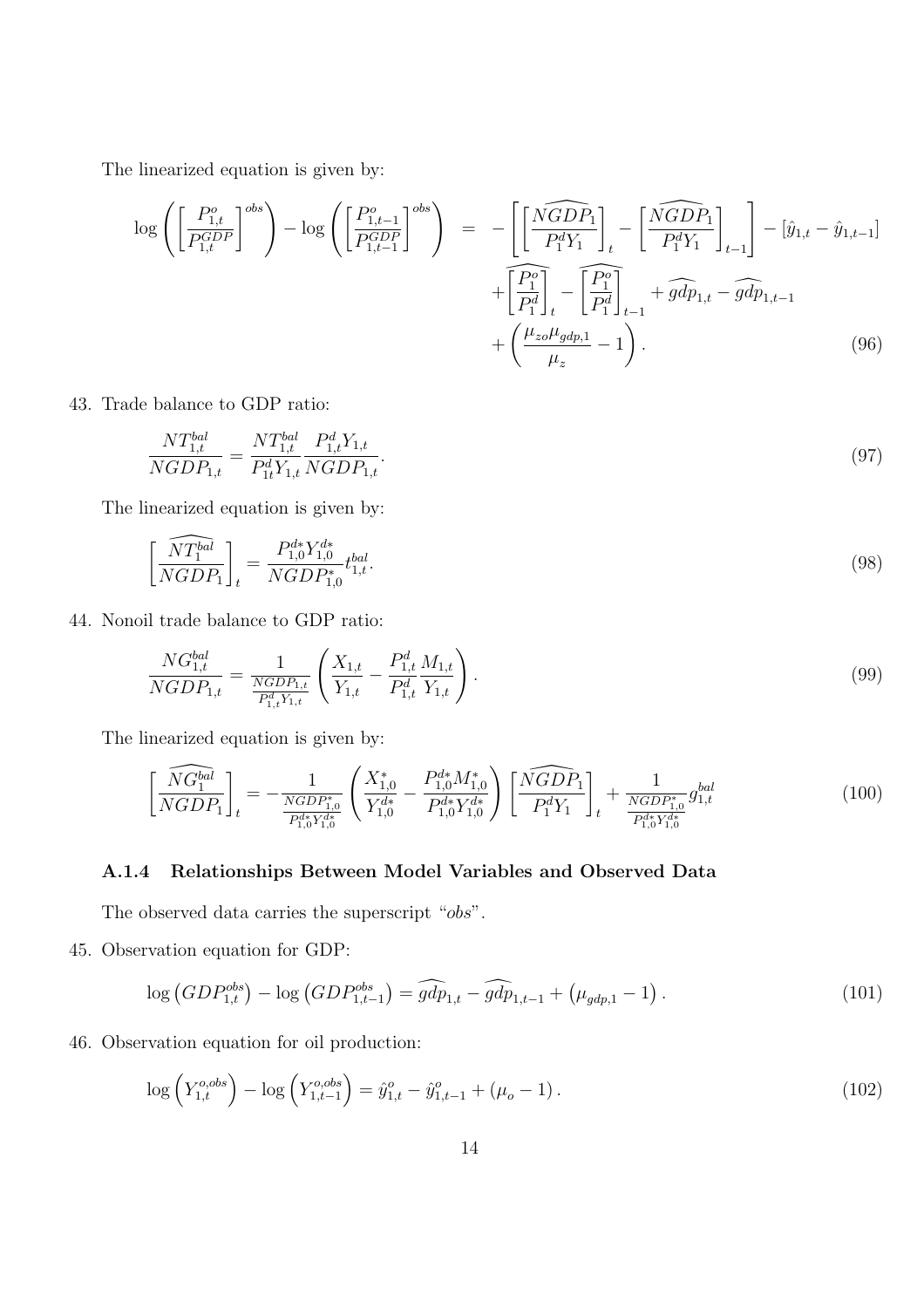47. Observation equation for oil imports as share of GDP:

$$
\frac{P_{1,t}^o\left(O_{1,t} - Y_{1,t}^o\right)}{NGDP_{1,t}} = \frac{P_{1t}^d Y_{1,t}}{NGDP_{1,t}} \frac{P_{1,t}^o}{P_{1,t}^d} \left(\frac{O_{1,t}}{Y_{1,t}} - \frac{Y_{1,t}^o}{Y_{1,t}}\right). \tag{103}
$$

The linearized equation is given by:

$$
\left[\frac{P_1^o(\widehat{O_1} - Y_1^o)}{NGDP_1}\right]_t = \frac{P_{1,0}^{d*} Y_{1,0}^{d*}}{NGDP_{1,0}} \left(\frac{O_{1,0}^*}{Y_{1,0}^{d*}} - \frac{Y_{1,0}^{o*}}{Y_{1,0}^*}\right) \left[-\left[\frac{\widehat{NGDP_1}}{P_1^d Y_1}\right]_t + \left[\frac{P_1^o}{P_1^d}\right]_t - \hat{y}_{1,t}\right] + \frac{P_{1,0}^{d*} Y_{1,0}^*}{NGDP_{1,0}^*} \left(\frac{O_{1,0}^*}{Y_{1,0}^{d*}} \hat{o}_{1t} - \frac{Y_{1,0}^{o*}}{Y_{1,0}^*} \hat{y}_{1,t}^o\right). \tag{104}
$$

48. Observation equation for the price of oil:

$$
\log \left( \left[ \frac{P_{1,t}^o}{P_{1,t}^{GDP}} \right]^{obs} \right) - \log \left( \left[ \frac{P_{1,t-1}^o}{P_{1,t-1}^{GDP}} \right]^{obs} \right) = \left[ \widehat{P_1^o} \right]_t - \left[ \widehat{P_1^o} \right]_t + \frac{\mu_{zo} \mu_{gdp,1} - \mu_z}{\mu_z}.
$$
 (105)

49. Observation of nonoil import share  $\frac{P_{1,t}^d M_{1,t}}{NCDP_{0,t}}$  $\frac{r_{1,t}M_{1,t}}{NGDP_{1,t}}$ :

$$
\frac{P_{1,t}^d M_{1,t}}{NGDP_{1,t}} = \frac{P_{1,t}^d M_{1,t}}{P_{1,t}^d Y_{1,t}} \frac{P_{1,t}^d Y_{1,t}}{NGDP_{1,t}}.
$$
\n(106)

The linearized equation is given by:

$$
\left[\widehat{\frac{P_1^d M_1}{NGDP_1}}\right]_t = \frac{P_{1,0}^{d*} M_{1,0}^*}{P_{1,0}^{d*} Y_{1,0}^{d*}} \frac{NGDP_{1,0}^*}{P_{1,0}^{d*} Y_{1,0}^{d*}} \left(\hat{m}_{1,t} - \hat{y}_{1,t} - \left[\widehat{\frac{NGDP_1}{P_1^d Y_1}}\right]_t\right). \tag{107}
$$

50. Observation of nonoil export share  $\frac{P_{1,t}^d X_{1,t}}{NGDP_t}$  $\frac{r_{1,t}A_{1,t}}{NGDP_{1,t}}$ :

$$
\frac{P_{1,t}^d X_{1,t}}{NGDP_{1,t}} = \frac{P_{1,t}^d X_{1,t}}{P_{1,t}^d Y_{1,t}} \frac{P_{1,t}^d Y_{1,t}}{NGDP_{1,t}}.
$$
\n(108)

$$
\left[\widehat{\frac{P_1^d X_1}{NGDP_1}}\right]_t = \frac{P_{1,0}^{d*} X_{1,0}^{d*}}{P_{1,0}^{d*} Y_{1,0}^{d*}} \frac{NGDP_{1,0}^*}{P_{1,0}^{d*} Y_{1,0}^{d*}} \left(\hat{x}_{1,t} - \hat{y}_{1,t} - \left[\widehat{\frac{NGDP_1}{P_1^d Y_1}}\right]_t\right). \tag{109}
$$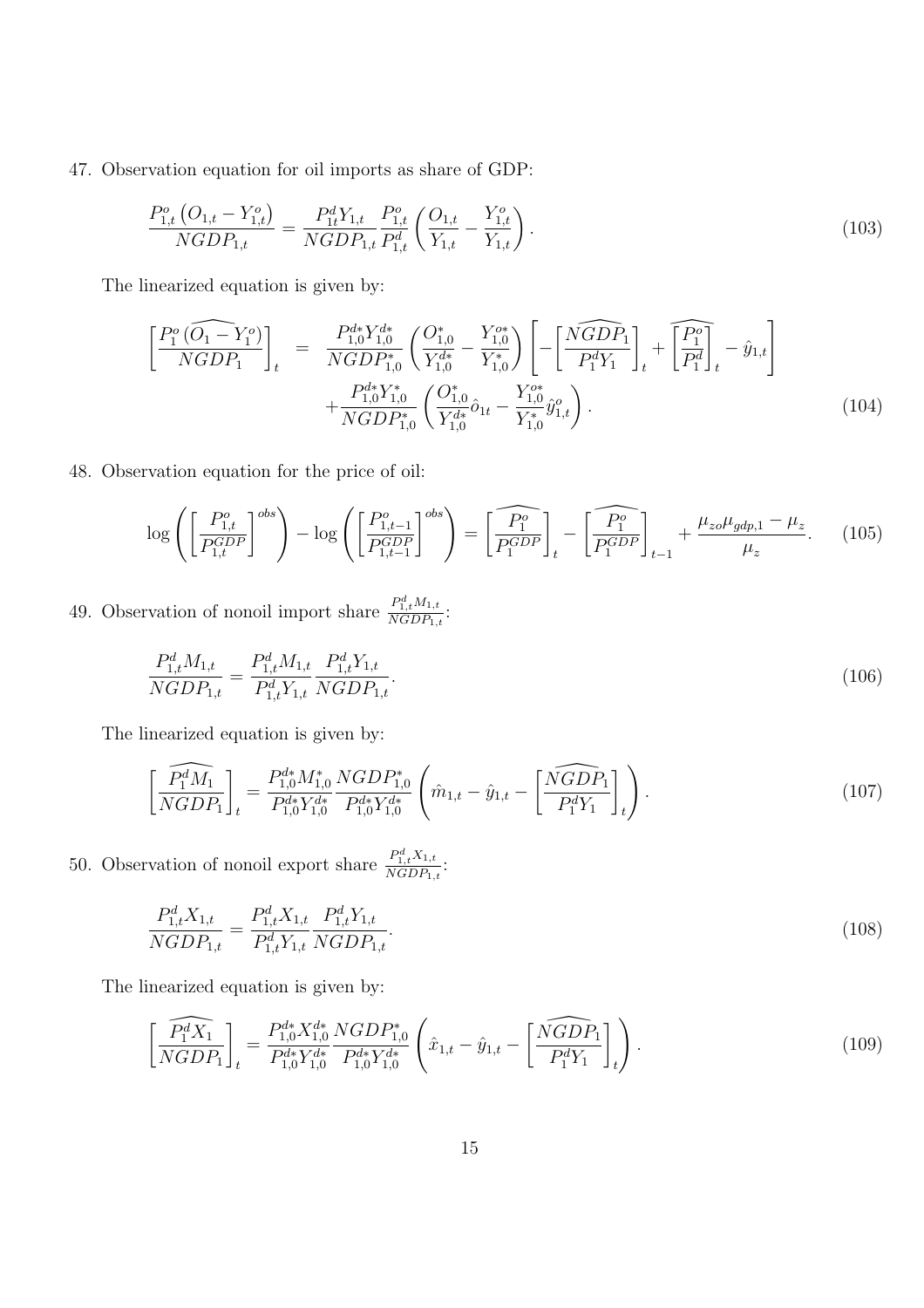51. Observation of the real exchange rate:

$$
\widehat{rer}^{obs}_{1,t} = \widehat{rer}_{1,t}.\tag{110}
$$

52. Observation of consumption share  $\frac{P_{1,t}^c C_{1,t}}{NGDP_t}$  $\frac{r_{1,t}C_{1,t}}{NGDP_{1,t}}$ :

$$
\frac{P_{1,t}^c C_{1,t}}{NGDP_{1,t}} = \frac{P_{1,t}^c C_{1,t}}{P_{1,t}^d Y_{1,t}} \frac{P_{1,t}^d Y_{1,t}}{NGDP_{1,t}}.
$$
\n(111)

The linearized equation is given by:

$$
\left[\widehat{\frac{P_1^c C_1}{NGDP_1}}\right]_t = \frac{P_{1,0}^{c*} C_{1,0}^*}{P_{1,0}^{d*} Y_{1,0}^{d*}} \frac{NGDP_{1,0}^*}{P_{1,0}^{d*} Y_{1,0}^*} \left(\hat{c}_{1,t} + \widehat{\left[\frac{P_1^c}{P_1^d}\right]_t} - \hat{y}_{1,t} - \widehat{\left[\frac{NGDP_1}{P_1^d Y_1}\right]_t}\right). \tag{112}
$$

53. Observation of (fixed) investment share in GDP  $\frac{P_{1,t}^i I_{1,t}}{NGDP}$  $\frac{r_{1,t}I_{1,t}}{NGDP_{1,t}}$ :

$$
\frac{P_{1,t}^i I_{1,t}}{NGDP_{1,t}} = \frac{P_{1,t}^c I_{1,t}}{P_{1,t}^d Y_{1,t}} \frac{P_{1,t}^d Y_{1,t}}{NGDP_{1,t}}.
$$
\n(113)

The linearized equation is given by:

$$
\left[\widehat{\frac{P_1^i I_1}{NGDP_1}}\right]_t = \frac{P_{1,0}^{c*} I_{1,0}^*}{P_{1,0}^{d*} Y_{1,0}^{d*}} \frac{NGDP_{1,0}^*}{P_{1,0}^{d*} Y_{1,0}^{d*}} \left(\hat{i}_{1,t} + \widehat{\left[\frac{P_1^i}{P_1^d}\right]_t} - \hat{y}_{1,t} - \left[\widehat{\frac{NGDP_1}{P_1^d Y_1}}\right]_t\right). \tag{114}
$$

54. Observation of core price inflation:

$$
\pi_{1,t}^{core,obs} = \pi_{1,t}^{core} + (\pi_1^* - 1). \tag{115}
$$

55. Observation of wage inflation:

 $\omega_{1,t}^{obs} = \omega_{1,t}.$  (116)

56. Observation of the nominal interest rate:

$$
r_{1,t}^{s,obs} = r_{1,t}^s. \tag{117}
$$

57. Cost minimization of firms implies for  $\phi_1^k$  $\frac{k}{1}$  and  $\phi_1^l$  $\frac{l}{1}$ :

$$
\phi_1^k = \omega_1^k \left( \frac{shareky_1}{\omega_1^k \mu_z sharevy_1} \right)^{\frac{1}{1+\rho_1^v}},\tag{118}
$$

and

$$
\phi_1^l = \omega_1^l \left( \frac{sharedy_1}{\omega_1^l share y_1} \right)^{\frac{1}{1+\rho_1^v}}, \tag{119}
$$

where  $\phi_1^k + \phi_1^l = 1$ .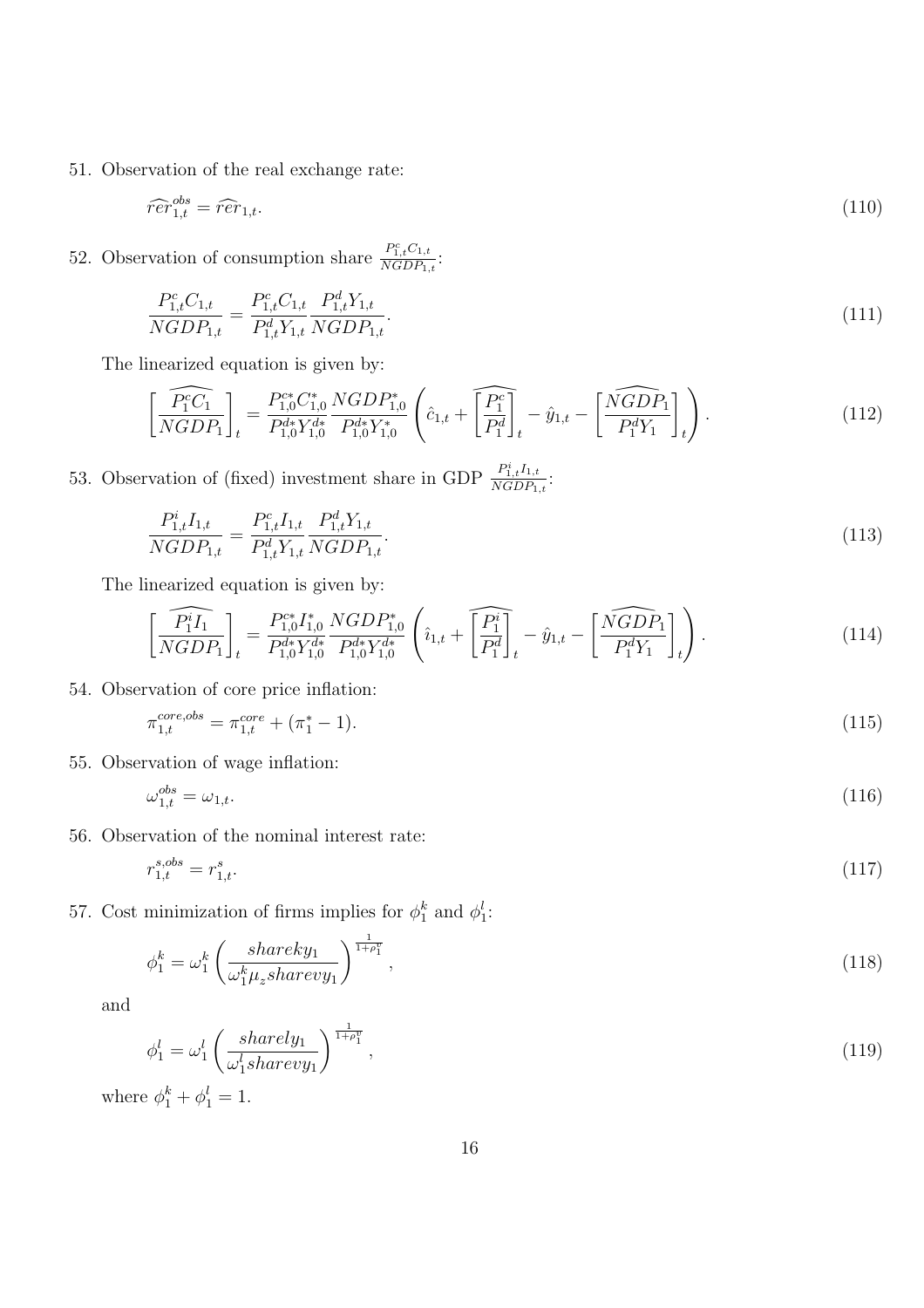#### A.1.5 Decomposition of Marginal Costs

Define the marginal factor products as:

$$
\widehat{mpo}_{1,t} = \frac{\rho_1^o}{1 + \rho_1^o} \left( \hat{y}_{1,t} - \hat{o}_{1,t} - \hat{z}_{1,t}^o \right) + \hat{z}_{1,t}^o \tag{120}
$$

$$
\widehat{mpk}_{1,t} = \frac{\rho_1^o}{1 + \rho_1^o} (\hat{y}_{1,t} - \hat{v}_{1,t}) + \frac{\rho_1^v}{1 + \rho_1^v} (\hat{v}_{1,t} - \hat{k}_{1,t-1})
$$
\n(121)

$$
\widehat{mpl}_{1,t} = \frac{\rho_1^o}{1 + \rho_1^o} (\hat{y}_{1,t} - \hat{v}_{1,t}) + \frac{\rho_1^v}{1 + \rho_1^v} \left( \hat{v}_{1,t} - \hat{z}_{1,t} - \hat{l}_{1,t} \right) + \hat{z}_{1,t},
$$
\n(122)

and notice that the first order conditions for firms can thus be rewritten as

$$
\widehat{\left[\frac{P_1^o}{P_1^d}\right]_t} = \widehat{mc}_{1,t} + \widehat{mpo}_{1,t} \tag{123}
$$

$$
\hat{r}_{1,t}^k = \widehat{mc}_{1,t} + \widehat{mpk}_{1,t} \tag{124}
$$

$$
\hat{w}_{1,t} = \widehat{mc}_{1,t} + \widehat{mpl}_{1,t}.\tag{125}
$$

Multiplying equation (123) by  $\omega_1^{oy}$  $_1^{\text{oy}},$  equation (124) by  $\omega_1^{\text{vy}}\phi_1$ , and equation (125) by  $\omega_1^{\text{vy}}$  $_{1}^{vy}$   $(1 - \phi_1)$ , and adding over these three equations, we obtain the desired expression:

$$
\widehat{mc}_{1,t} = \omega_1^{oy} \left( \overline{\left[ \frac{P_1^o}{P_1^d} \right]_t} - \widehat{mpo}_{1,t} \right) + \omega_1^{vy} \phi_1 \left( \hat{r}_{1,t}^k - \widehat{mpk}_{1,t} \right) + \omega_1^{vy} \left( 1 - \phi_1 \right) \left( \hat{w}_{1,t} - \widehat{mpl}_{1,t} \right) \tag{126}
$$

since  $\omega_1^{oy} + \omega_1^{vy}\phi_1 + \omega_1^{vy}$  $i^{vy}_1(1-\phi_1)=1.$ 

### A.2 Balanced Growth Path

Along the balanced growth path real quantities grow at the common rate  $\mu_z$ , except for oil demand and supply, and hours worked. Prices (relative to the domestic good), including real marginal costs, are constant except for real wages and the real price of oil. With labor augmenting technological progress, hours worked are stationary and real wages need to grow with the common growth rate  $\mu_z$ . Oil supply and oil demand grow at the rate  $\mu_o < \mu_z$ , while the price of oil grows at the rate  $\mu_{zo} < \frac{\mu_z}{\mu_o}$  $\frac{\mu_z}{\mu_o}$ . Nominal prices grow at the inflation rate  $\pi_1^*$ . Below, we define relationships that need to hold along the balanced growth path. Unless noted otherwise, an expression presented for the home country s identical to the one for the foreign country. The size of country 1 relative to that of country 2 is denoted by  $\zeta_1$ .  $X_{i,t}^*$  refers to the value of variable  $X_i$  at time t along the balanced growth path.  $X_{i,0}^*$  is the initial value of the variable at time 0.

#### A.2.1 Calibrated Expressions

Some parameters in our model are not estimated, but are implicitly pinned down by assigning data means to the following expressions.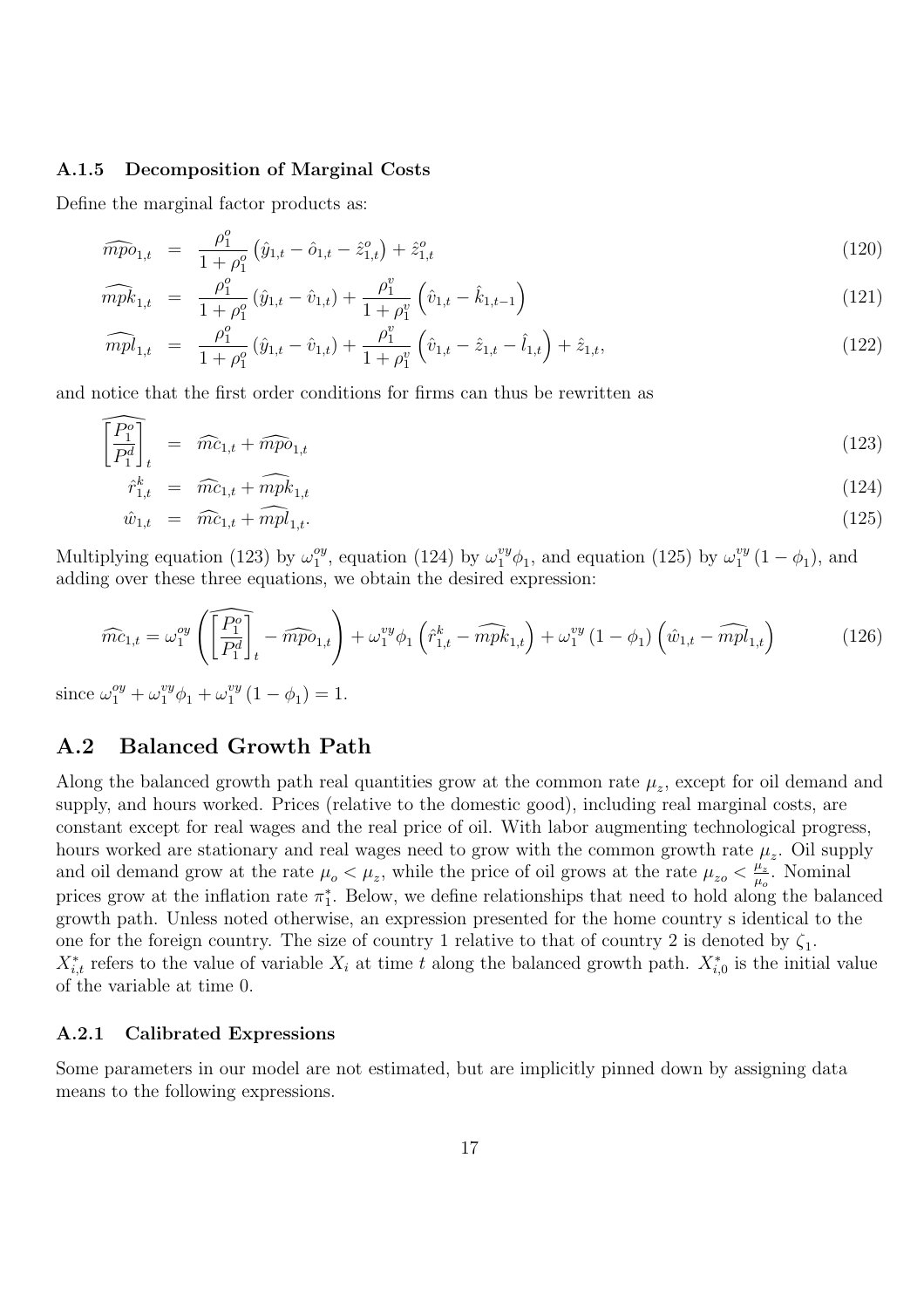1. Nominal oil use as share of nominal gross output  $sharp\; charge$ 

$$
shareoy_1 = \frac{P_{1,t}^{o*}O_{1,t}^*}{P_{1,t}^{d*}Y_{1,t}^{d*}} = \frac{P_{1,0}^{o*} \pi_1^{*t}O_{1,0}^* \mu_o^t}{P_{1,0}^{d*} \pi_1^{*t}Y_{1,0}^{d*} \mu_z^t} \mu_{zo}^t = \frac{P_{1,0}^{o*}O_{1,0}^*}{P_{1,0}^{d*}Y_{1,0}^{d*}} = \frac{O_{1,0}^*}{Y_{1,0}^{d*}},\tag{127}
$$

as the real price of oil is assumed to be 1 in period 0.

2. Ratio of oil use in production and oil use in consumption  $ratiooyoc<sub>1</sub>$ :

$$
ratiooyoc_1 = \frac{P_{1,t}^{o*}O_{1,t}^{y*}}{P_{1,t}^{o*}O_{1,t}^{c*}} = \frac{O_{1,0}^{y*}}{O_{1,0}^{c*}}.
$$
\n(128)

3. Overall investment as share of gross output shareiy<sub>1</sub>:

$$
shareiy_1 = \frac{I_{1,t}^*}{Y_{1,t}^{d*}} = \frac{I_{1,0}^*}{Y_{1,0}^{d*}}.\tag{129}
$$

4. Overall government consumption as share of gross output  $sharp$ 

$$
sharegy_1 = \frac{G_{1,t}^*}{Y_{1,t}^{d*}} = \frac{G_{1,0}^*}{Y_{1,0}^{d*}}.\tag{130}
$$

5. Ratio of oil production to oil consumption  $ratioyoo_1$ :

$$
ratioyoo_1 = \frac{Y_{1,t}^{o*}}{O_{1,t}^*} = \frac{Y_{1,0}^{o*}}{O_{1,0}^*}.
$$
\n(131)

6. Overall imports as share of gross output sharemy<sub>1</sub>:

$$
sharemy_1 = \frac{M_{1,t}^*}{Y_{1,t}^{d*}} = \frac{M_{1,0}^*}{Y_{1,0}^{d*}}.\tag{132}
$$

7. Ratio of imports in investment relative to imports in consumption  $rationime_1$ :

$$
rationim c_1 = \frac{M_{1,t}^{i*}}{M_{1,t}^{c*}} = \frac{M_{1,0}^{i*}}{M_{1,0}^{c*}}.
$$
\n
$$
(133)
$$

8. Share of hours worked  $labshare_1$ :

$$
label{eq:1} labelshare_1 = \frac{L_{1,t}^*}{1 - L_{1,t}^*} = \frac{L_{1,0}^*}{1 - L_{1,0}^*}.\tag{134}
$$

9. Normalization of  $\omega_1^l$ :

$$
\omega_1^l = 1. \tag{135}
$$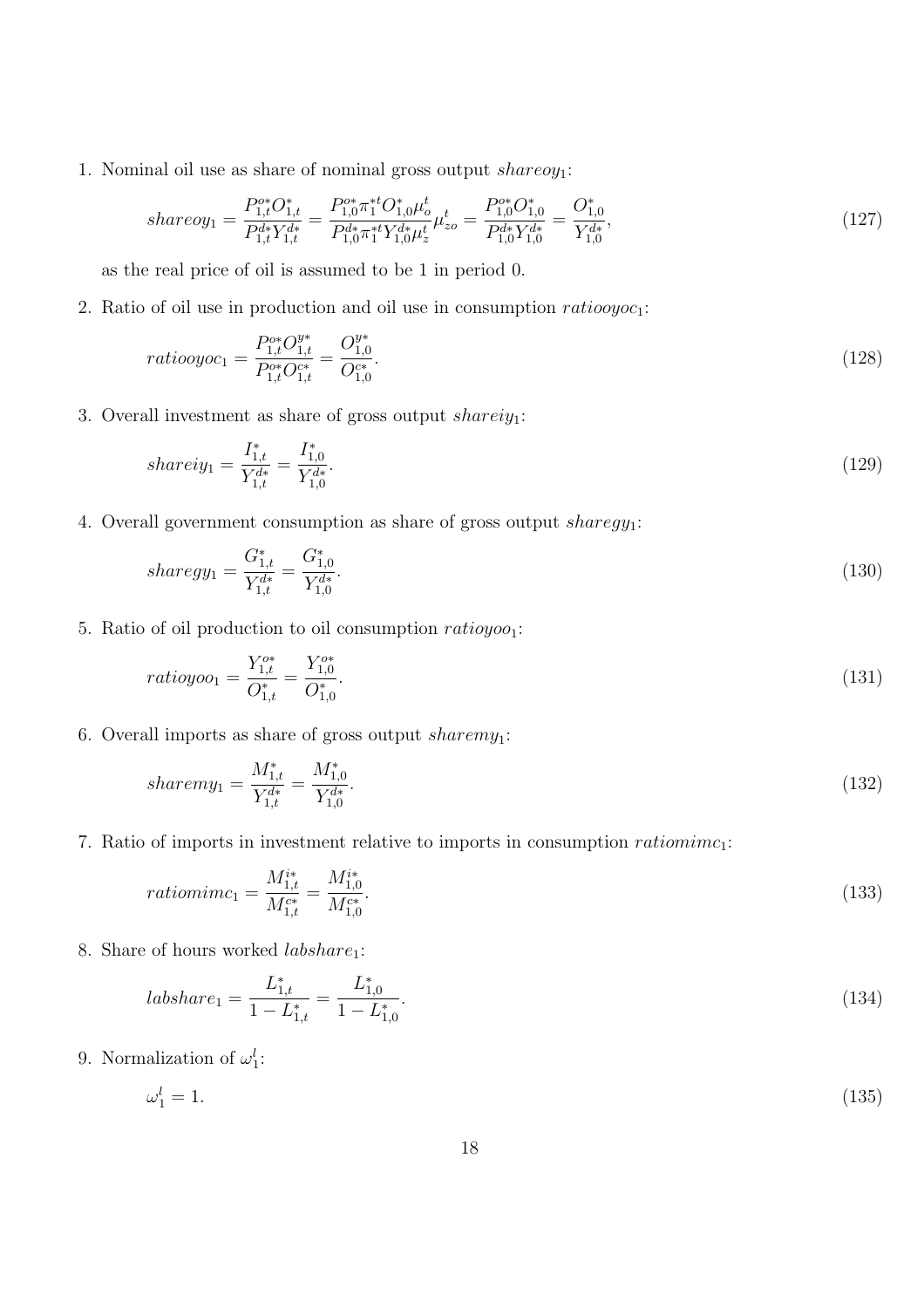#### A.2.2 Composite Parameters

Given the parameter choices and the expressions described above, the remaining parameters of the model can be computed as shown below.

1. From condition 20 define share  $\log y_1$  and compute  $\omega_1^{oy}$  $\frac{oy}{1}$ :

$$
\omega_1^{oy} = \frac{\mu_{zo}^t O_{1,t}^{y*}}{Y_{1,t}^{d*}} = \frac{O_{1,0}^{y*}}{Y_{1,0}^{d*}} = shareoyy_1
$$
\n(136)

$$
shareoyy_1 = shareoy_1 \left(1 - \frac{1}{1 + ratiooyoc_1}\right). \tag{137}
$$

2. From condition 17 define *sharevy*<sub>1</sub> and compute  $\omega_1^{vy}$  $\frac{vy}{1}$ :

$$
\omega_1^{vy} = 1 - \omega_1^{oy} = \frac{V_{1,t}^*}{Y_{1,t}^{*d}} = \frac{V_{1,0}^*}{Y_{1,0}^{*d}} = sharevy_1.
$$
\n(138)

3. From condition 6 compute  $r_{1,0}^{k*}$ :

$$
r_{1,0}^{k*} = \frac{\mu_z}{\beta_1} - 1 + \delta_1. \tag{139}
$$

4. From condition 7 define  $sharedy_1$ :

$$
\frac{K_{1,t}^*}{Y_{1,t}^{d*}} = \frac{K_{1,0}^*}{Y_{1,0}^{d*}} = \frac{1}{1 - \frac{1 - \delta_1}{\mu_z}} shareiy_1 = shareky_1.
$$
\n(140)

5. From conditions 7 and 18 define  $omega_{1}$ :

$$
\omega_1^k = \frac{1}{1 - \frac{1 - \delta_1}{\mu_z}} \left( \frac{\mu_z}{\beta_1} - 1 + \delta_1 \right)^{\frac{1 + \rho_1^v}{\rho_1^v}} \frac{1}{\mu_z} \frac{shareiy_1}{sharevy_1}.
$$
\n(141)

6. From condition 16 define  $sharedy_1$ :

$$
\frac{\mu_z^t L_{1,t}^*}{Y_{1,t}^{d*}} = \frac{L_{1,0}^*}{Y_{1,0}^{d*}} = sharevy_1 \left(1 - \omega_1^k \left(r_{1,0}^{k*}\right)^{-1} \right)^{1+\rho_1^v} = sharedy_1. \tag{142}
$$

7. From consolidated budget constraint define  $shared_1$ :

$$
\frac{P_{1,t}^{c*}C_{1,t}^*}{P_{1,t}^{d*}Y_{1,t}^{d*}} = 1 - \frac{P_{1,t}^{d*}I_{1,t}^*}{P_{1,t}^{d*}Y_{1,t}^{d*}} - \frac{P_{1,t}^{d*}G_{1,t}^*}{P_{1,t}^{d*}Y_{1,t}^{d*}} + \frac{P_{1,t}^{o*}Y_{1,t}^{o*}}{P_{1,t}^{d*}Y_{1,t}^{d*}} - \frac{P_{1,t}^{o*}O_{1,t}^{y*}}{P_{1,t}^{d*}Y_{1,t}^{d*}} = sharecy_1
$$
\n
$$
(143)
$$

$$
sharecy1 = 1 - shareiy1 - sharegy1 + shareyoy1 - shareoyy1.
$$
\n(144)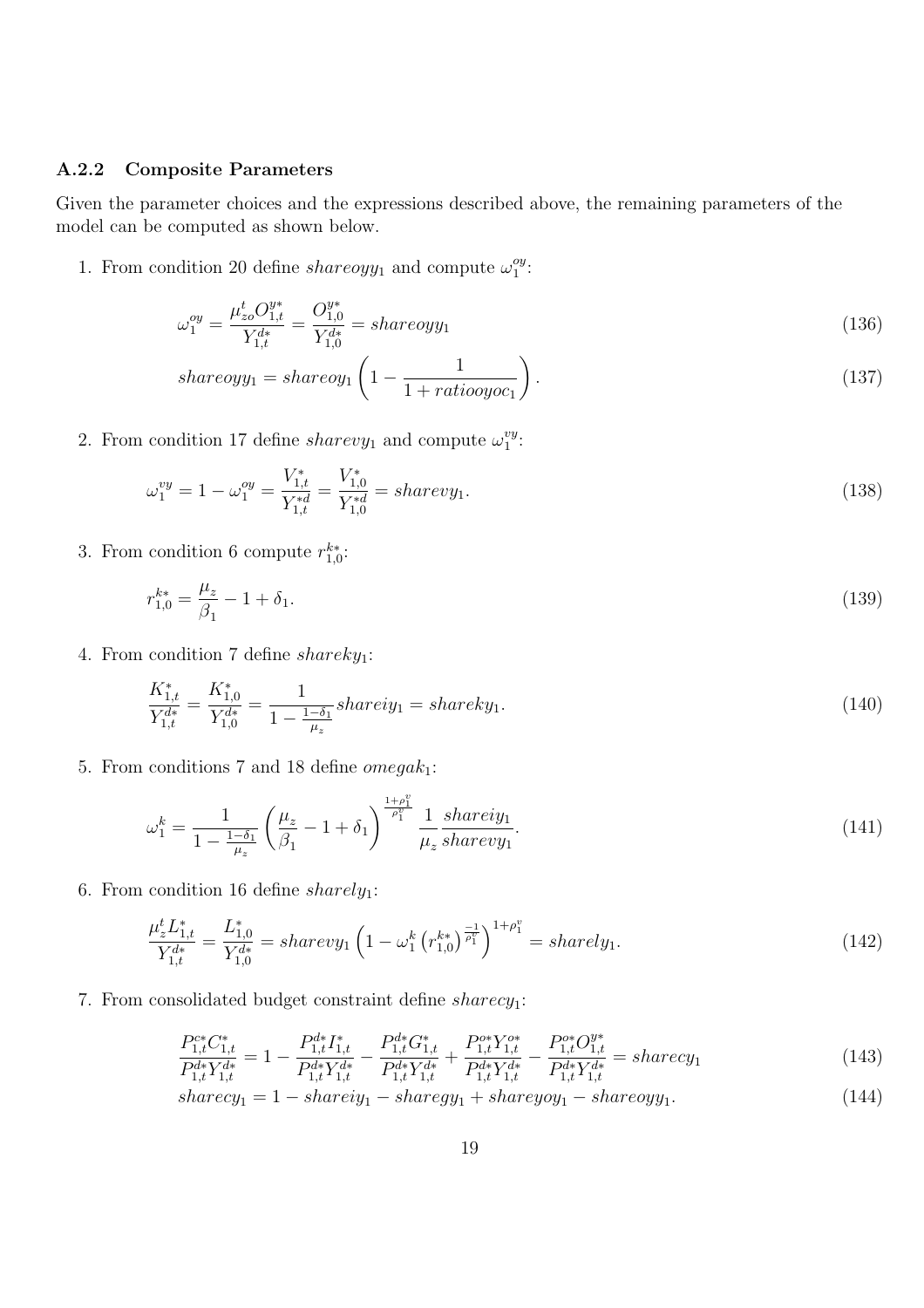8. From condition 12 define  $shareocc_1$  and compute  $\omega_1^{oc}$ :

$$
\omega_1^{oc} = \frac{\mu_{zo}^t O_{1,t}^{c*}}{C_{1,t}^*} = \frac{O_{1,0}^{c*}}{C_{1,0}^*} = shareocc_1,
$$
\n(145)

where

$$
shareocc_1 = \frac{shareoy_1 - shareoyy_1}{sharecy_1}.\tag{146}
$$

9. From condition 8 compute  $\omega_1^{cc}$ :

$$
\omega_1^{cc} = 1 - \omega_1^{oc} = \frac{C_{1,t}^{ne*}}{C_{1,t}^*} = \frac{C_{1,0}^{ne*}}{C_{1,0}^*}.
$$
\n(147)

10. From condition 10 compute  $\omega_1^c$ :

$$
\omega_1^c = 1 - \omega^{mc} = \frac{C_{1,t}^{d*}}{C_{1,t}^{ne*}} = \frac{C_{1,0}^{d*}}{C_{1,0}^{ne*}} = sharedcn_1.
$$
\n(148)

11. From condition 11 define  $sharemccn_1$ :

$$
\omega_1^{mc} = \frac{M_{1,t}^{c*}}{C^{ne*}_{1,t}} = \frac{M_{1,0}^{c*}}{C_{1,0}^{ne*}} = sharemccn_1,\tag{149}
$$

where  $sharemccn_1$  is computed from

$$
sharemccn_1 = \frac{sharp_1}{sharecy_1 sharecnc_1} \frac{1}{1 + rationimc_1}.\tag{150}
$$

12. From condition 14 compute  $\omega_1^i$ :

$$
\omega_1^i = 1 - \omega_1^{mi} = \frac{I_{1,t}^{d*}}{I_{1,t}^*} = \frac{I_{1,0}^{d*}}{I_{1,0}^*}.
$$
\n(151)

13. From condition 15 define *sharemii*<sub>1</sub> and compute  $\omega^{mi}$ .

$$
\omega_1^{mi} = \frac{M_{1,t}^{i*}}{I_{1,t}^*} = \frac{M_{1,0}^{i*}}{I_{1,0}^*} = sharemi_1,\tag{152}
$$

where

$$
sharemi_1 = \frac{sharemy_1}{shareiy_1} \frac{rationimc_1}{1 + rationimc_1}.\tag{153}
$$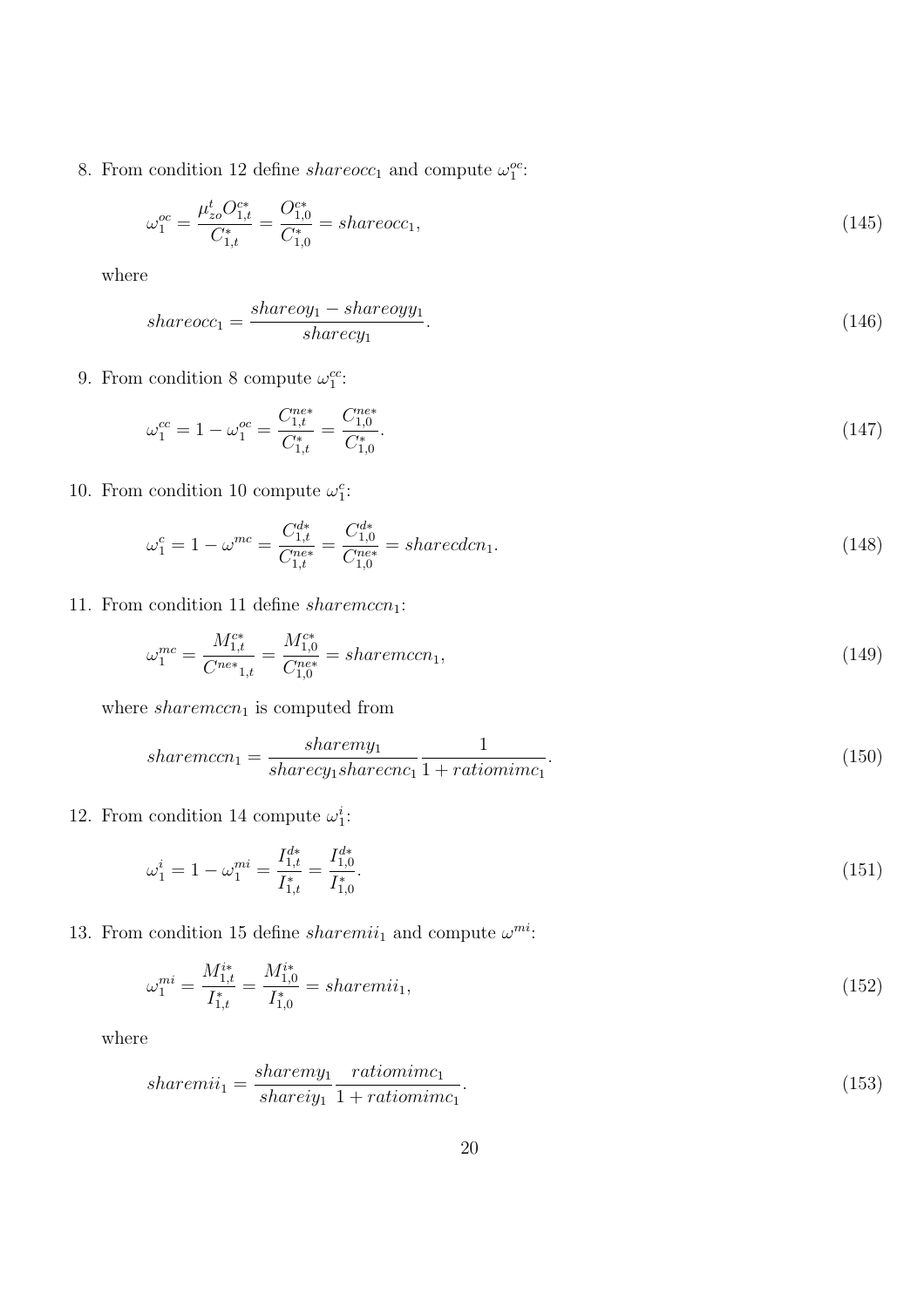14. Define exports relative of gross output country 1  $sharexy_1$ :

$$
\frac{P_{1,t}^{d*}X_{1,t}^*}{P_{1,t}^{d*}Y_{1,t}^d} = \frac{P_{1,t}^{d*}M_{1,t}^*}{P_{1,t}^{d*}Y_{1,t}^{d*}} + \frac{P_{1,t}^{o*}O_{1,t}^*}{P_{1,t}^{d*}Y_{1,t}^{d*}} - \frac{P_{1,t}^{o*}Y_{1,t}^{o*}}{P_{1,t}^{d*}Y_{1,t}^{d*}} = sharexy_1,\tag{154}
$$

or

$$
sharexy_1 = sharemy_1 + shareoy_1 - shareyoy_1. \tag{155}
$$

15. Define exports relative of gross output country 2  $sharexy_2$ :

$$
\frac{X_{2,t}^*}{Y_{2,t}^d} = \frac{M_{2,t}^*}{Y_{2,t}^{d*}} - \left(\frac{O_{1,t}^{y*}}{Y_{1,t}^{d*}} + \frac{Y_{1,t}^{o*}}{Y_{1,t}^{d*}}\right) \frac{Y_{1,t}^{d*}}{Y_{2,t}^{d*}} \zeta_1, = sharexy_2,\tag{156}
$$

or

$$
sharexy_2 = sharemy_2 - (shareoy_1 - shareyoy_1) \frac{Y_{1,0}^{d*}}{Y_{2,0}^{d*}} \zeta_1.
$$
\n(157)

16. If trade is balanced along the balanced growth path, we define  $sharp_2$ :

$$
\frac{P_{1,t}^{d*} M_{1,t}^*}{P_{1,t}^{d*} Y_{1,t}^{d*}} + \frac{P_{1,t}^{o*} (O_{1,t}^* - Y_{1,t}^{o*})}{P_{1,t}^{d*} Y_{1,t}^{d*}} = \frac{e_{1,t}^* P_{2,t}^{d*} M_{2,t}^*}{P_{2,t}^{d*} Y_{2,t}^{d*}} \frac{P_{2,t}^{d*} Y_{2,t}^{d*}}{P_{1,t}^{d*} Y_{1,t}^{d*}} \frac{1}{\zeta_1} = sharemy_2,
$$
\n(158)

or

$$
sharemy_2 = (sharp_1 + (shareoy_1 - shareyoy_1)) \frac{Y_{1,0}^{d*}}{Y_{2,0}^{d*}} \zeta_1
$$
\n(159)

#### 17. From condition 42 define sharengdpny<sub>1</sub>:

$$
\frac{NGDP_{1,t}^*}{P_{1,t}^{d*}Y_{1,t}^{d*}} = 1 - \frac{P_{1,t}^{o*}O_{1,t}^{y*}}{P_{1,t}^{d*}Y_{1,t}^{d*}} + \frac{P_{1,t}^{o*}Y_{1,t}^{o*}}{P_{1,t}^{d*}Y_{1,t}^{d*}} = 1 - \frac{P_{1,0}^{o*}O_{1,0}^{y*}}{P_{1,0}^{d*}Y_{1,0}^{d*}} + \frac{P_{1,0}^{o*}Y_{1,0}^{o*}}{P_{1,0}^{d*}Y_{1,0}^{d*}},
$$
\n(160)

or

$$
sharedpny_1 = 1 - shareoyy_1 + shareyoy_1. \tag{161}
$$

18. From condition 34 define  $muggpss_1$ :

$$
\mu_{gdp,1} = \frac{\mu_z - (shareoyy_1 - shareyoy_1)\,\mu_o}{1 - (shareoyy_1 - shareyoy_1)}.\tag{162}
$$

19. Gross output ratio  $\frac{Y_{1,t}^{d*}}{Y_{2,t}^{d*}}$ :

$$
\frac{Y_{1,t}^{d*}}{Y_{2,t}^{d*}} = \frac{Y_{1,0}^{d*}}{Y_{2,0}^{d*}} = \frac{sharedy_2}{sharedy_1} \frac{L_{1,0}^*}{L_{2,0}^*}.
$$
\n(163)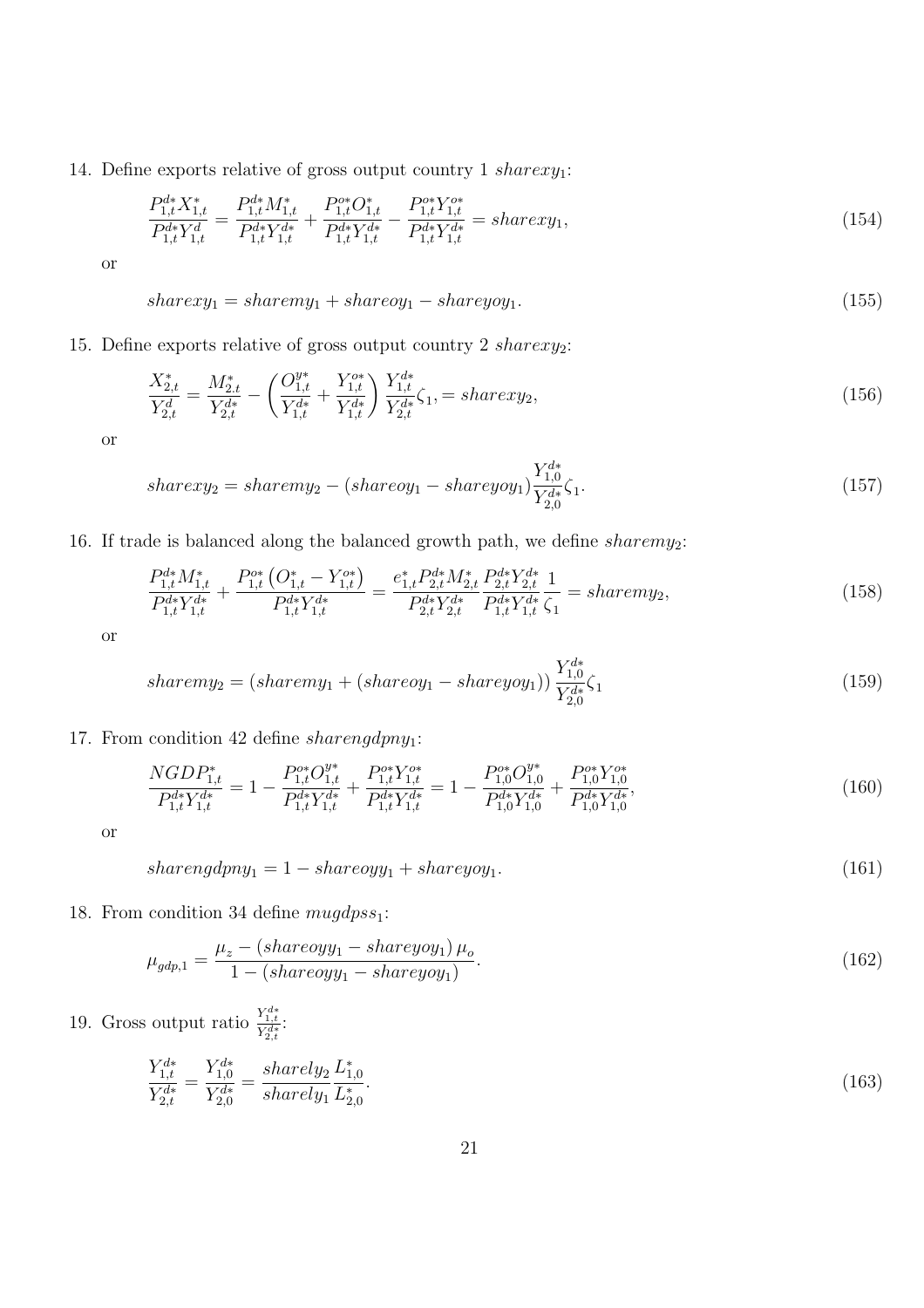20. From condition 39 define the share in world oil production for country 2 shareoprod<sub>2</sub>:

$$
\frac{Y_{2,t}^{o*}}{\zeta_1 Y_{1,t}^{o*} + Y_{2,t}^{o*}} = \frac{\frac{Y_{2,0}^{o*}}{Y_{2,0}^{d*}}}{\zeta_1 \frac{Y_{1,0}^{o*} Y_{1,0}^{d*} + Y_{2,0}^{o*}}{Y_{1,t}^{d*} Y_{2,0}^{d*}} + \frac{Y_{2,0}^{o*}}{Y_{2,0}^{d*}}} = shareoprod_2,
$$
\n(164)

or

$$
shareoprod_2 = \frac{shareyoy_2}{shareyoy_2 + shareyoy_1\zeta_1\frac{Y_{1,0}^{d*}}{Y_{2,0}^{d*}}}.\tag{165}
$$

21. From condition 39 define the share in world oil consumption for country 2 shareocon<sub>2</sub>:

$$
\frac{O_{2,t}^{*}}{\zeta_{1}O_{1,t}^{*} + Y_{2,t}^{o*}} = \frac{\frac{O_{2,0}^{*}}{Y_{2,t}^{d*}}}{\zeta_{1}\frac{O_{1,0}^{*}}{Y_{1,0}^{d*}}\frac{V_{1,0}^{d*}}{Y_{2,t}^{d*}} + \frac{O_{2,0}^{*}}{Y_{2,t}^{d*}}} = shareocon_{2},\tag{166}
$$

or

$$
shareocon_2 = \frac{shareo y_2}{shareo y_2 + shareo y_1 \zeta_1 \frac{Y_{1,0}^{d*}}{Y_{2,0}^{d*}}}.\tag{167}
$$

22. Overall oil production as share of gross output  $sharpeyoy_1$ :

$$
\frac{Y_{1,t}^{o*}}{Y_{1,t}^{d*}} = \frac{Y_{1,t}^{o*}}{O_{1,t}^*} \frac{O_{1,t}^*}{Y_{1,t}^{d*}} = shareyoy_1,\tag{168}
$$

or

$$
shareyoy_1 = ratioyoo_1 shareoy_1. \tag{169}
$$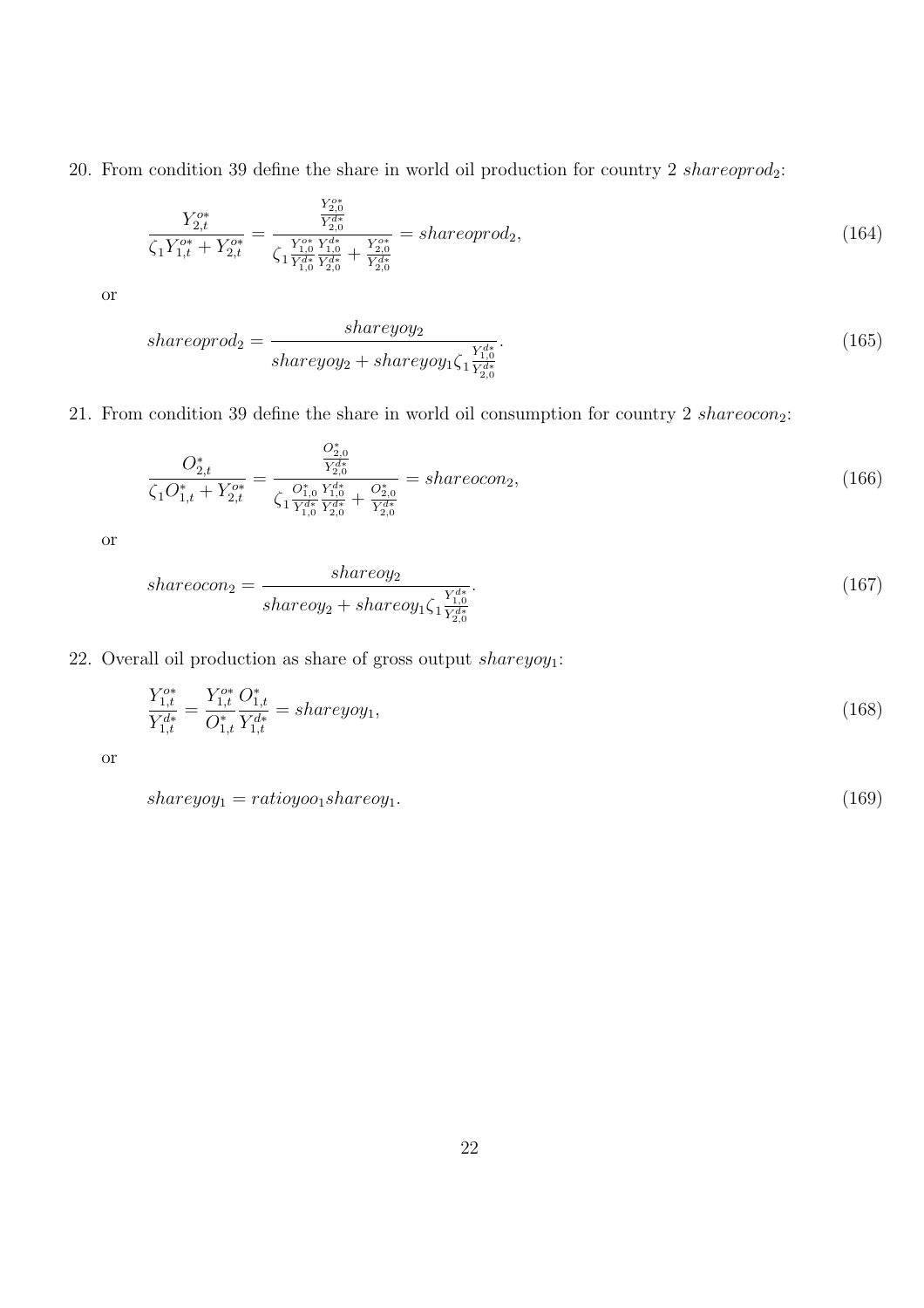## B Appendix: Data

The model is estimated by the method of maximum likelihood. The data are quarterly and run between 1984 and the third quarter of 2008. A presample of 10 years from 1974 to 1984 is used to train the Kalman filter used to form the likelihood. The observed series are the following:

- 1. the log of U.S. real GDP, from NIPA Table 1.1.3 (line 1);
- 2. the log of trade-weighted foreign GDP. The series reflects GDP data from national sources for the 26 most important trading partners of the United States. A description of the export weights is in ?). The countries included account for well over 90% of U.S. exports, as well as imports.
- 3. the log of the U.S. real dollar price of oil defined as the refiners' acquisition cost for imported crude from the U.S. Energy Information Administration  $(http://www.eia.doc.gov/dnav/pet/pet\_pri\_rac2_dcu_ny.html$  normalized by the GDP deflator from NIPA Table 1.1.4 (line 1);
- 4. the log of U.S. crude oil production from Table 11.1b of the Monthly Energy Review of the U.S. Energy Information Administration  $(http://www.eia.doc.gov/totalenergy/data/monthly/#petroleum);$
- 5. the log of foreign oil production (calculated as world production net of U.S. production) from Table 11.b of the Monthly Energy Review of the U.S. Energy Information Administration  $(\textit{http://www.eia.doe.gov/totalenergy/data/monthly/#petroleum});$
- 6. the log of U.S. hours worked in the nonfarm business sector from the Labor Productivity and Cost Database of the U.S. Bureau of Labor Statistics, normalized by the U.S. civilian non-institutional population from the U.S. Bureau of Labor Statistics  $(\textit{http://data.bls.gov/pdq/querytool.jsp?survey} = \textit{pr});$
- 7. the log of the broad real dollar exchange rate from the U.S. Federal Reserve Board  $(\text{http://www.federalreserve.gov/releases/H10/summary/},$  the weights are the same as the ones described for the measure of foreign GDP above);
- 8. U.S. personal consumption expenditures from NIPA Table 1.1.5 (line 2), expressed as a share of U.S GDP from NIPA Table 1.1.5 (line 1);
- 9. U.S. crude oil imports from the Energy Information Administration  $(\text{http://www.eia.doe.gov/dnav/pet/pet_move-impus_d_NUS_200_mbbl_m.htm})$ , expressed as a share of U.S. GDP using the refiners' acquisition cost for imported crude and GDP from NIPA Table 1.1.5 (line 1);
- 10. U.S. imports of non-petroleum goods from NIPA Table 4.2.5 (line 54), expressed as a share of GDP;
- 11. U.S. goods exports from NIPA Table 4.2.5 (line 2), expressed as a share of GDP;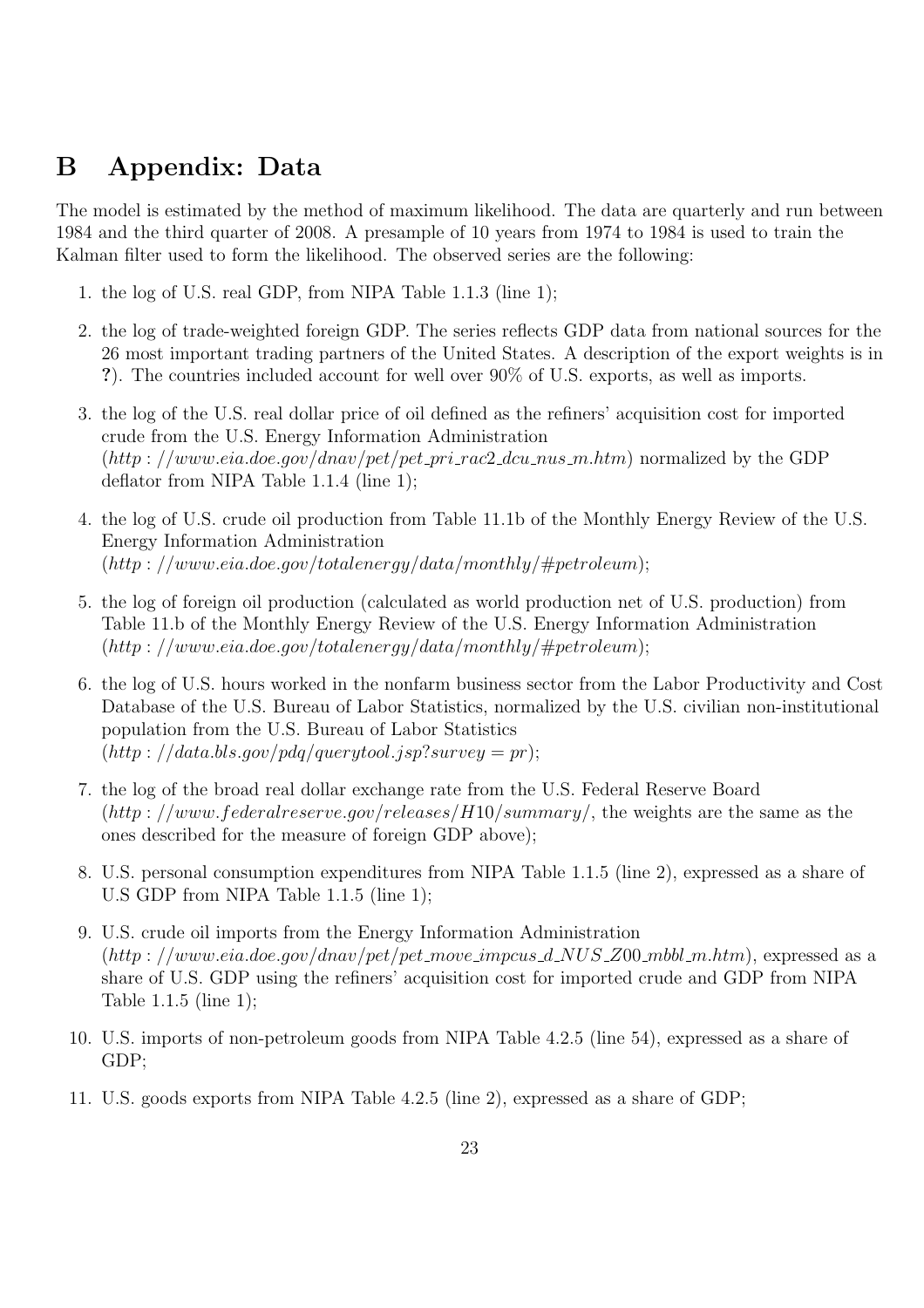- 12. U.S. fixed investment from NIPA Table 4.2.5 (line 8), expressed as a share of GDP;
- 13. U.S. core inflation measured as the log change in the deflator for personal consumption expenditures excluding food and energy prices from the Federal Reserve Bank of St. Louis Fred Database,
- 14. U.S. wage inflation (demeaned) measured using the log change in nominal compensation from the Labor Productivity and Cost Database of the U.S. Bureau of Labor Statistics  $(http://data.bls.gov/pdq/querytool.jsp?survey = pr);$
- 15. and the U.S. effective federal funds rate (demeaned) from the Federal Reserve Board  $(http://www.federalreserve.gov/releases/h15/data.htm).$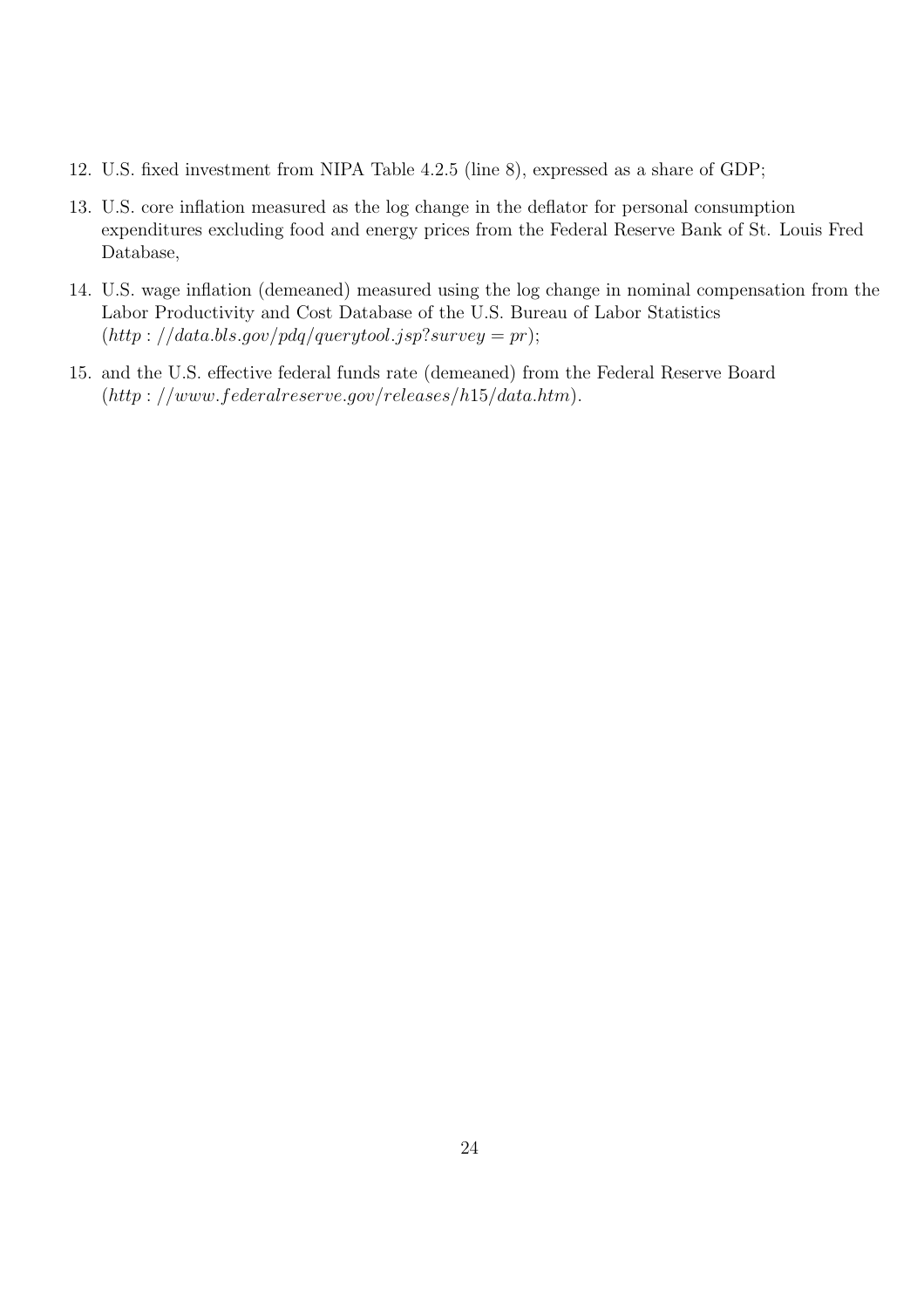# C Appendix: Plots of Data and In-Sample Forecast Errors

This appendix contains plots of all the observed data, the in-sample 1 step ahead forecasts, and the forecast errors.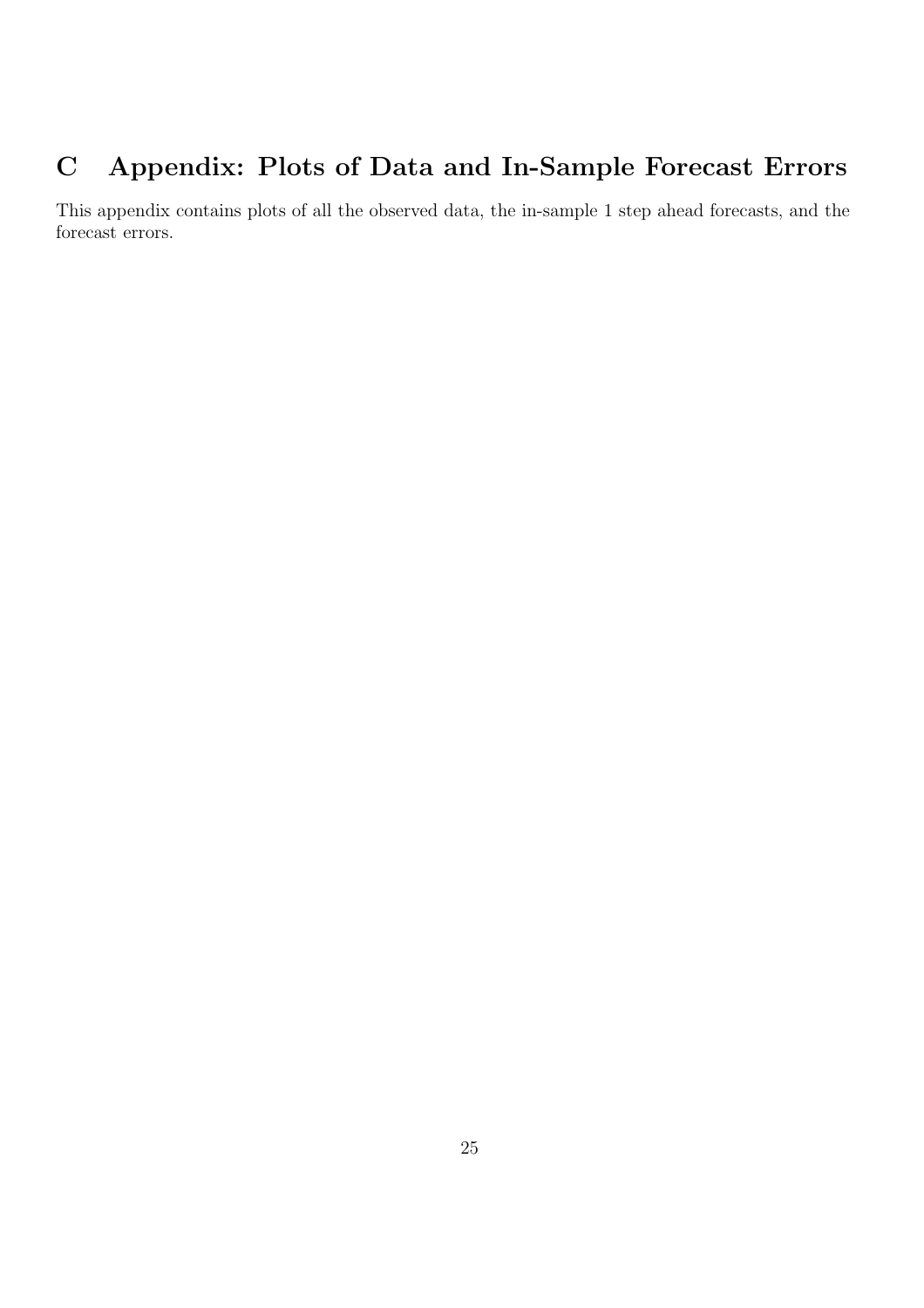

26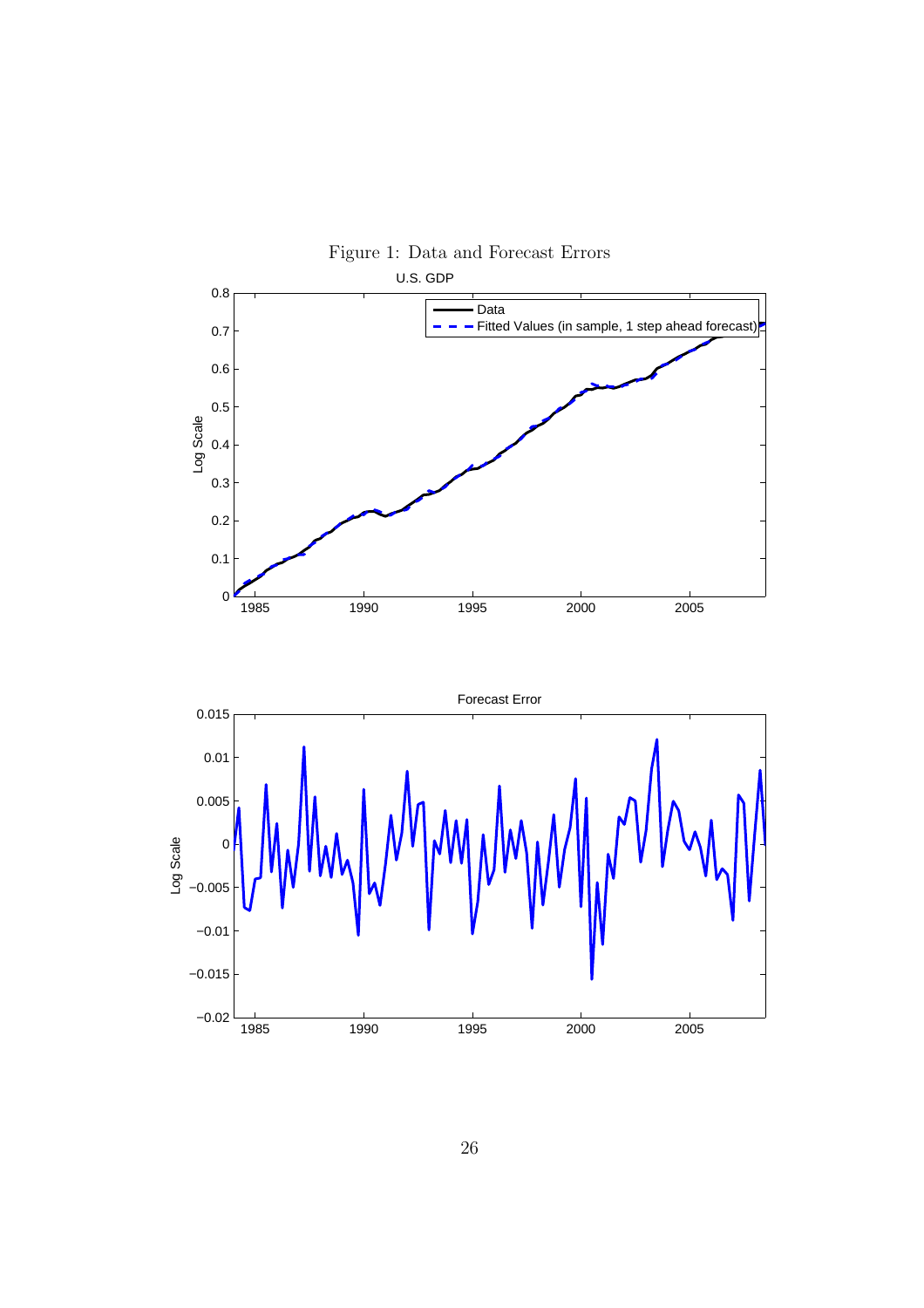

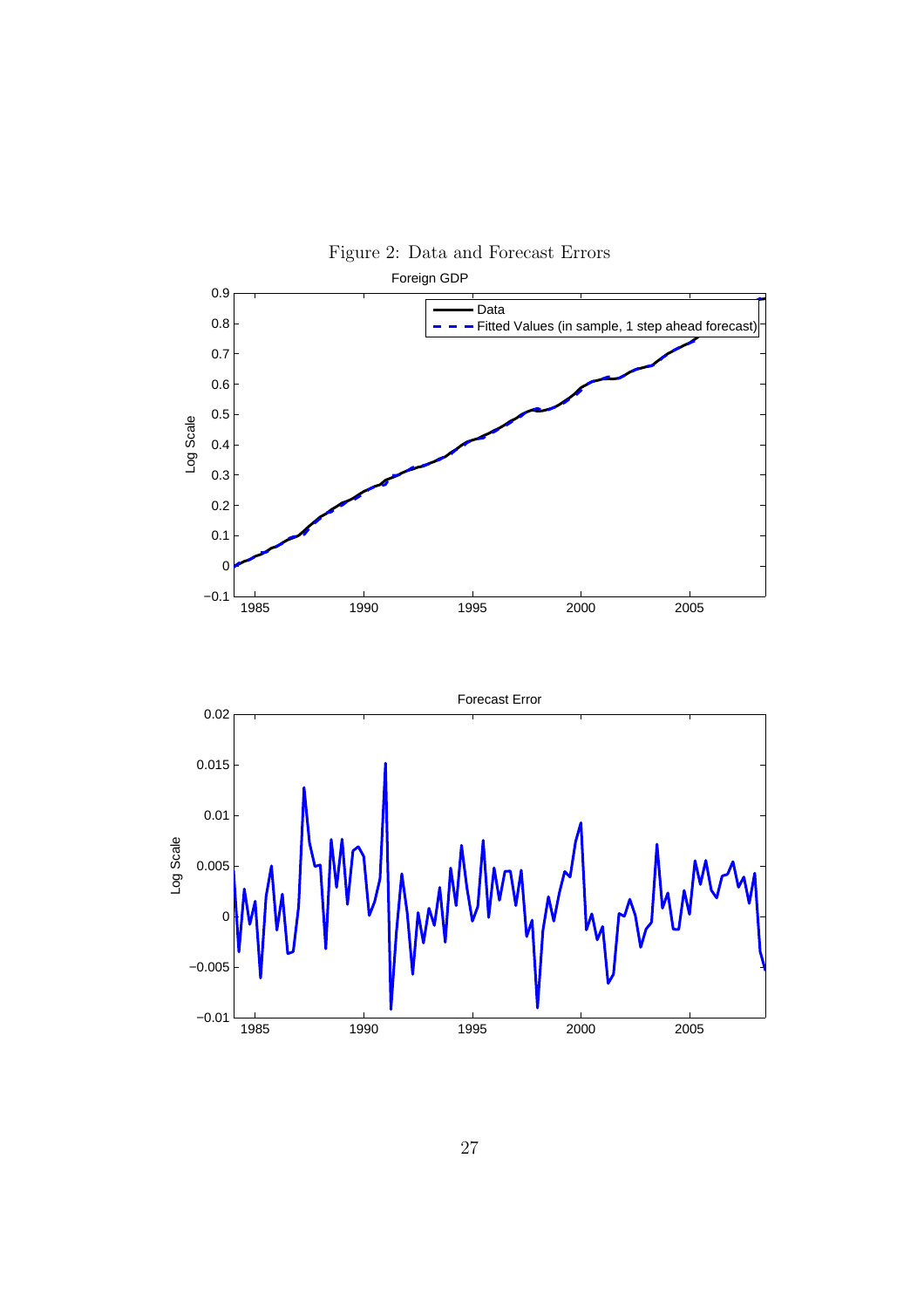

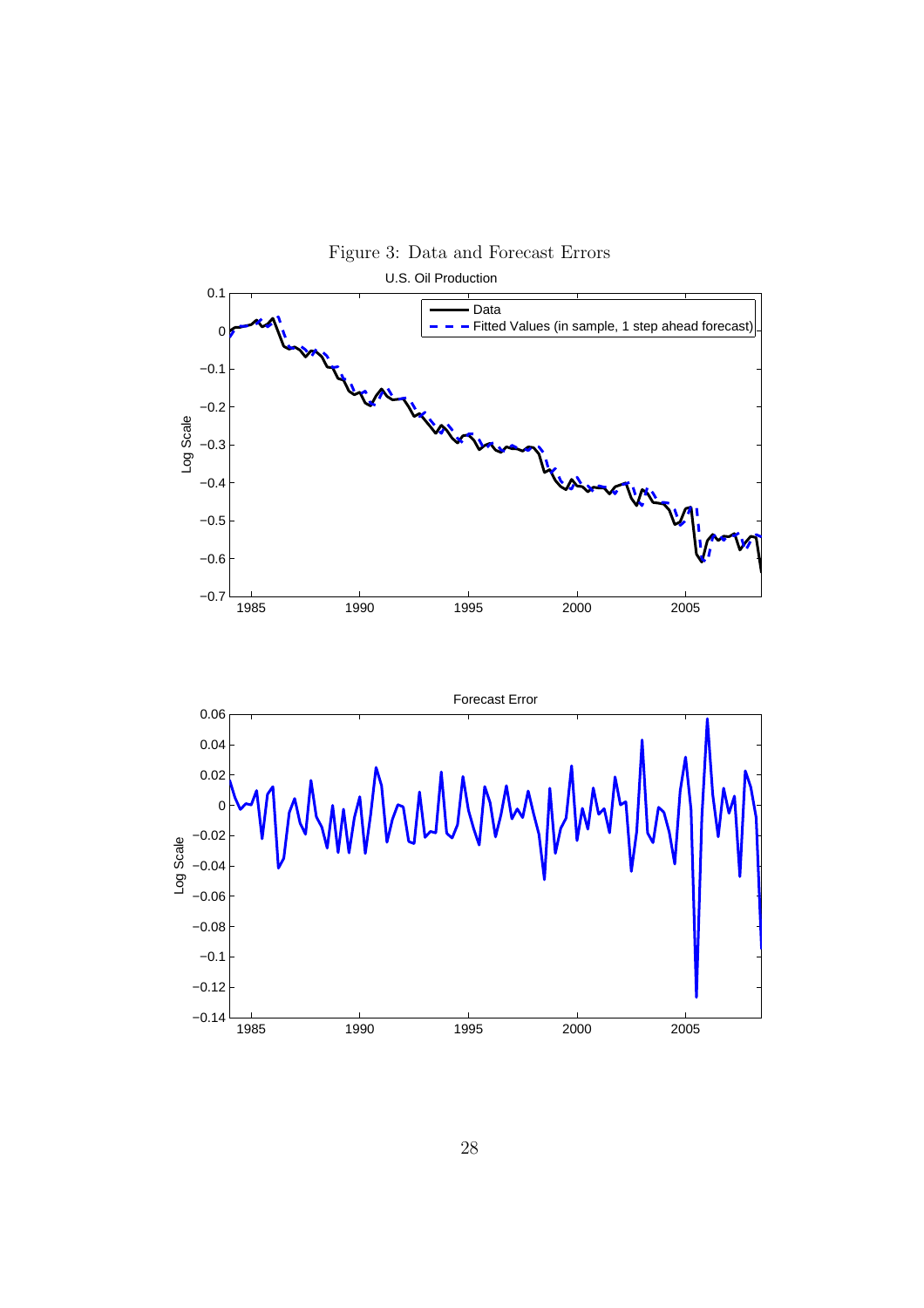

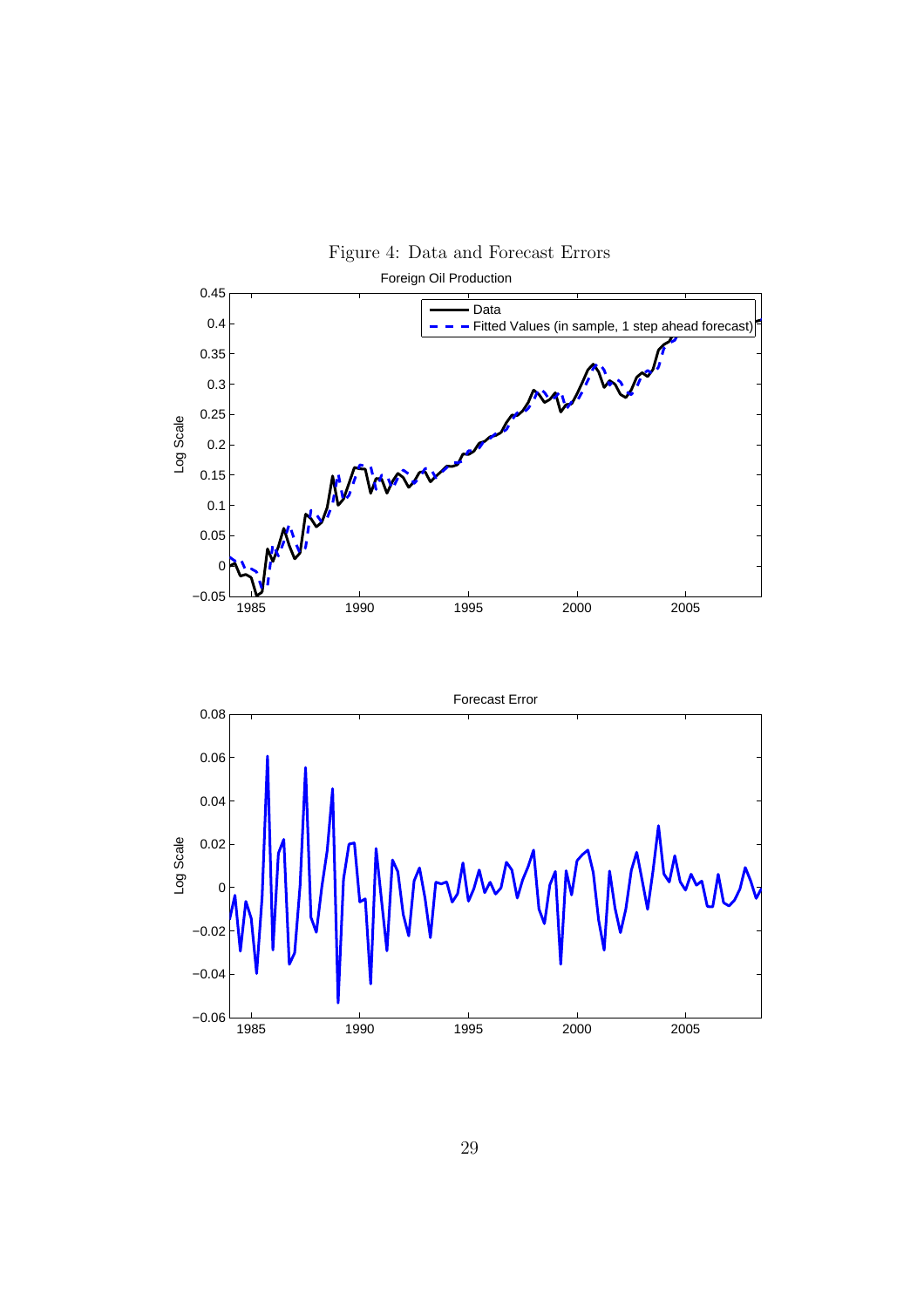

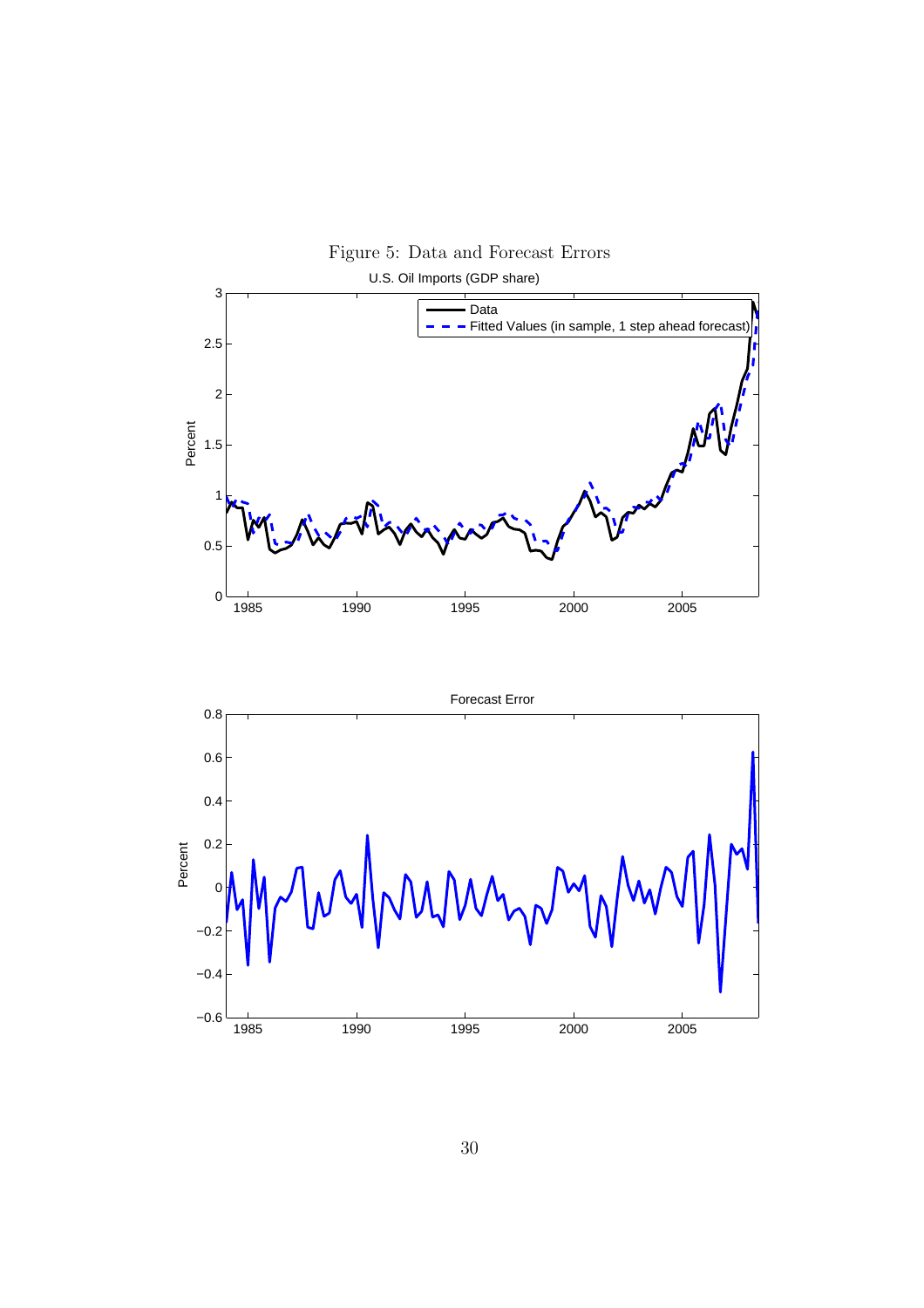

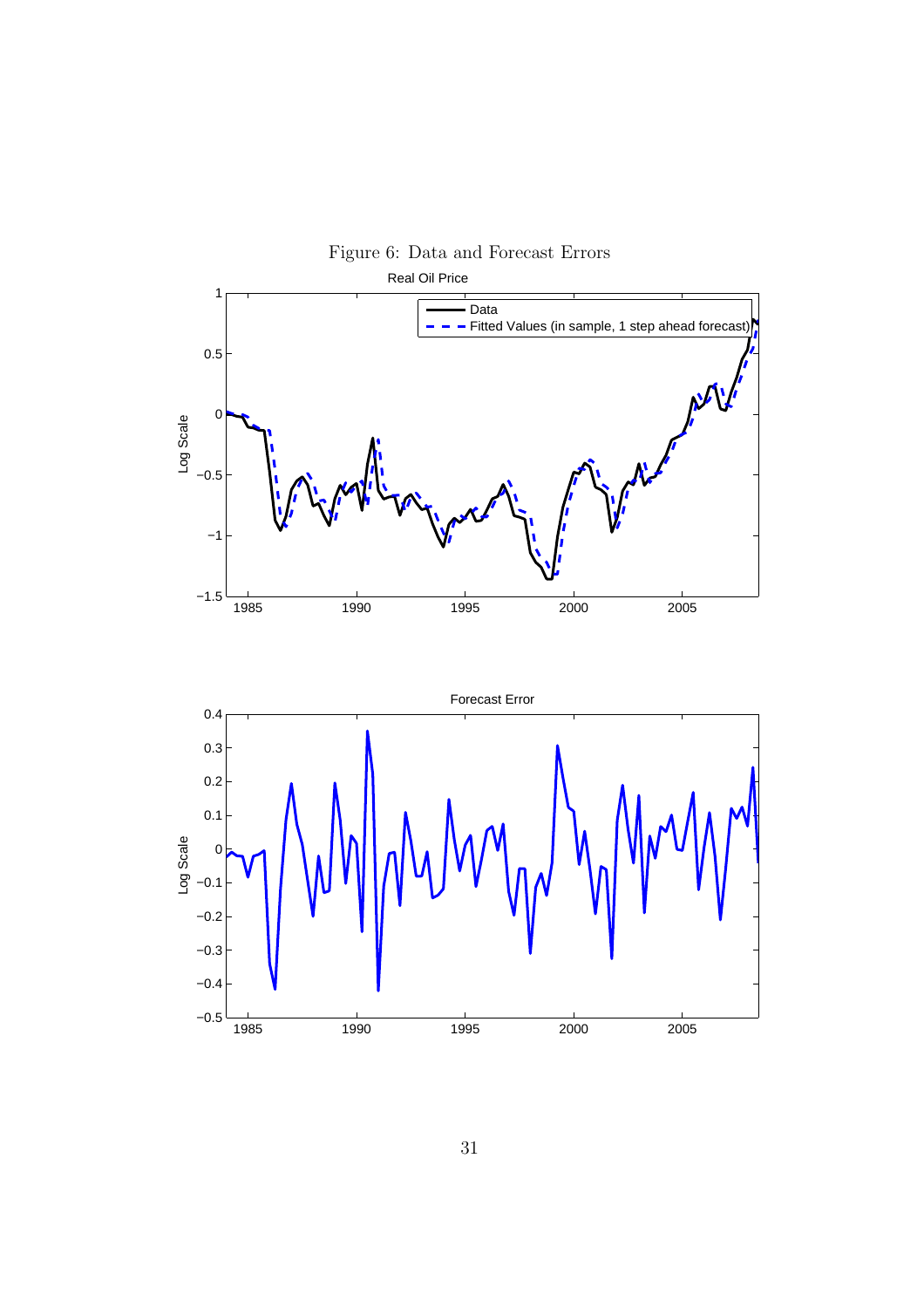

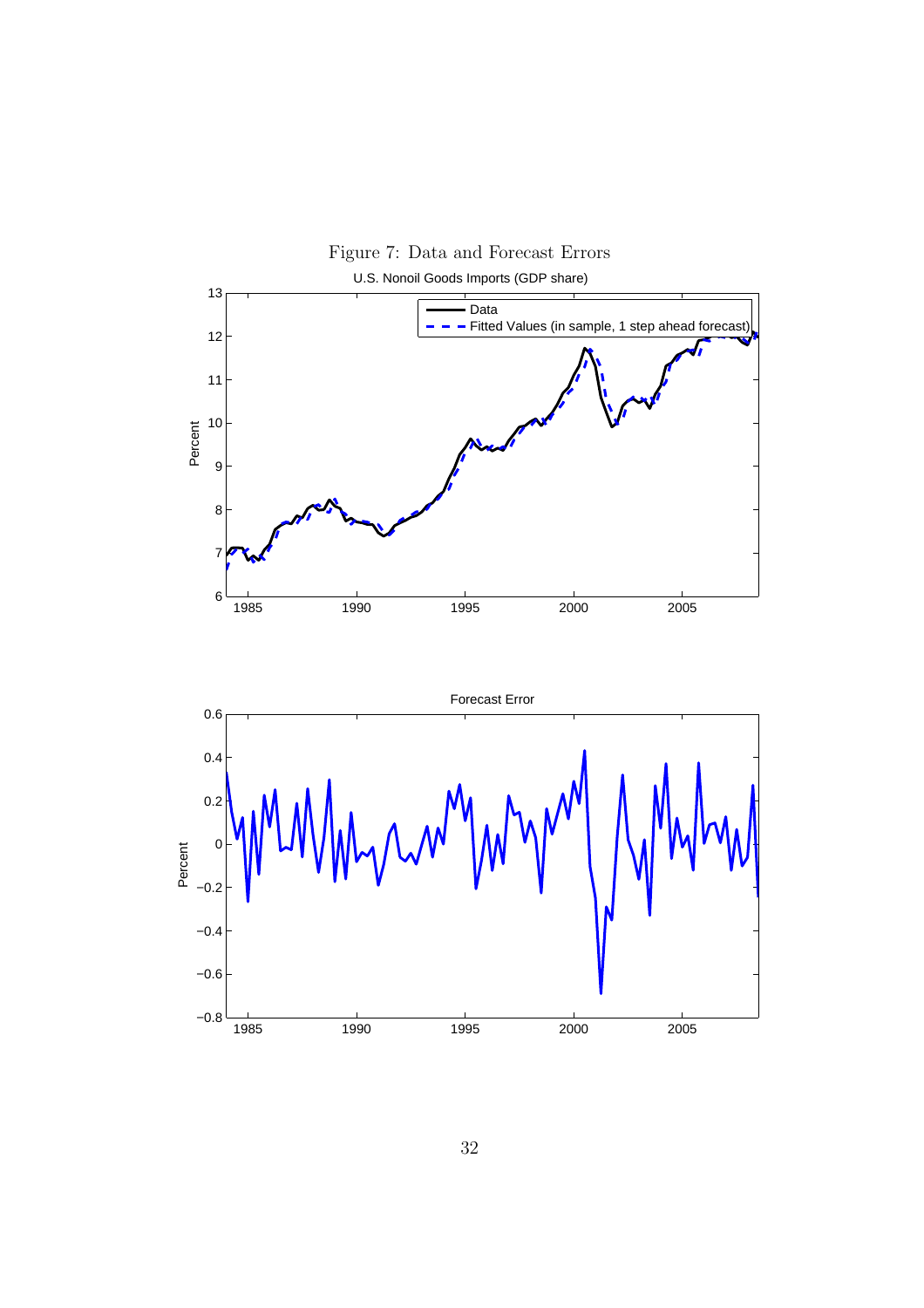

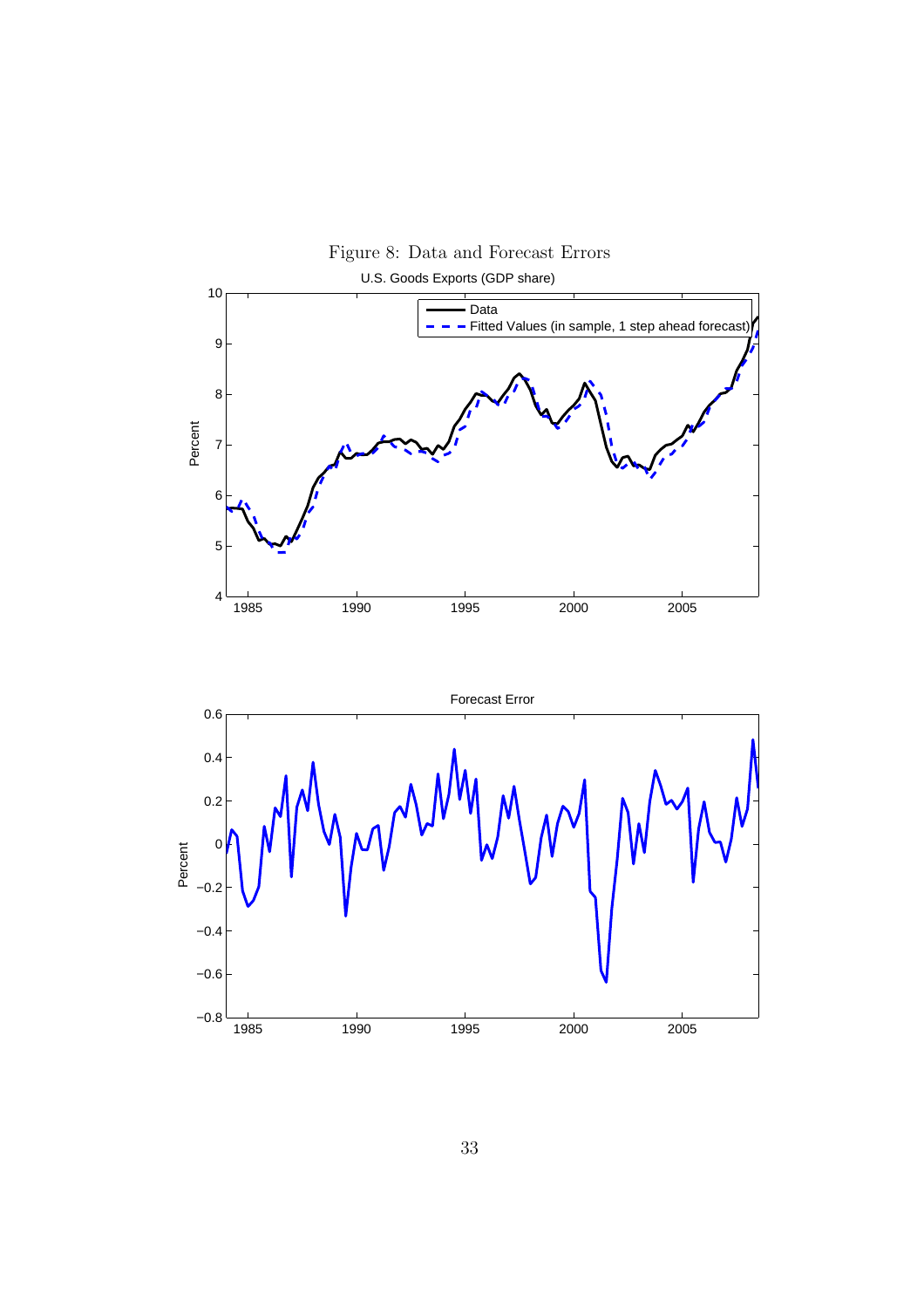

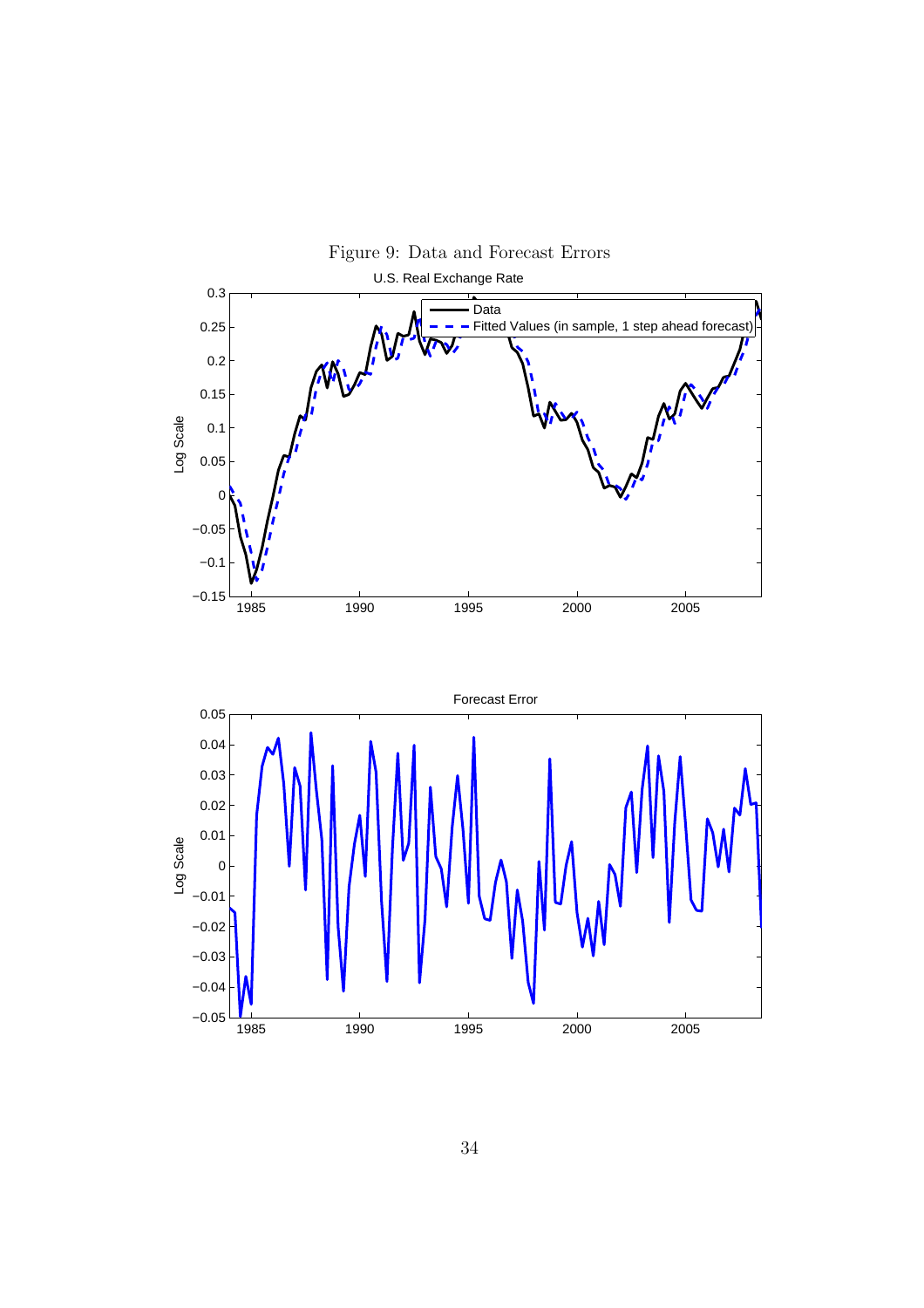

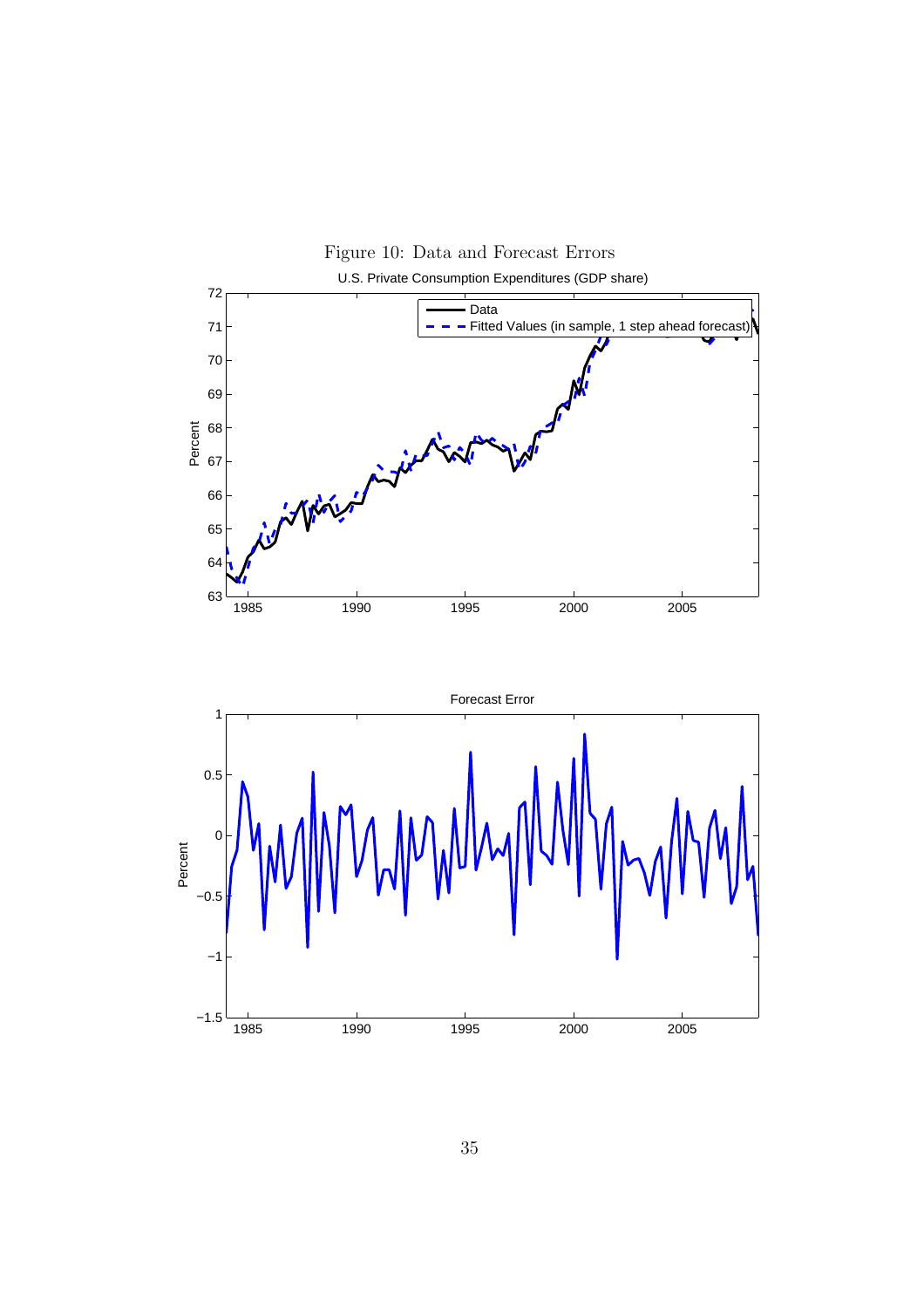

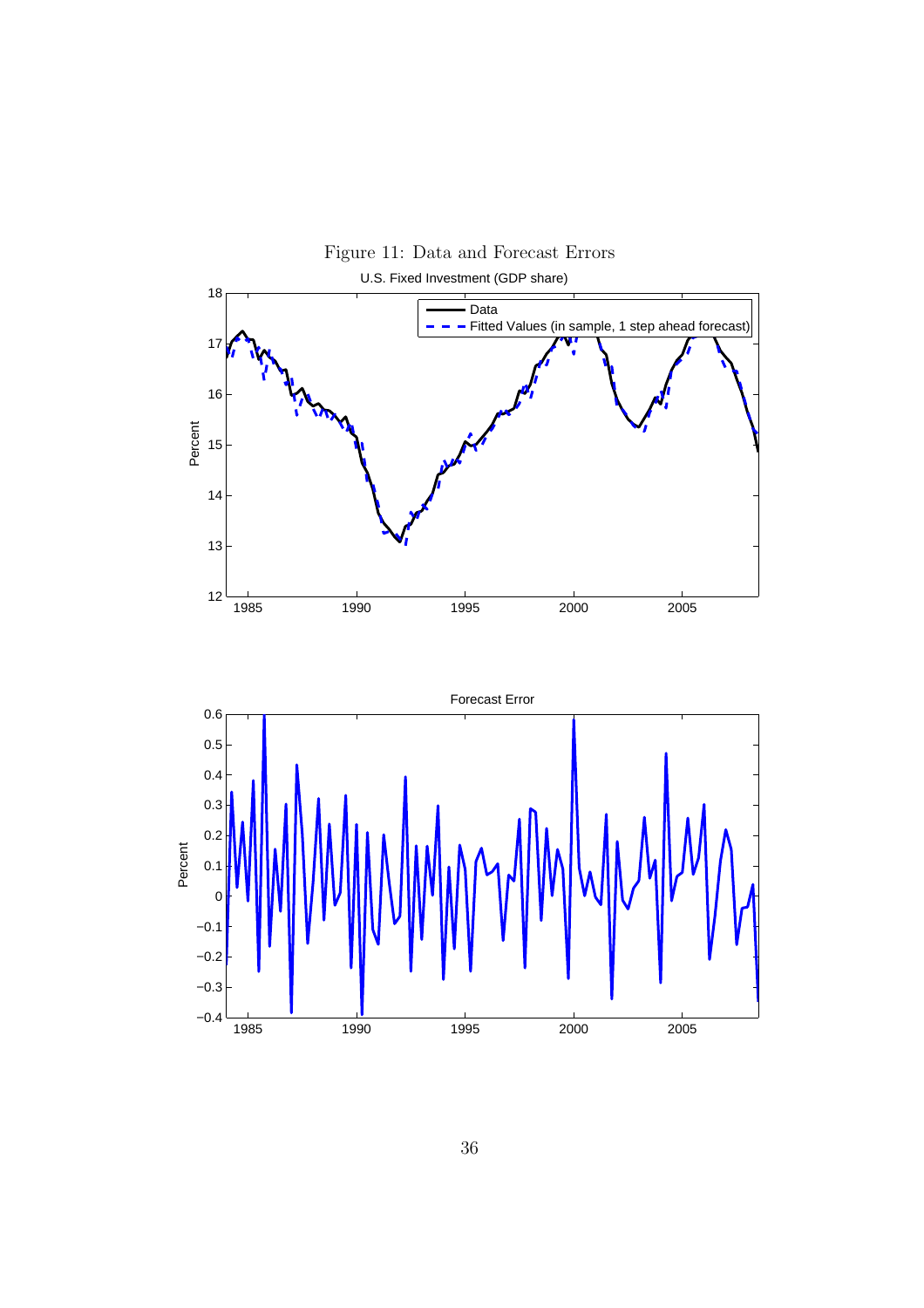

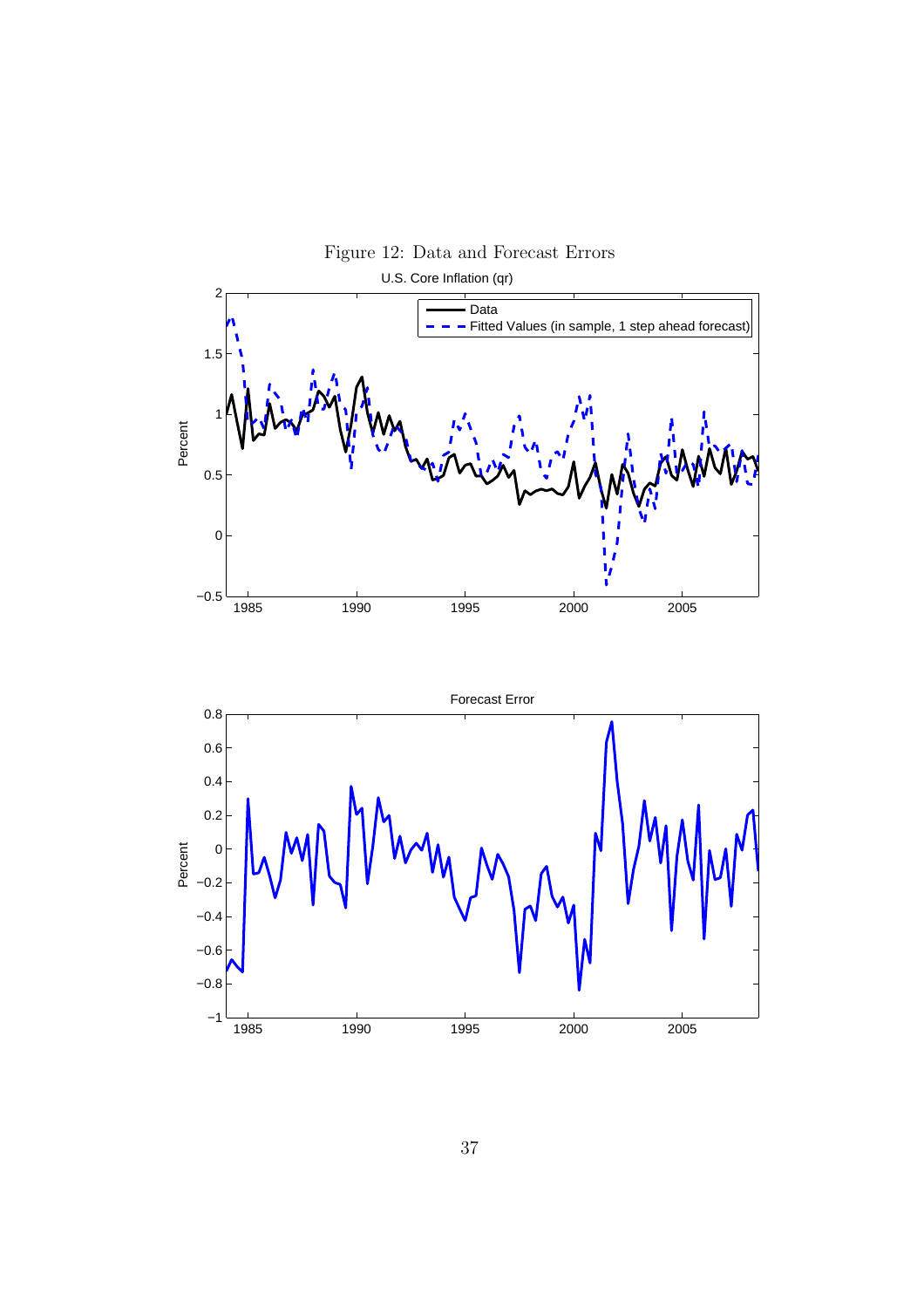

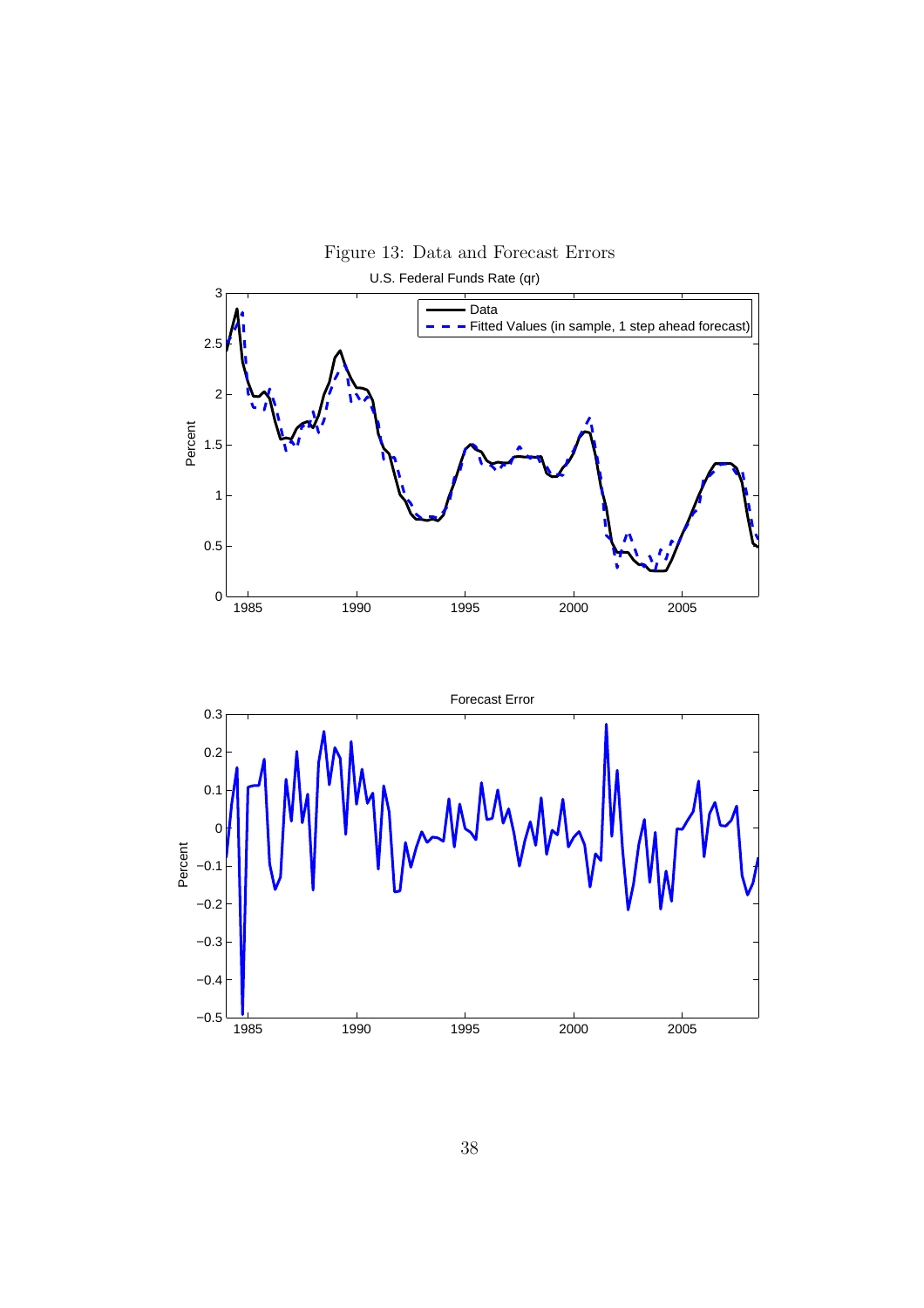

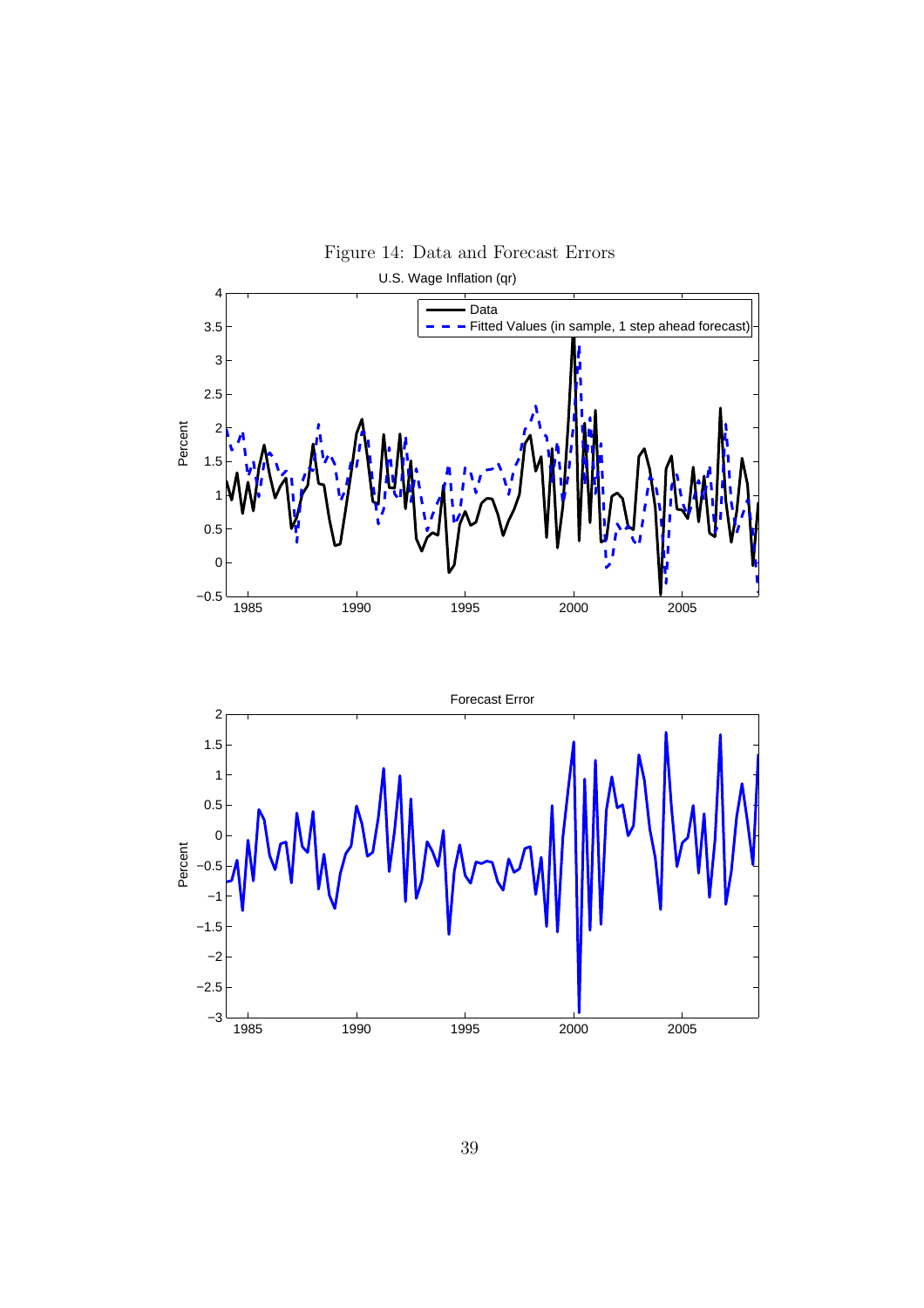

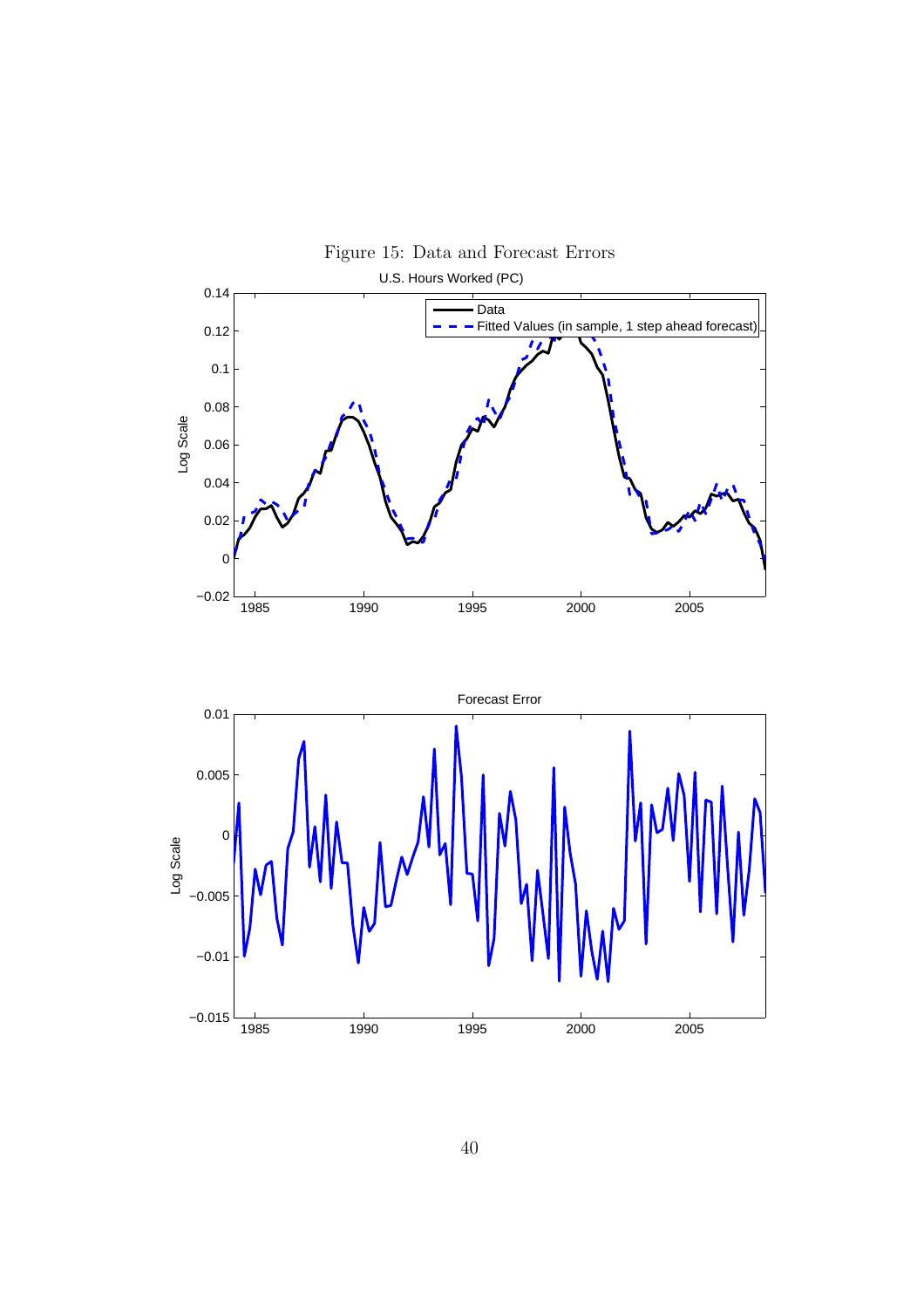# D Appendix: Plots of Smoothed Estimates of Shock Processes and Their Innovations

This appendix contains plots of all the shock processes and their innovations. A key to the symbols denoting each shock process is given in Table 1 in the main body of the paper.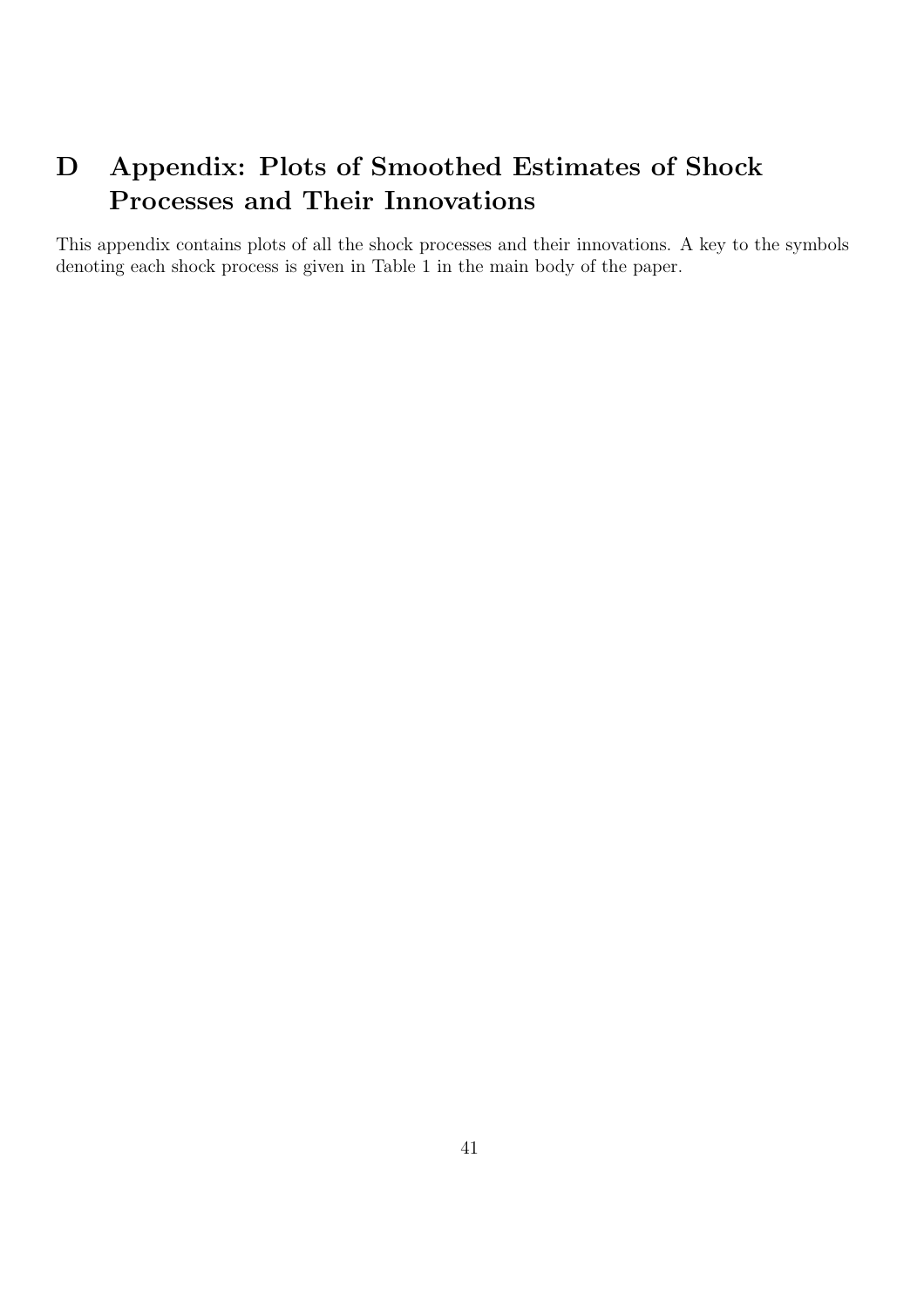

42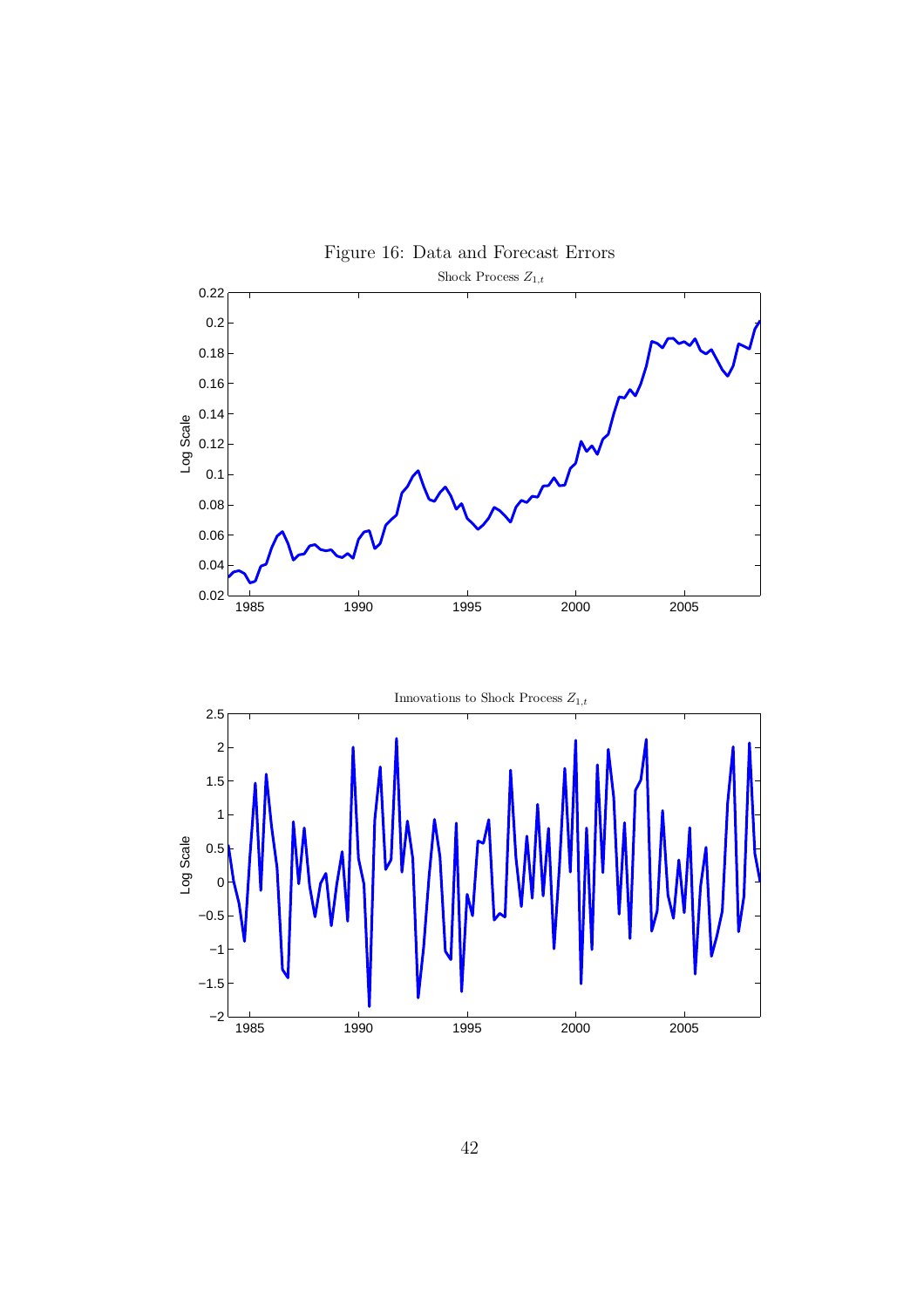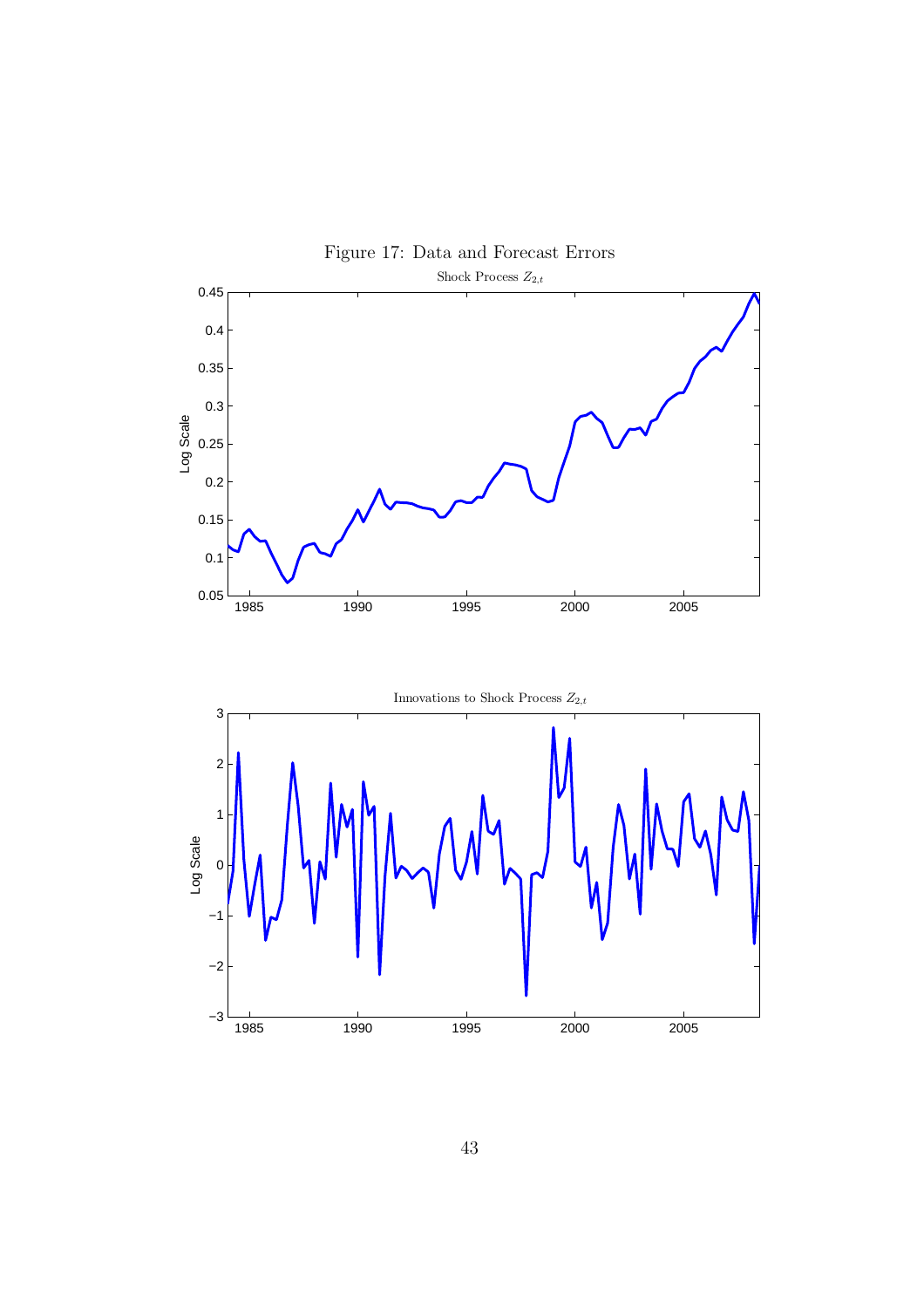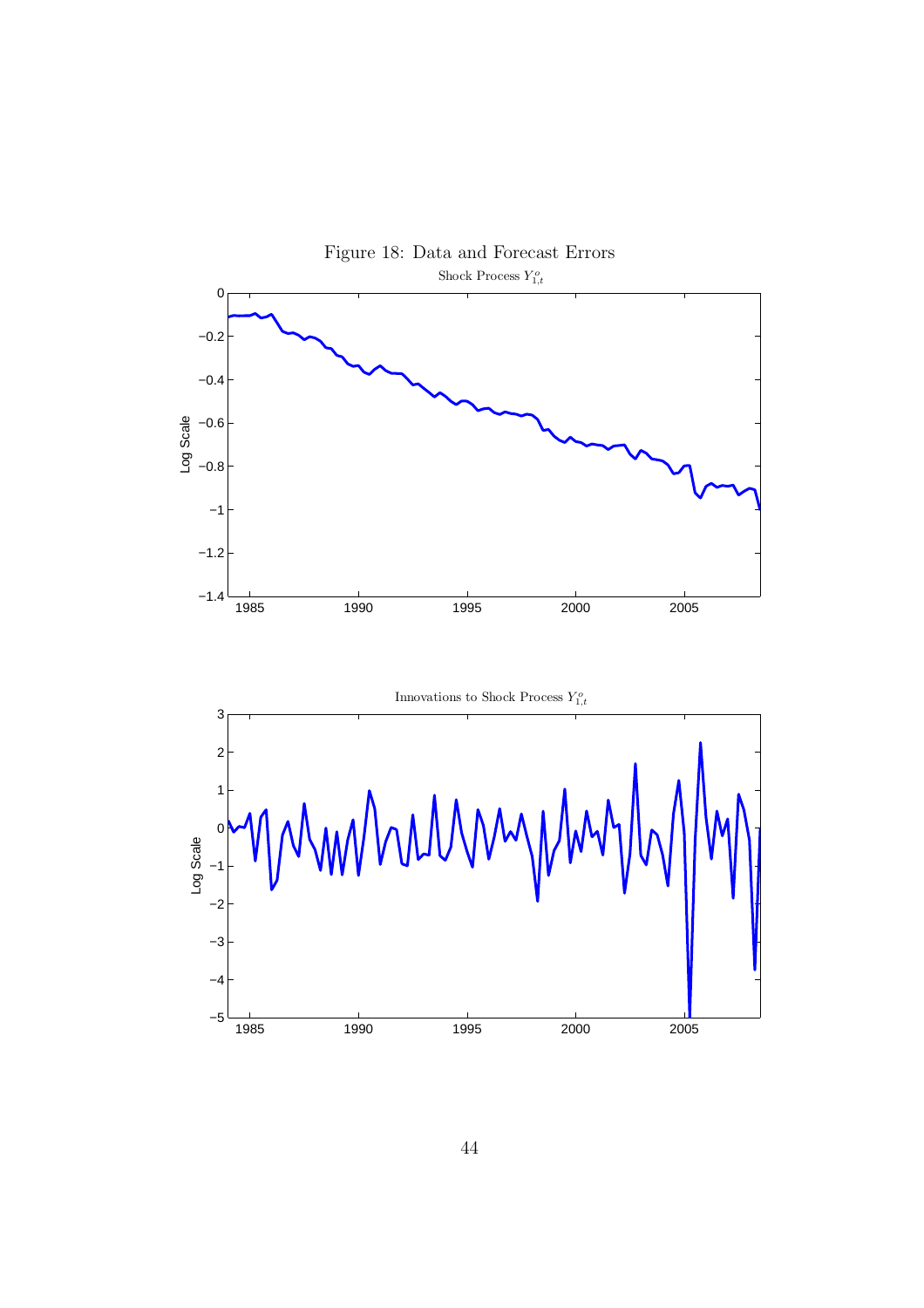

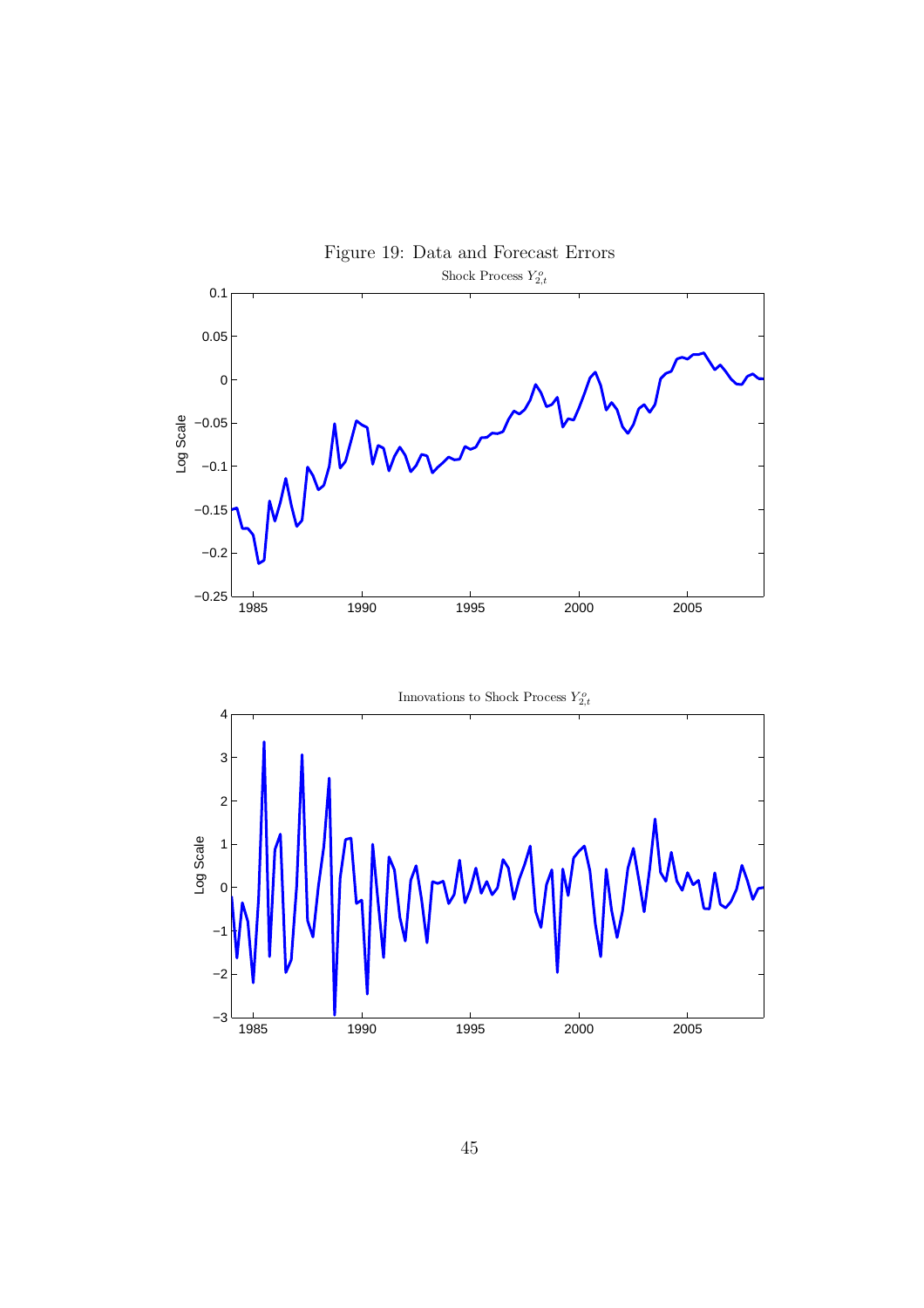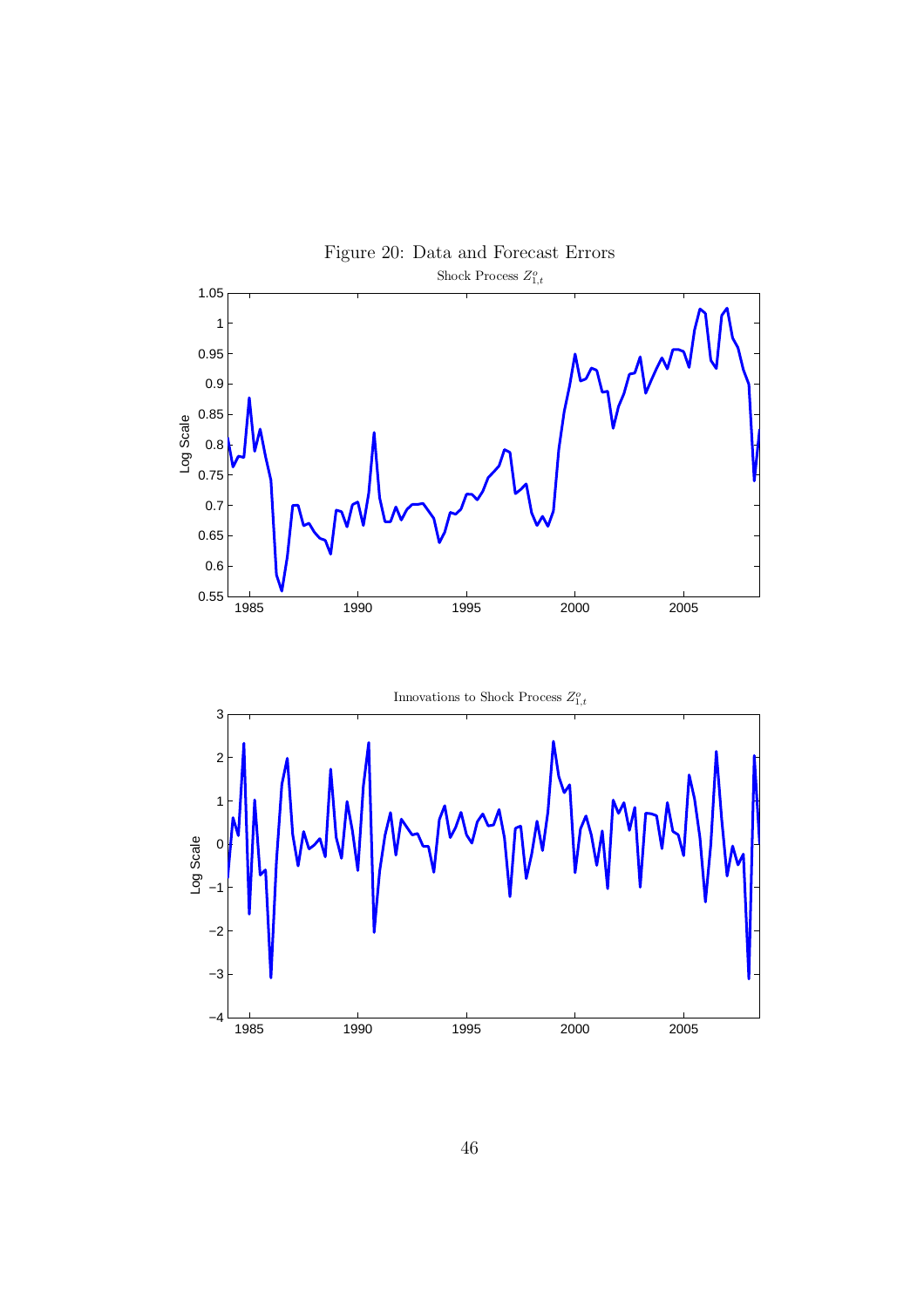

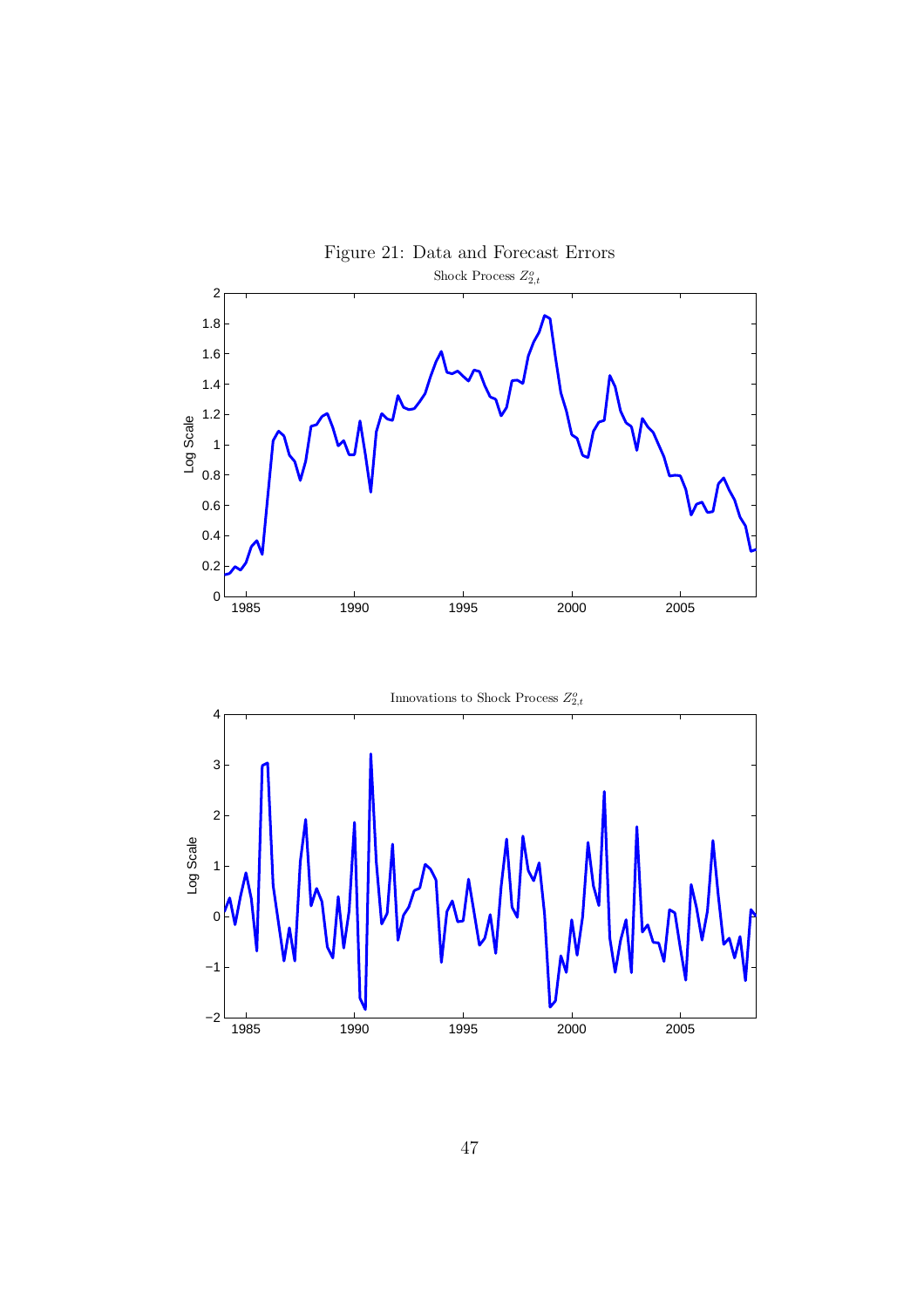

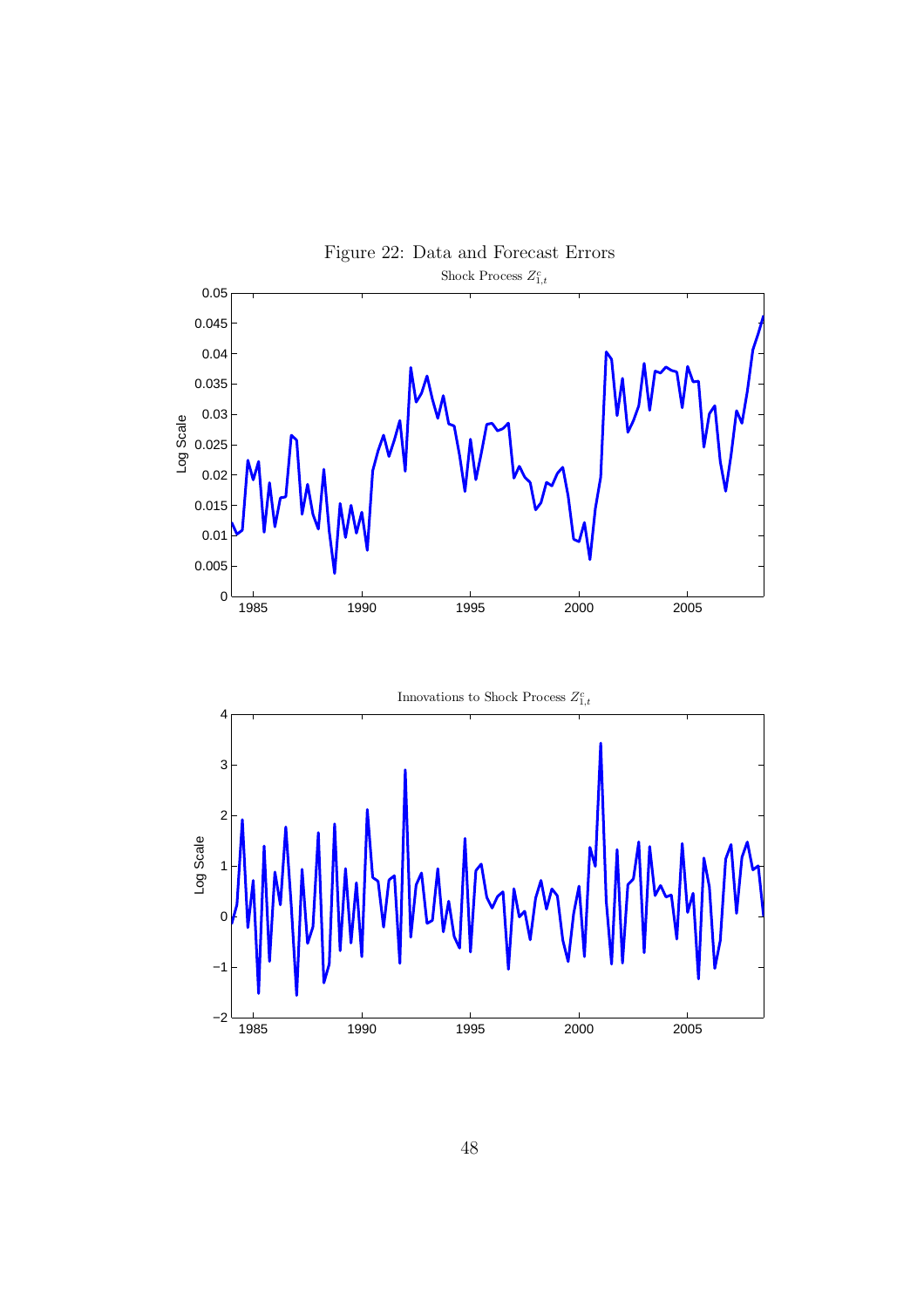

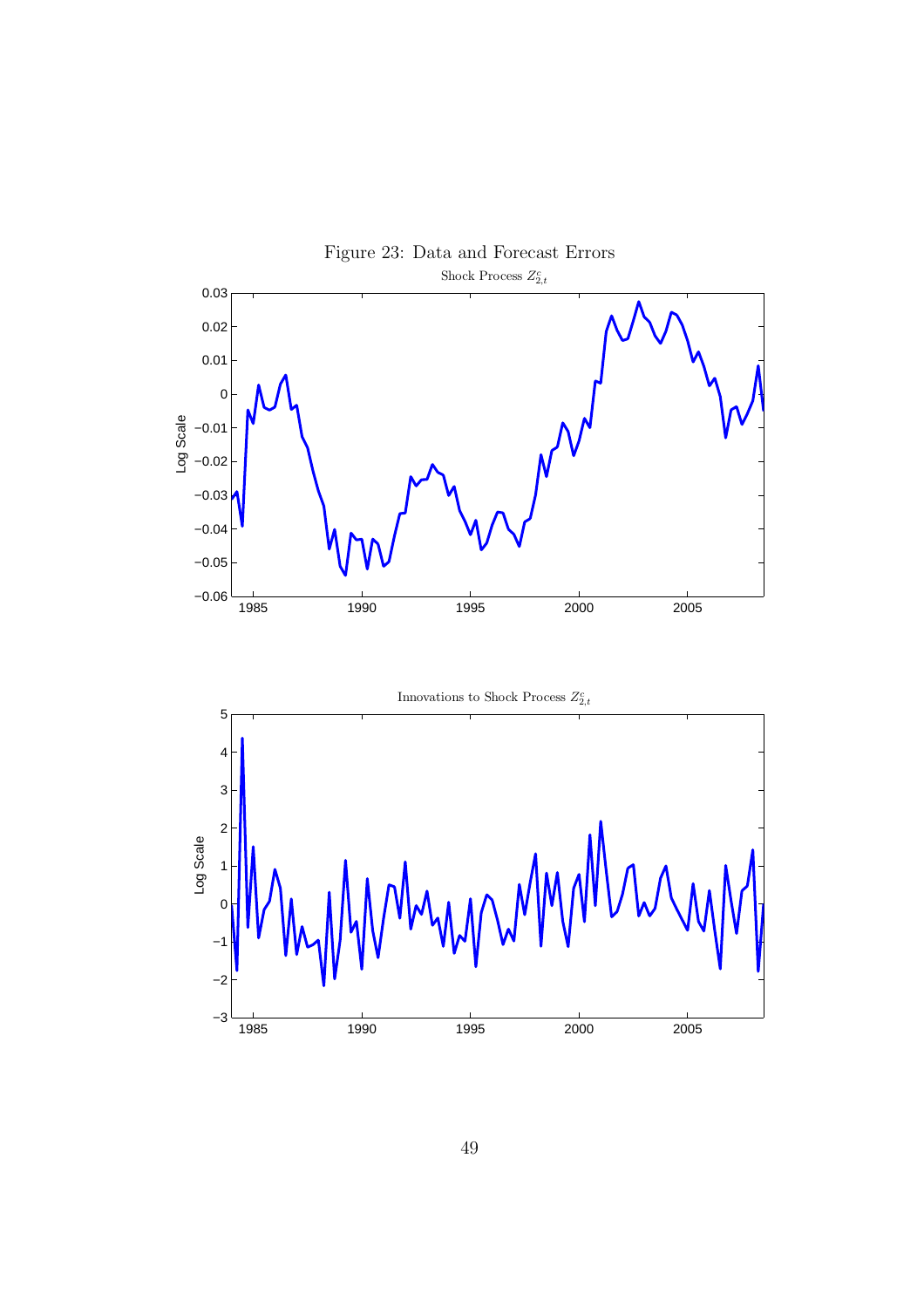

50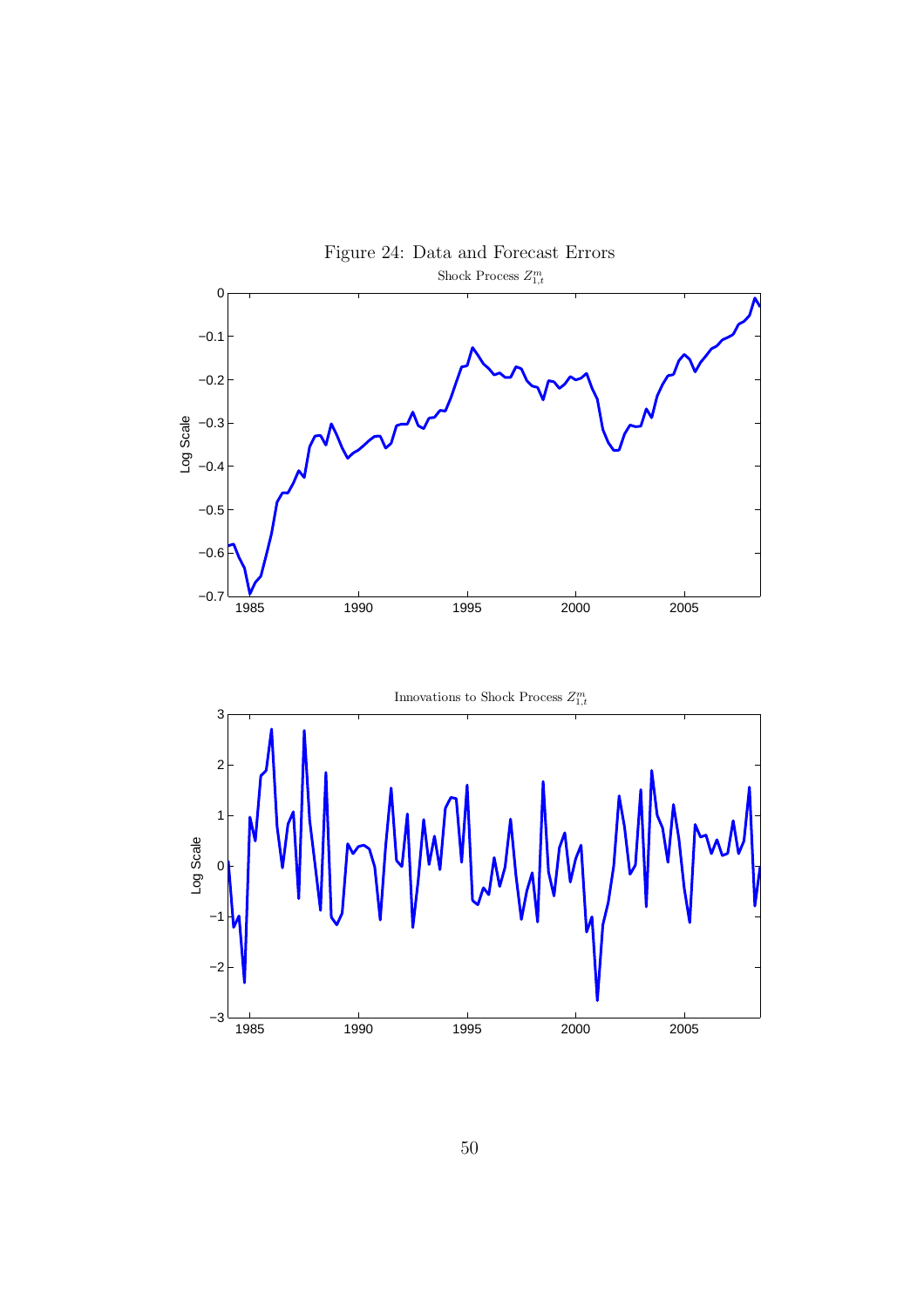

51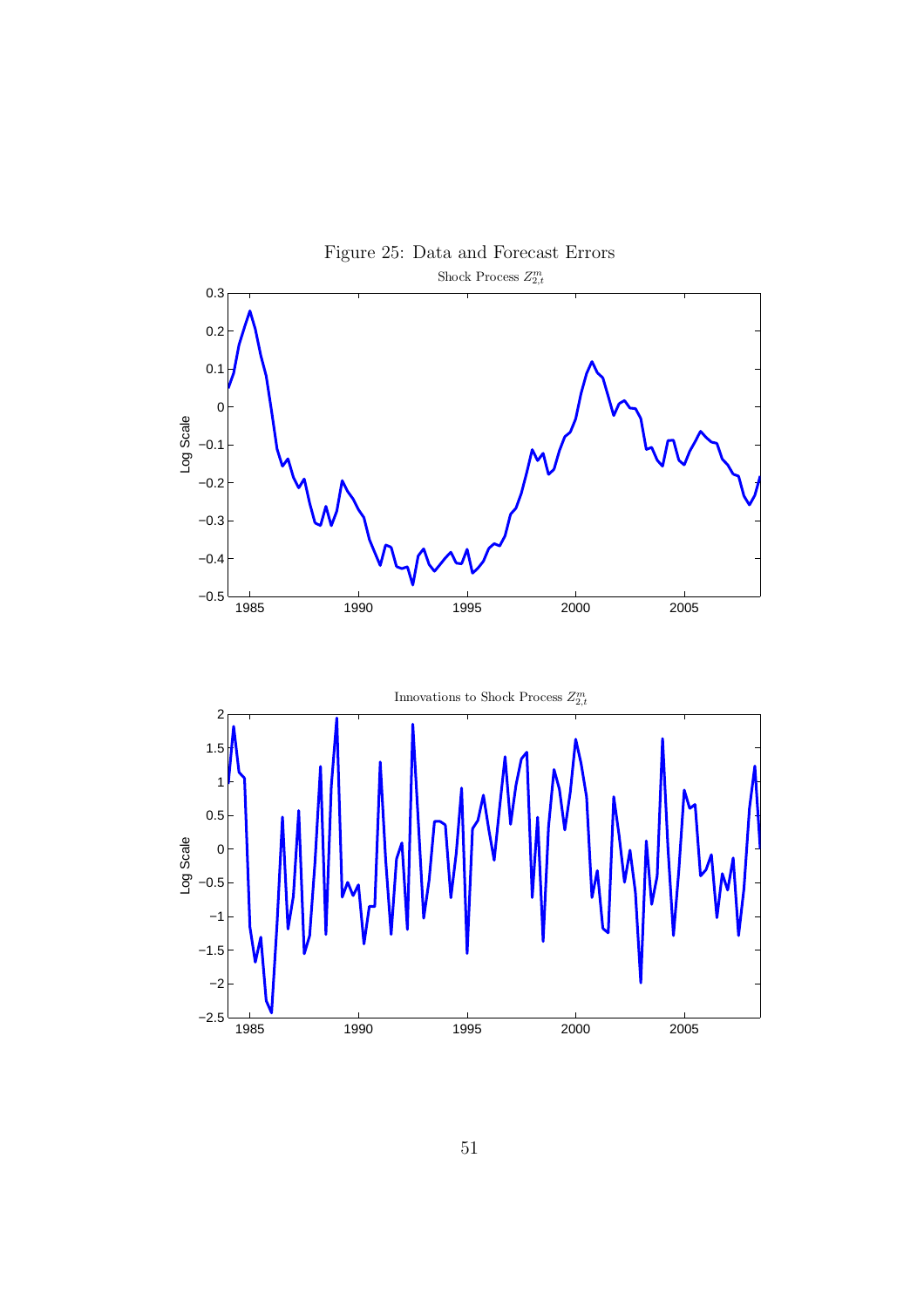

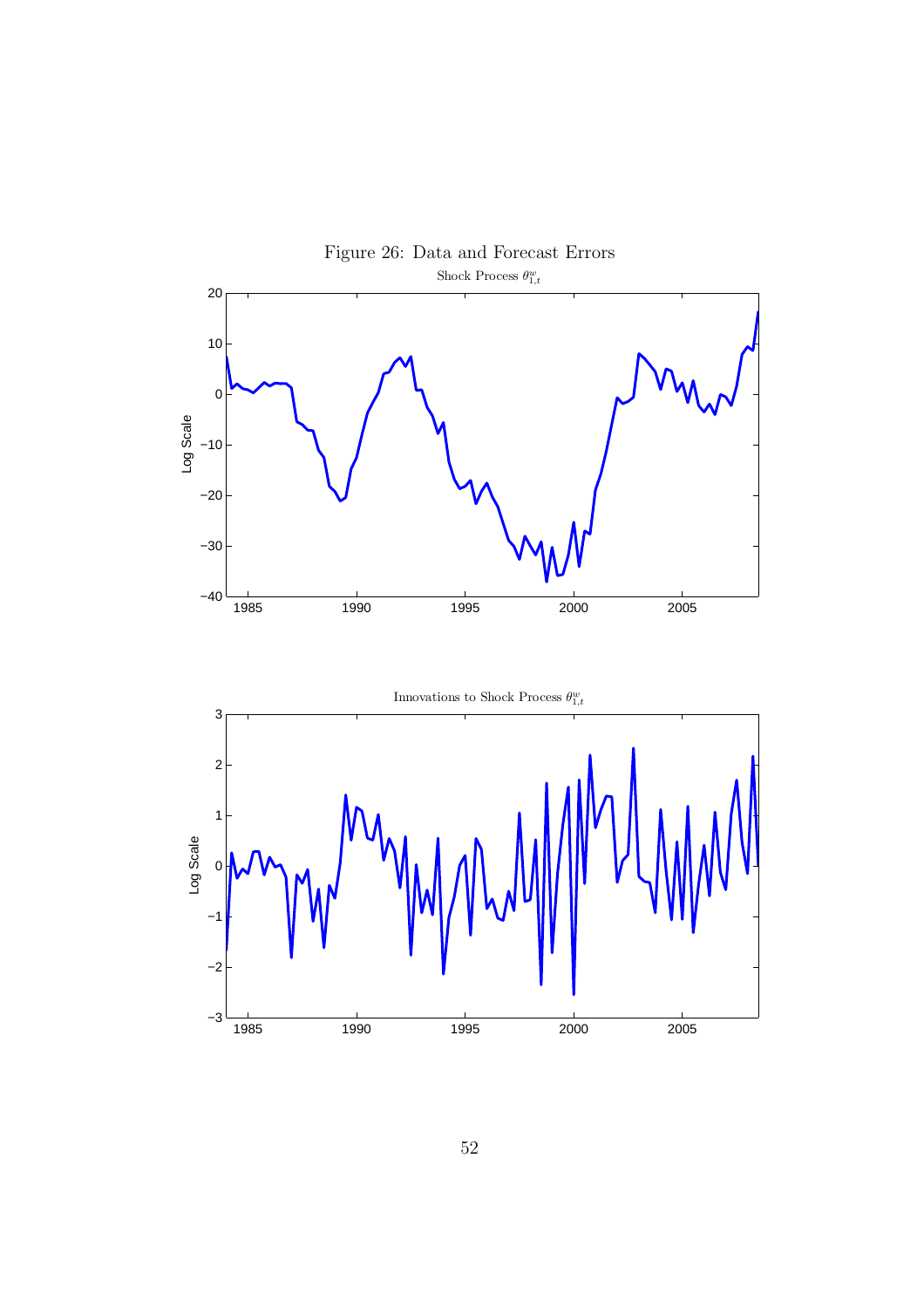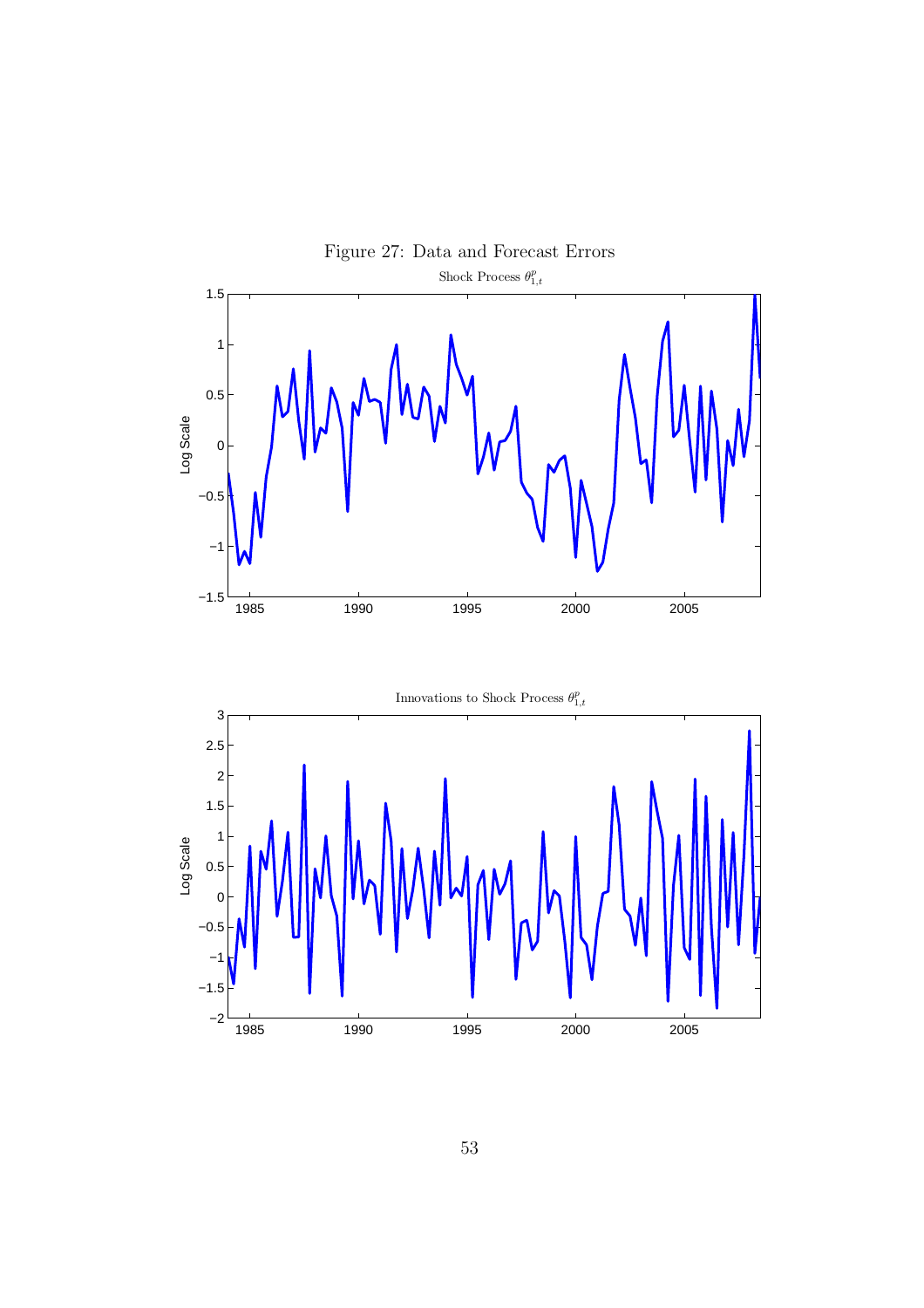

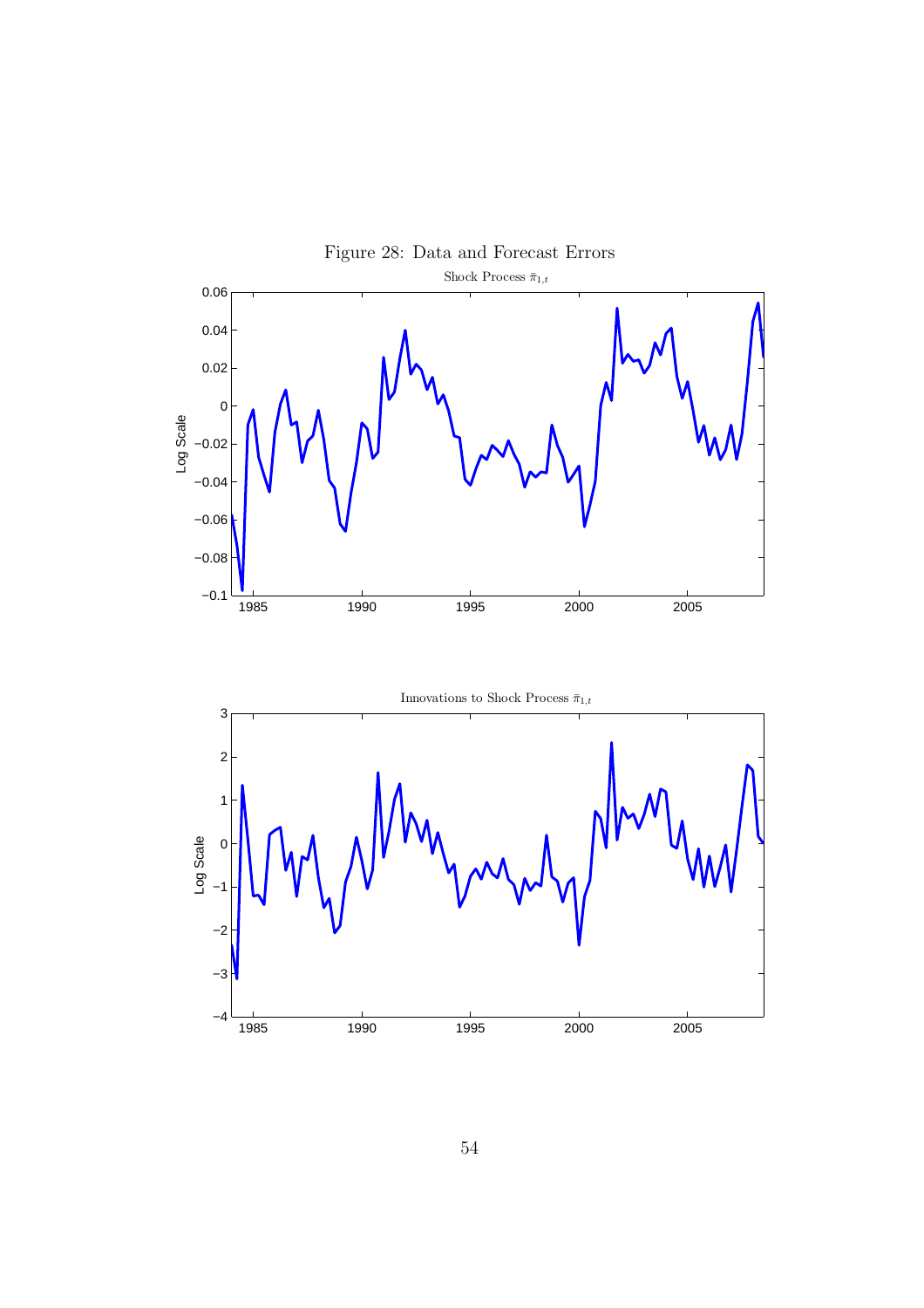



55